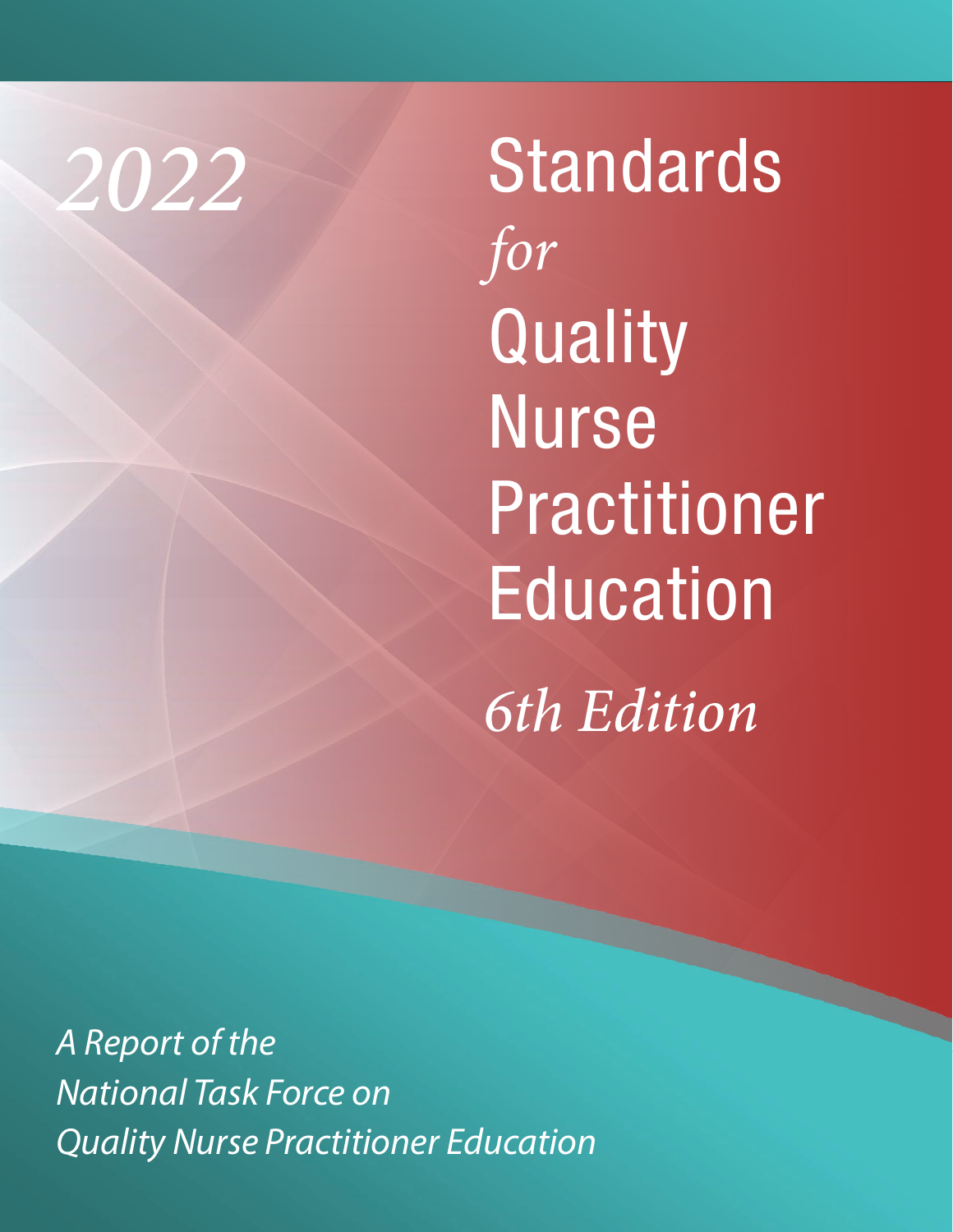# Table of Contents

| <b>Standard Chapters</b>                                                                                                      |    |
|-------------------------------------------------------------------------------------------------------------------------------|----|
|                                                                                                                               |    |
|                                                                                                                               |    |
|                                                                                                                               |    |
|                                                                                                                               |    |
|                                                                                                                               |    |
|                                                                                                                               |    |
|                                                                                                                               |    |
|                                                                                                                               |    |
|                                                                                                                               |    |
| Appendix C - Common Advanced Practice Registered Nurse Doctoral-Level Competencies, Domain 1, Patient,                        |    |
| Appendix D - General Information and Guidelines to Conduct and Document a Curriculum Analysis                                 |    |
|                                                                                                                               |    |
| Appendix E - General Information and Guidelines to Conduct and Document a Gap Analysis                                        |    |
| . Sample Form B - Gap Analysis Documentation Form for NP Post-Graduate Certificate Programs  45                               |    |
|                                                                                                                               |    |
| Appendix G: Other Sample Forms                                                                                                |    |
| • Sample Form C                                                                                                               | 52 |
| • Sample Form D                                                                                                               |    |
| • Sample Form E<br>NP Faculty Profile demonstrates how a program can document satisfaction of Criterion I.F. and II.C54       |    |
| • Sample Form F<br>Clinical Experiences (Faculty/Preceptor) Checklists can be used to track communication between faculty and |    |

Suggested citation: National Task Force. (2022). *Standards for quality nurse practitioner education, A report of the national task force on quality nurse practitioner education, 6th Edition*

Electronic document will be available from many of the organizations represented on the National Task Force on Quality Nurse Practitioner Education and organizations endorsing the evaluation criteria.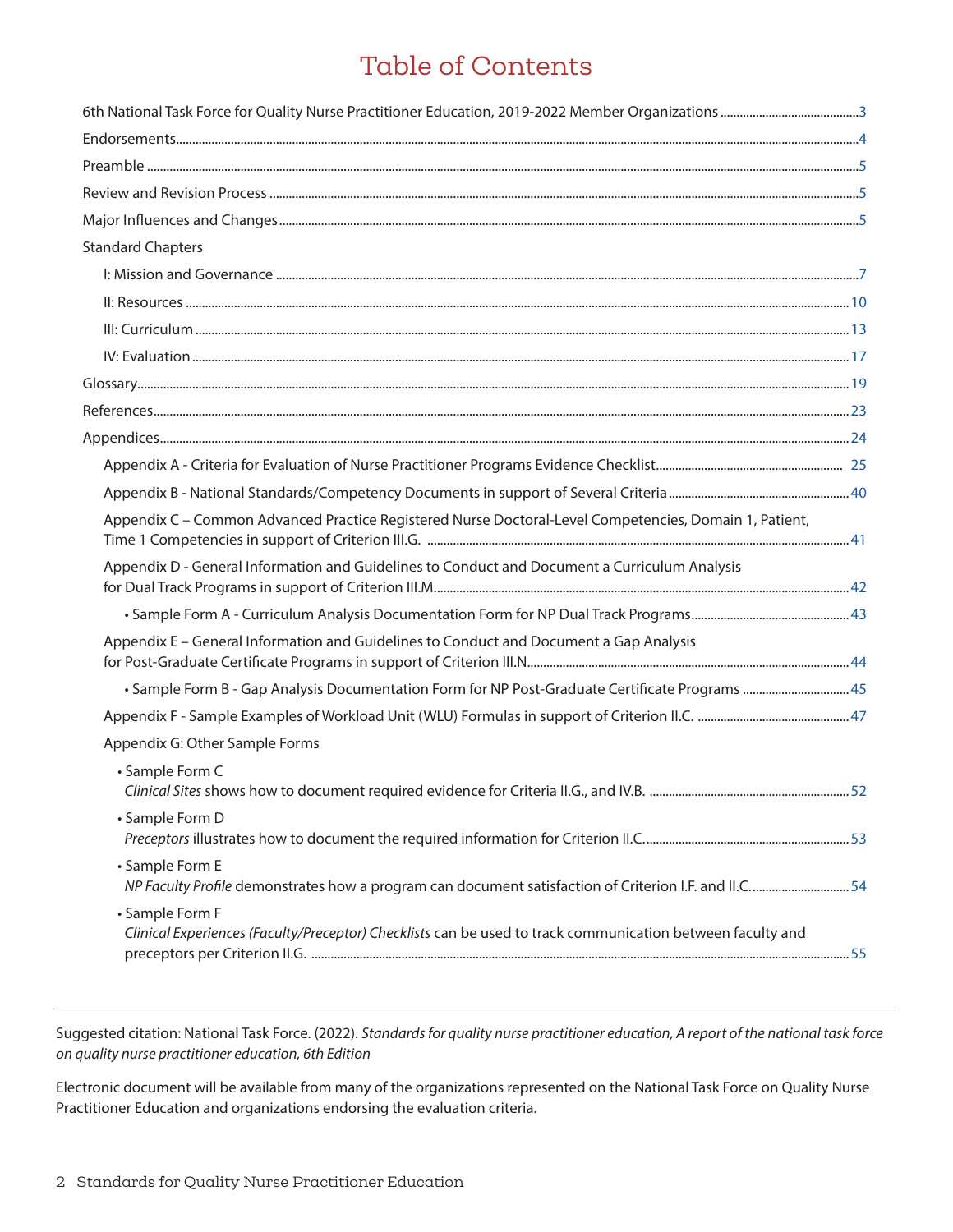# <span id="page-2-0"></span>National Task Force on Quality Nurse Practitioner Education

## Task Force Co-Facilitators

#### **National Organization of Nurse Practitioner Faculties** Lucy Marion, PhD, RN, FAAN, FAANP

**American Association of Colleges of Nursing** Eileen T. Breslin, PhD, RN, FAAN

# Task Force Members

#### **Accreditation Commission for Education in Nursing**

• Nell Ard, PhD, RN, CNE, ANEF\*

•

#### **American Academy of Nurse Practitioners Certification Board**

- Mary Ellen Roberts, DNP, RN, APNC, FNAP, FAANP, FAAN\*
- Rick Meadows, RN, MS, NP-C, FAANP Dec. 2019-July 2021
- Diane Tyler, PhD, RN, FNP-BC, FNP-C, CAE, FAAN, FAANP July 2021-present

#### **American Association of Colleges of Nursing**

- Joan Stanley, PhD, CRNP, FAAN, FAANP\*
- Cynthia A. Leaver, PhD, APRN, FNP-BC, FAANP

#### **American Association of Critical-Care Nurses, Certification Corporation**

• Karen Kesten, DNP, APRN, CCNS, CNE, FAAN\*

#### **American Association of Nurse Practitioners**

• Joyce Knestrick, PhD, FNP-BC, FAANP, FAAN\*

#### **American Nurses Credentialing Center**

• Diane Thompkins, MS, RN\*

#### **American Psychiatric Nurses Association**

• Allyson Matney Neal, DNP, PMHNP-BC, Psychiatric CNS-BC, PNP\*

#### **Association of Faculties of Pediatric Nurse Practitioners**

• Imelda Reyes, DNP, MPH, APRN, CPNP-PC, FNP-BC, FAANP\*

#### **Commission on Collegiate Nursing Education**

- Mary Jane S. Hanson, PhD, CRNP, CNS, FNP-BC, FAANP, FAAN\*
- Jennifer Butlin, EdD

#### **Gerontological Advanced Practice Nurses Association**

• Valerie K. Sabol, PhD, MBA, ACNP-BC, GNP-BC, ANEF, FAANP, FAAN\*

#### **International Society of Psychiatric-Mental Health Nurses**

• Shawn P. Gallagher, PhD, PMHNP-BC, PMHCNS-BC, FNP-BC

#### **National Association of Neonatal Nurse Practitioners**

• Bobby Bellflower, DNSc, NNP-BC, FAANP\*

#### **National Association of Nurse Practitioners in Women's Health**

• Aimee Chism Holland, DNP, CRNP, WHNP-BC, NP-C, FAANP, FAAN\*

#### **National Association of Pediatric Nurse Practitioners**

• Stacia Hays, DNP, APRN, CPNP-PC, CCTC, CNE, FAANP\*

#### **National Certification Corporation**

• Catherine Witt, PhD, APRN, NNP-BC\*

#### **National Council of State Boards of Nursing**

• Michelle Buck, MS, APRN, CNS

#### **National Organization of Nurse Practitioner Faculties**

- Shannon Idzik, DNP, ANP-BC, FAANP, FAAN\*
- Mary Beth Bigley, DrPH, ANP-BC, FAAN

#### **NLN Commission for Nursing Education Accreditation (CNEA)**

• A. Christine DeLucas, DNP, MPH, RN, NEA-BC\*

#### **Pediatric Nursing Certification Board**

- Peg Harrison, MS, CPNP-PC, CAE December 2019 to June 2020\*
- Lillian "Adele" Foerster, MSN, RN, CPNP-PC/AC, ICE-CCP June 2020 to present\*

\*Voting Member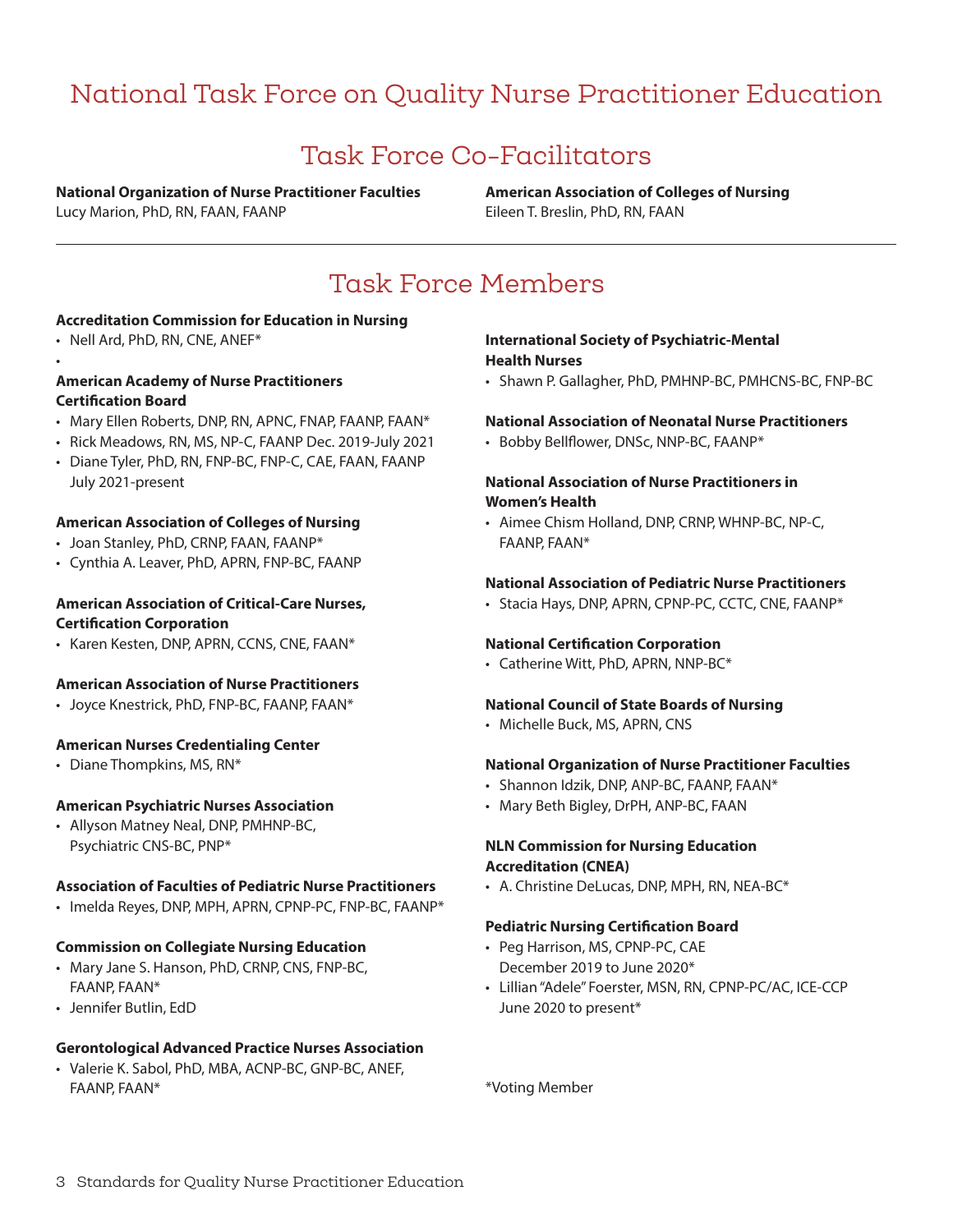## Endorsements

<span id="page-3-0"></span>The National Task Force is seeking endorsement of the *Standards for Quality Nurse Practitioner Education, 6th Edition, A Report of the National Task Force on Quality Nurse Practitioner Education (2022)*. Endorsement is defined as "a general philosophical agreement with the content and intent" of the standards and criteria.

- Accreditation Commission for Education in Nursing
- American Academy of Nurse Practitioners Certification Board
- American Association of Colleges of Nursing
- American Association of Critical-Care Nurses, Certification Corporation
- American Association of Nurse Practitioners
- American Nurses Credentialing Center
- American Psychiatric Nurses Association
- Association of Faculties of Pediatric Nurse Practitioners
- Commission on Collegiate Nursing Education
- Gerontological Advanced Practice Nurses Association
- International Society of Psychiatric-Mental Health Nurses
- National Association of Neonatal Nurse Practitioners
- National Association of Nurse Practitioners in Women's Health
- National Association of Pediatric Nurse Practitioners
- National Certification Corporation
- National Organization of Nurse Practitioner Faculties
- National League for Nursing Commission for Nursing Education Accreditation
- Pediatric Nursing Certification Board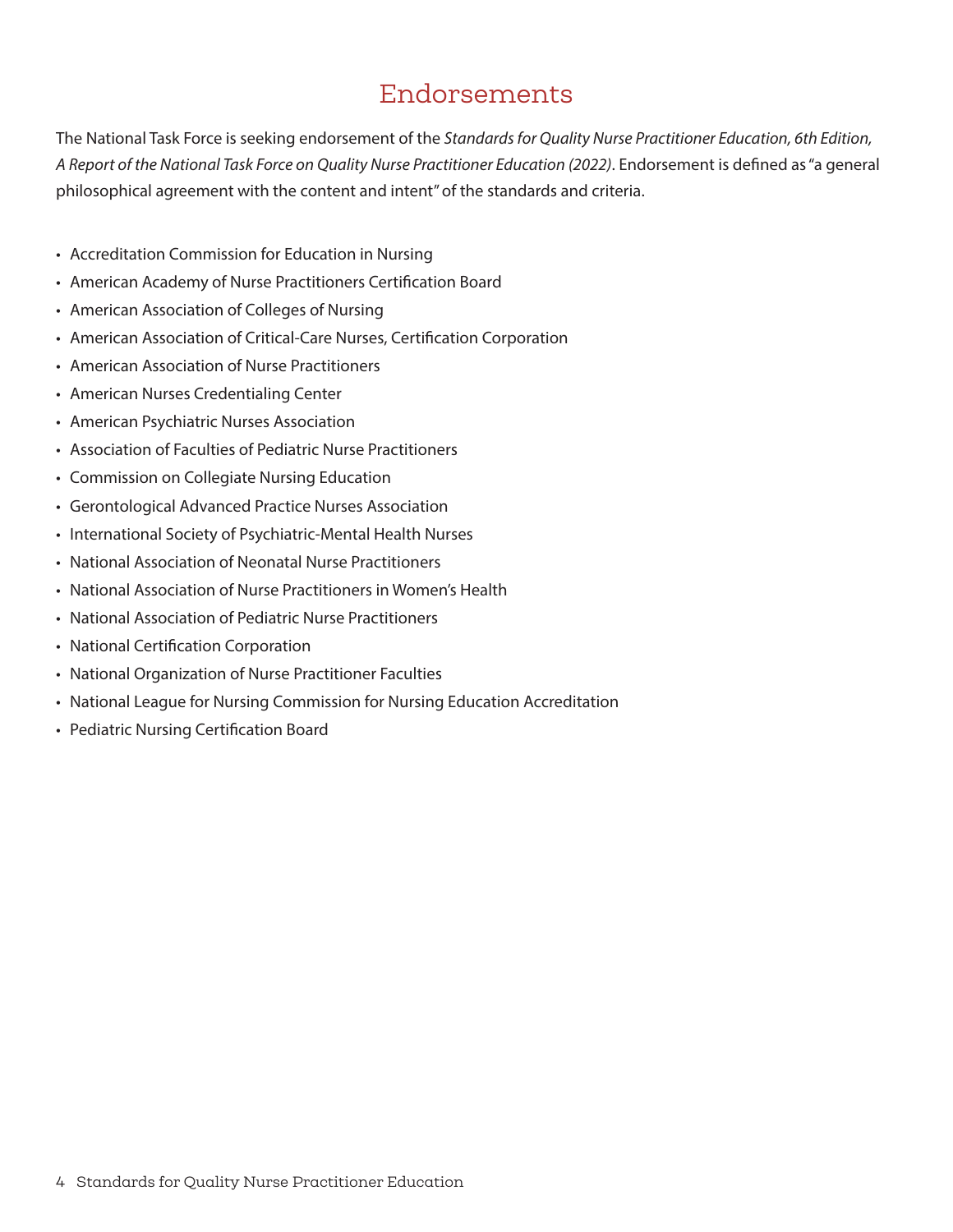# <span id="page-4-0"></span>Standards for Quality Nurse Practitioner Education, 6th Edition *A Report of the National Task Force on Quality Nurse Practitioner Education*

## **Preamble**

Since 1997 the National Task Force (NTF) for Quality Nurse Practitioner Education, a multi-organization collaboration, has been committed to the initiation and maintenance of high-quality nurse practitioner (NP) education through periodic review and modifications in standards and criteria. The consensus-based **2022 NTF Standards for Quality Nurse Practitioner Education**  (abbreviated **NTFS**)**,** *6th Edition*, sets new standards and revised criteria to facilitate program quality and ongoing quality improvement through quality assessment, maintenance, and planning. This document delineates national standards for the development and assessment of [NP programs.](#page-20-0)

Four standards, Mission and [Governance](#page-19-0), Resources, [Curriculum,](#page-19-1) and Evaluation, provide a framework for the development, maintenance, and assessment of NP education programs. With each standard, specific criteria for achieving the standard are delineated. Required evidence for each criteria is also delineated.

Standard One focuses on the institutional mission/philosophy/values and [governance](#page-19-0) needed to advance [NP program](#page-20-0) excellence, including faculty involvement in [governance](#page-19-0), program quality, as well as improvement processes, and [diversity, equity, and](#page-19-2)  [inclusion \(DEI\)](#page-19-2). Standard Two focuses on the resources - fiscal, human, student support services, learning, and physical resources - required for a quality program. Standard Three focuses on the [curriculum](#page-19-1) necessary to prepare students for the NP role, mandating the necessity of meeting national standards and outlining the depth and breadth of requisite knowledge and skills for student success. Standard Four focuses on the systematic evaluation process for ongoing quality improvement through assessment of [program outcomes](#page-20-1), resources, [curriculum](#page-19-1), faculty, and students. These standards and criteria apply to all NP education programs, and this document remains degree neutral.

As of April 2022, the national organizations listed on page 4 have endorsed the 6th Edition of the NTFS.

### **Review and Revision Process**

The National Organization of Nurse Practitioner Faculties (NONPF) and the American Association of Colleges of Nursing (AACN) convened the 6th NTF in December 2019. The task force included 19 organizations, whose activities are related to NP education, program accreditation, [certification,](#page-18-1) [licensure](#page-20-2), or practice. The NTF members (organizational representatives) met through faceto-face and virtual meetings, using web-based technology and email communications to advance their work. By December 2020, the NTF had completed an initial review and revision of the 6th Edition of the NTFS. The NTF representatives then shared the draft document with their respective organizational leadership for comment. Organizational representatives served as conduits for information and feedback between the NTF and the organizations' leadership and membership. The NTF addressed organizational comments in further revisions to the document and incorporated changes before releasing the document for public review and comments in August 2021. After additional revision, the final document was issued in February 2022. The NTF, which remains committed to upholding the timeliness of this document, will continue the cycle of review and revision every three to five years unless rapid changes in NP education warrant more frequent review.

## **Major Influences and Changes**

Finalized in 2008, the Advanced Practice Registered Nurses (APRN) Consensus Model (APRN Consensus Work Group & National Council of State Boards of Nursing APRN Advisory Committee, 2008) continues to inform the NTFS, specifically as it relates to the NP roles and [population focus](#page-20-3) areas. The target date for full implementation of this Regulatory Model and all embedded recommendations was the year 2015.

As part of its initial assessment, the NTF explored major influences in health care, health professions, and higher education. The NTF subsequently focused primarily on those influencing health professions education. The first influence is the transition to time-variable, [competency-](#page-18-2)based education (CBE). The NTF engaged in robust study and discussion regarding this transition and supports the transition to CBE. However, the consensus of the NTF is that NP education has not developed CBE and assessment processes sufficiently to support the transition to time-variable education and the elimination of a minimum number of [direct](#page-19-3)  [patient care clinical hours](#page-19-3) for quality education.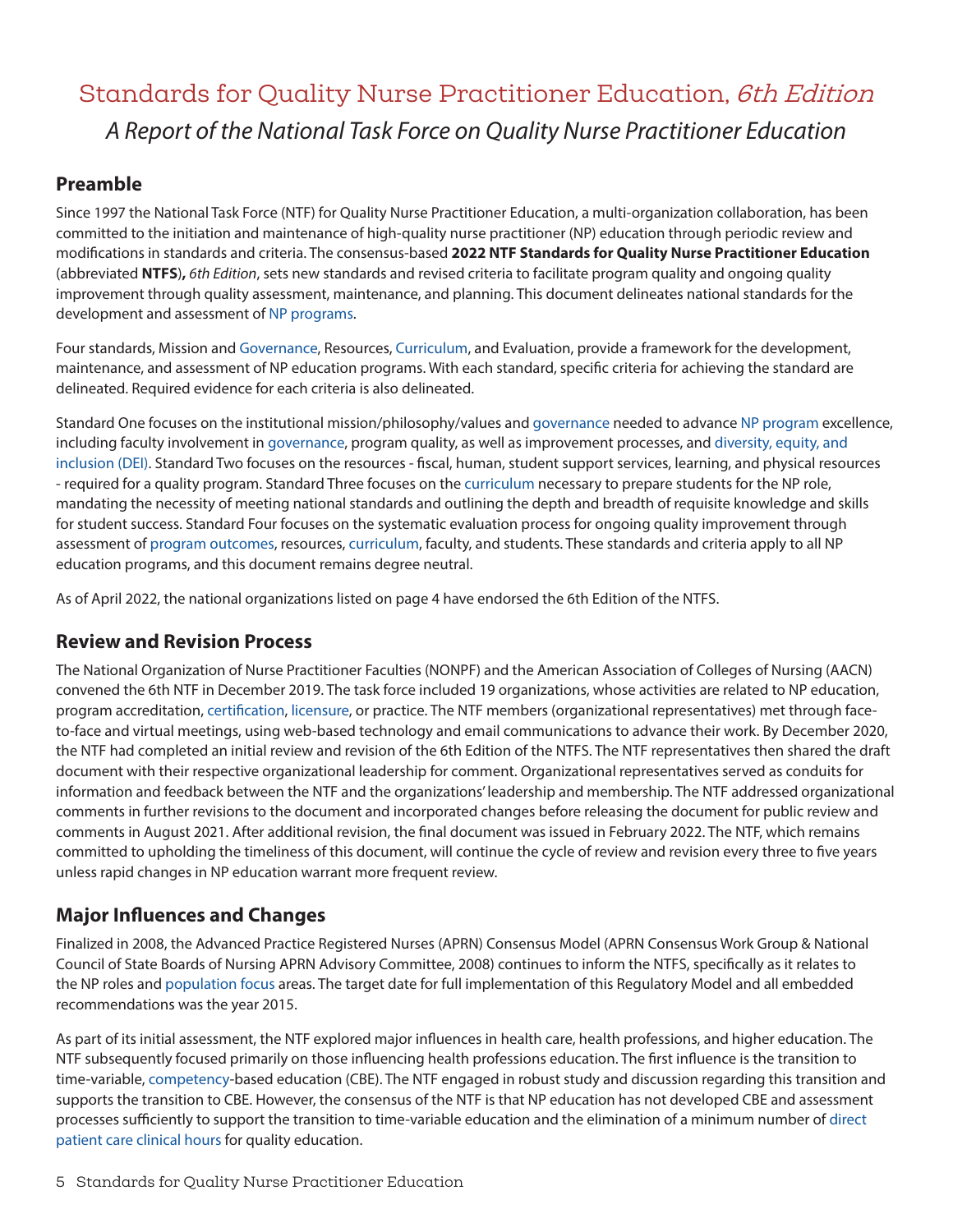The second influence is the inclusion of [interprofessional education](#page-20-4) (IPE) in NP educational programs. The NTF agrees that IPE experiences are essential for preparing NPs for interprofessional practice (IP). The NTFS states that all NP students have IPE [clinical experiences.](#page-18-3)

The third influence is the advancement of [simulation](#page-20-5) for health professions education. The NTF agrees that [simulation](#page-20-5) has a role in the learning and assessment of NP students. However, additional evaluation of its appropriate, reliable uses for NP learning and assessment is needed. Therefore, [simulation](#page-20-5) may support, but not replace, direct patient care experiences. The NTFS addresses the use of [simulation](#page-20-5) to support learning and assessment, particularly for the development of competencies prior to engaging in precepted direct care experiences.

Finally, the fourth influence is the need for increased emphasis on DEI in health professions education. The NTFS addresses [institution](#page-20-6) and program policies and practices related to DEI. In addition, [NP programs](#page-20-0) are strongly encouraged to view its program, policies, [curriculum](#page-19-1), faculty, and student experiences through a lens of DEI, as well as through the social determinants of health.

The 6th Edition of the NTFS includes major changes that emerged from the rigorous and lengthy review and revision process. The single most substantial change is the move to a format based on standards for NP quality education. Six chapters of criteria became four chapters, one for each standard, by merging existing and new criteria, aligning required evidence, and eliminating the elaboration sections. The NTF revised the glossary definitions and appendices to augment and reflect the document intent and changes.

In an ongoing effort to strengthen national support for the evaluation standards and criteria, the NTF sought endorsement of the final standards and criteria from relevant professional associations and organizations. Endorsement is defined as "a general philosophical agreement with the content and intent" of the standards and criteria. Endorsing organizations are listed at the beginning of this document on page 4.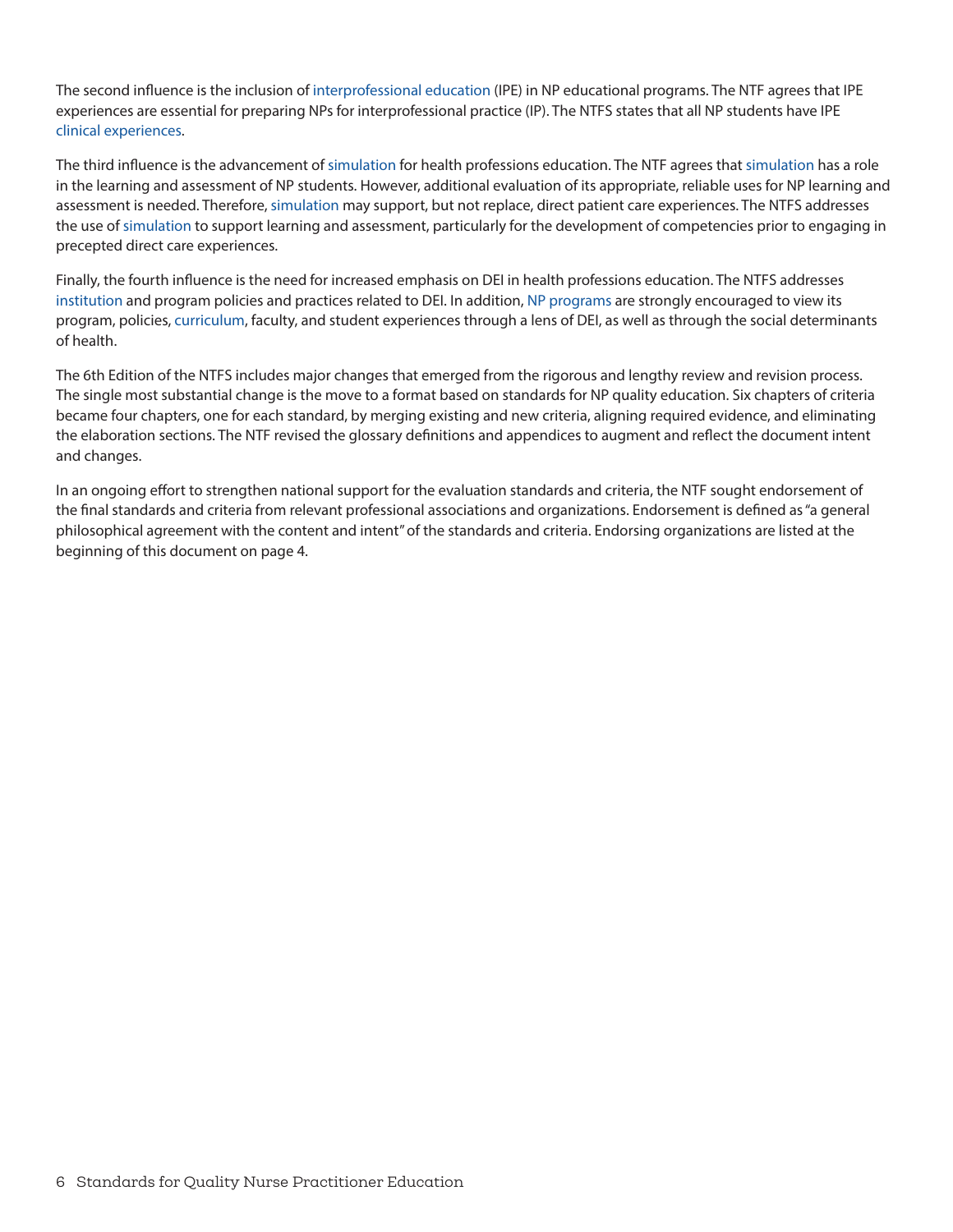# Chapter I. Mission and Governance

<span id="page-6-0"></span>**Standard:** The [NP Program](#page-20-0) is aligned with the [institution'](#page-20-6)s mission/philosophy/values and [governance](#page-19-0) that support educational excellence through a structure that addresses quality assurance and improvement; [diversity, equity, and inclusion \(DEI\);](#page-19-2) and input from the [community of interest](#page-18-4). Effective, ongoing formal processes, including faculty input, are in place for self-assessment and planning for the purpose of program improvement. Institutional policies commit to supporting quality within the [NP program.](#page-20-0)

**Criterion I.A.** The mission/philosophy/values of the [institution](#page-20-6) promote academic excellence and support NP education at the graduate level.

#### **Required Evidence:**

- The NP [curriculum,](#page-19-1) delivery modality, and [program outcomes](#page-20-1) reflect the mission/philosophy/values statements of the governing [institution](#page-20-6) and [nursing education unit](#page-20-7).
- The mission/philosophy/values statements of the [institution](#page-20-6) and the [nursing education unit](#page-20-7) are accessible to the public.

**Criterion I.B.** The [governance](#page-19-0) structure within the [institution](#page-20-6) facilitates ongoing quality improvement through participation in the development, implementation, maintenance, and evaluation of the [NP program](#page-20-0) by a [community of interest](#page-18-4), including administrators, faculty, students, and practice partners.

#### **Required Evidence:**

- [NP program](#page-20-0) defines the [community of interest](#page-18-4) and shows a clear pathway of inclusion and opportunity to provide input, virtually or in person, regarding the [governance](#page-19-0) of the [NP program](#page-20-0).
- Minutes or similar documentation of meetings with the [community of interest.](#page-18-4)
- Minutes of meetings documenting development, implementation, maintenance, and evaluation of the [NP program](#page-20-0), which demonstrate how the [community of interest](#page-18-4) has been engaged.
- Minutes reflecting ongoing input and documentation of actions taken for quality improvement based on input from the [community of interest](#page-18-4).

**Criterion I.C.** The [NP program](#page-20-0) maintains accessible, updated written policies and procedures that reflect equitable and nondiscriminatory practices.

- Processes for review of policies and procedures to ensure policies and implementation are equitable and nondiscriminatory.
- Policies and procedures, including date reviewed, that establish:
	- Published materials for student recruitment, including program length, tuition, and fees.
	- Admission, progression, and graduation requirements.
	- Selection of clinical sites and minimum [preceptor](#page-20-8) qualifications.
	- Selection and use of [simulation](#page-20-5) for learning in alignment with the national best practices and/or standards identified by the [NP program](#page-20-0).
	- Ongoing faculty input into [curriculum](#page-19-1) development and revision.
	- Faculty, [preceptor,](#page-20-8) clinical site, and student evaluation.
	- Timelines for review of policies, procedures, and handbooks.
- Relevant handbooks or program materials that inform and support faculty, students and [preceptors](#page-20-8).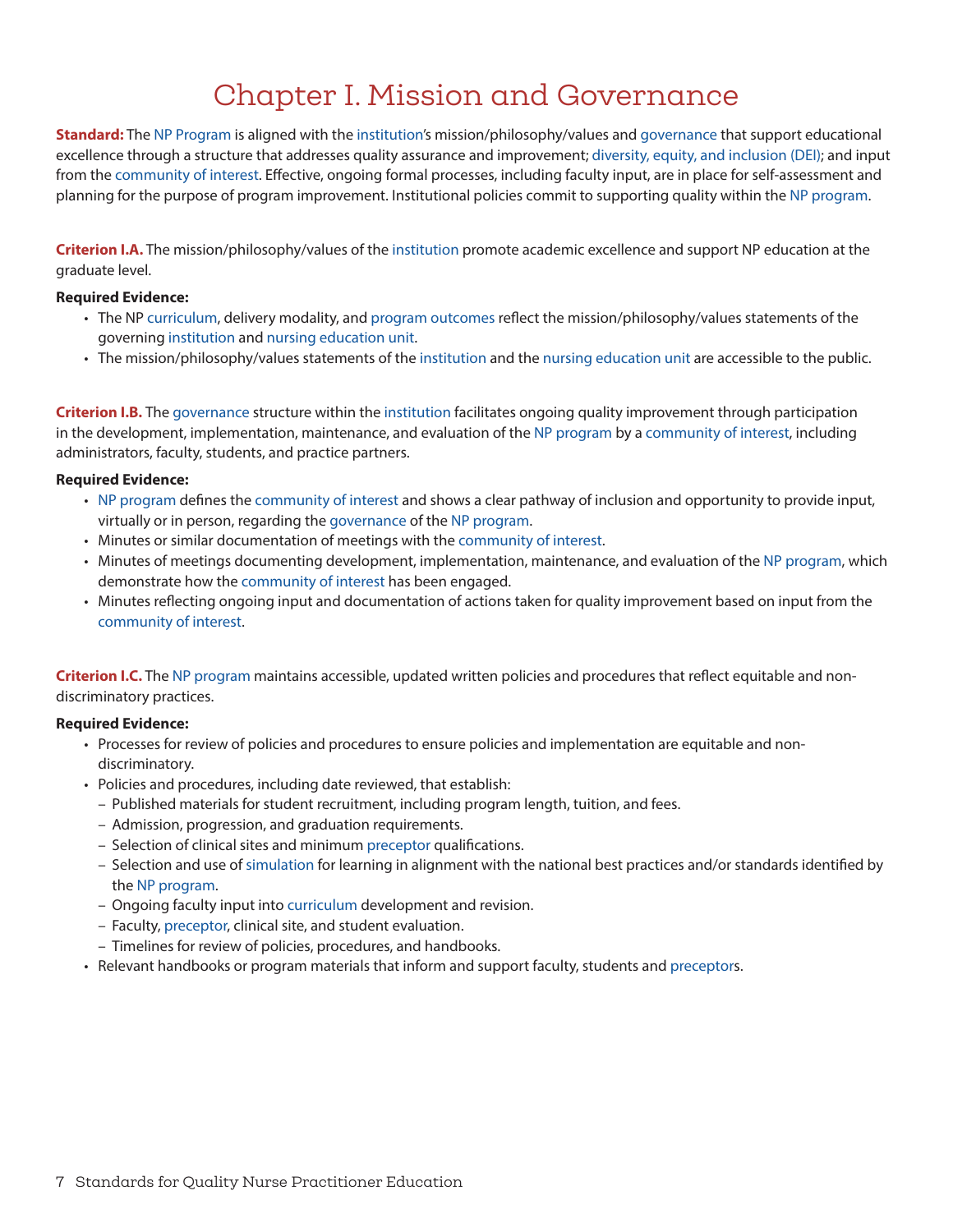**Criterion I.D.** The [NP Program](#page-20-0) has policies and/or initiatives or follows institutional policies and/or initiatives that support a diverse, equitable, and inclusive working and learning environment.

#### **Required Evidence:**

- Published DEI policy or written statement.
- Strategies, activities, and resources to address DEI.
- Institutional or program human resource policies supporting inclusive and diverse faculty and staff recruitment and hiring processes.

**Criterion I.E.** The [institution](#page-20-6) engages in ongoing, systematic, and focused recruitment and retention activities to achieve missionappropriate diversity among its students, faculty, administrative staff, and other relevant members of the academic and clinical community.

#### **Required Evidence:**

- Policy goals and outcomes for achieving mission-appropriate DEI.
- Policies, processes, and actions for recruitment and retention of diverse faculty, administrative staff, students, [preceptors](#page-20-8), and other relevant members of the academic and clinical community.
- Retention plan with measurable DEI outcomes.

**Criterion I.F.** For each NP [population focused](#page-20-3) track, the [institution](#page-20-6) employs an [NP faculty](#page-20-7) member who holds an institutional appointment to provide direct oversight of the track. This individual is doctorally prepared, currently licensed or authorized to practice, and nationally board certified as an NP in the [population focus](#page-20-3) including either primary or acute care.

- The [population focused](#page-20-3) faculty member with track oversight has clear role and duty guidelines as evidenced with the following documentation:
	- Work assignment with dedicated time to provide administrative, resources, [curriculum](#page-19-1) and evaluation oversight for the [population focused](#page-20-3) track.
	- Track-specific position responsibilities of the faculty member who provides direct oversight to the NP [population focused](#page-20-3) track, including expectations for input and decision-making related to [curriculum](#page-19-1) and [program outcomes](#page-20-1).
- [Curriculum](#page-19-1) vitae of the [NP faculty](#page-20-7) member who provides oversight for the [population focused](#page-20-3) track.
- Current unencumbered license or other authorization to practice as an NP as required by the state or territory.
- Doctoral degree from an [institution](#page-20-6) of higher education that is accredited by an agency officially recognized by the U.S. Secretary of Education at the time the degree was conferred.
- Exception: If not doctorally prepared, documentation of:
	- Enrollment in a doctoral education program, with anticipated completion date specified, and;
	- Letter of appointment prior to date of implementation of these criteria.
- National board [certification](#page-18-1)(s) as an NP in the [population focused](#page-20-3) area of the track, specifying primary and/or acute care if certified in adult-gerontology or pediatrics.
	- If the faculty member is an NP but is not nationally board certified as an NP in the [population focus](#page-20-3) of the [NP track](#page-20-9), to include primary or acute care distinctions, documentation must be provided of the qualifications and experiences of the individual overseeing the track. This documentation should demonstrate that the other [NP faculty](#page-20-7) members teaching in the track have expertise to cover the full scope of the [population focus](#page-20-3).
	- A Clinical Nurse Specialist (CNS) may provide oversight of a Psychiatric Mental Health (PMH) [NP program](#page-20-0) with documentation of degree(s) and national [certification\(](#page-18-1)s) as a PMH CNS.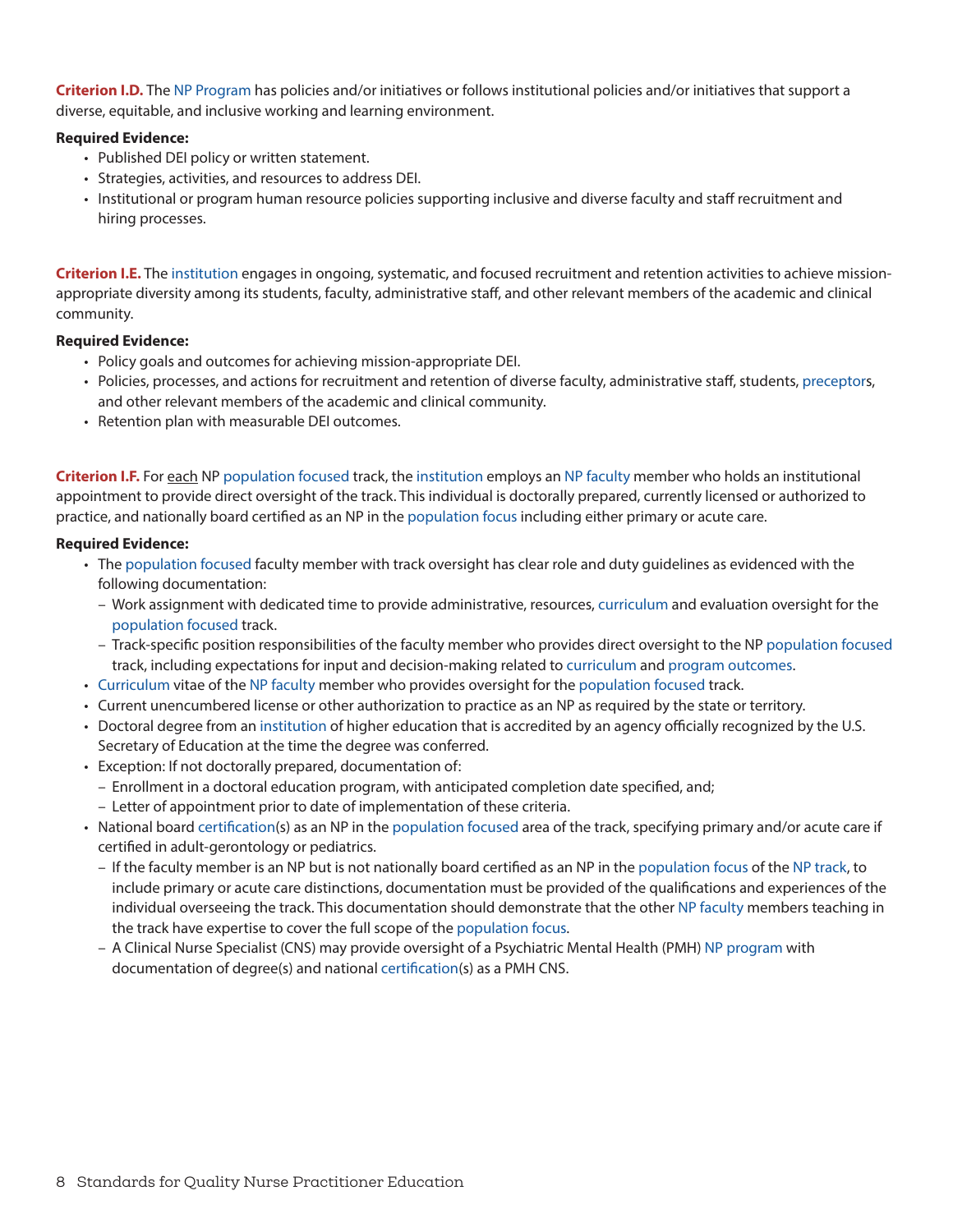**Criterion I.G.** The [institution'](#page-20-6)s policies and expectations for [NP faculty](#page-20-7) are consistent with other faculty in the [institution](#page-20-6) with the same [academic rank](#page-18-5) and role regarding allocated time for teaching, [service,](#page-18-6) scholarship, and [faculty development](#page-19-4) within the context of the [institution](#page-20-6)'s mission.

#### **Required Evidence:**

- Clearly articulated institutional policies or guidelines for [academic rank](#page-18-5) and role of [NP faculty.](#page-20-7)
- Institutional policies or guidelines supportive of the [NP faculty](#page-20-7) workload for successful teaching, scholarship, [service,](#page-18-6) and [faculty development](#page-19-4).
- Delineated faculty workload formulas to determine assignments for the academic unit.

**Criterion I.H.** The institutional policies support [NP faculty](#page-20-7) teaching didactic courses with a clinical component and/or clinical courses by supporting faculty practice to maintain clinical expertise.

#### **Required Evidence:**

• Institutional guidelines and/or policies that support clinical practice for those teaching in didactic courses with a clinical component or clinical courses that focus on diagnostic management.

**Criterion I.I.** The [NP Program](#page-20-0) has a policy that supports the completion of an NP workforce [needs assessment](#page-20-10) and enrollment capacity assessment prior to initiating a new [NP program](#page-20-0) or new [population focus](#page-20-3).

#### **Required Evidence:**

- Policy or statement detailing the process for conducting a [needs assessment](#page-20-10) for new [NP program](#page-20-0)s or a new [population focus](#page-20-3).
- [Needs assessment](#page-20-10) completed prior to starting a new program or a new [population focus](#page-20-3) with input from [community of interest](#page-18-4).
- Capacity assessment to implement new program or [population focus](#page-20-3) based on the NTFS.

**Criterion I.J.** The [NP Program](#page-20-0) has a comprehensive written policy/plan to address current and anticipated needs for clinical placement sites for all matriculated students to meet the learning, progression, and graduation expectations of the program.

#### **Required Evidence:**

- Policy and plan on record for attainment of clinical sites, including identification of individuals responsible for identifying, evaluating, and contracting with site management.
- Program policies that delineate processes for selection and evaluation of NP clinical sites.
- Program policies that delineate processes for NP student clinical placements to provide student experiences that meet role and [population focused](#page-20-3) learning objectives.
- Delineation of faculty responsibilities for clinical placements if not described in the plan provided for bullet #1 above.
- Plan for identifying new clinical sites for students in a new or growing [population focused](#page-20-3) track or for students whose current site is no longer available due to unanticipated events.

**Criterion I.K.** The [NP program](#page-20-0) has policies for recruiting, selecting, orienting, and evaluating [preceptors](#page-20-8) to enable students to meet learning outcomes and progress on a timely basis toward program completion.

- Program policies or other written documentation that delineate processes for selecting, orienting, and evaluating [preceptors](#page-20-8).
- [Preceptor](#page-20-8) orientation materials/program.
- Policies for assigning clinical placements that meet learning outcomes and support progress toward program completion.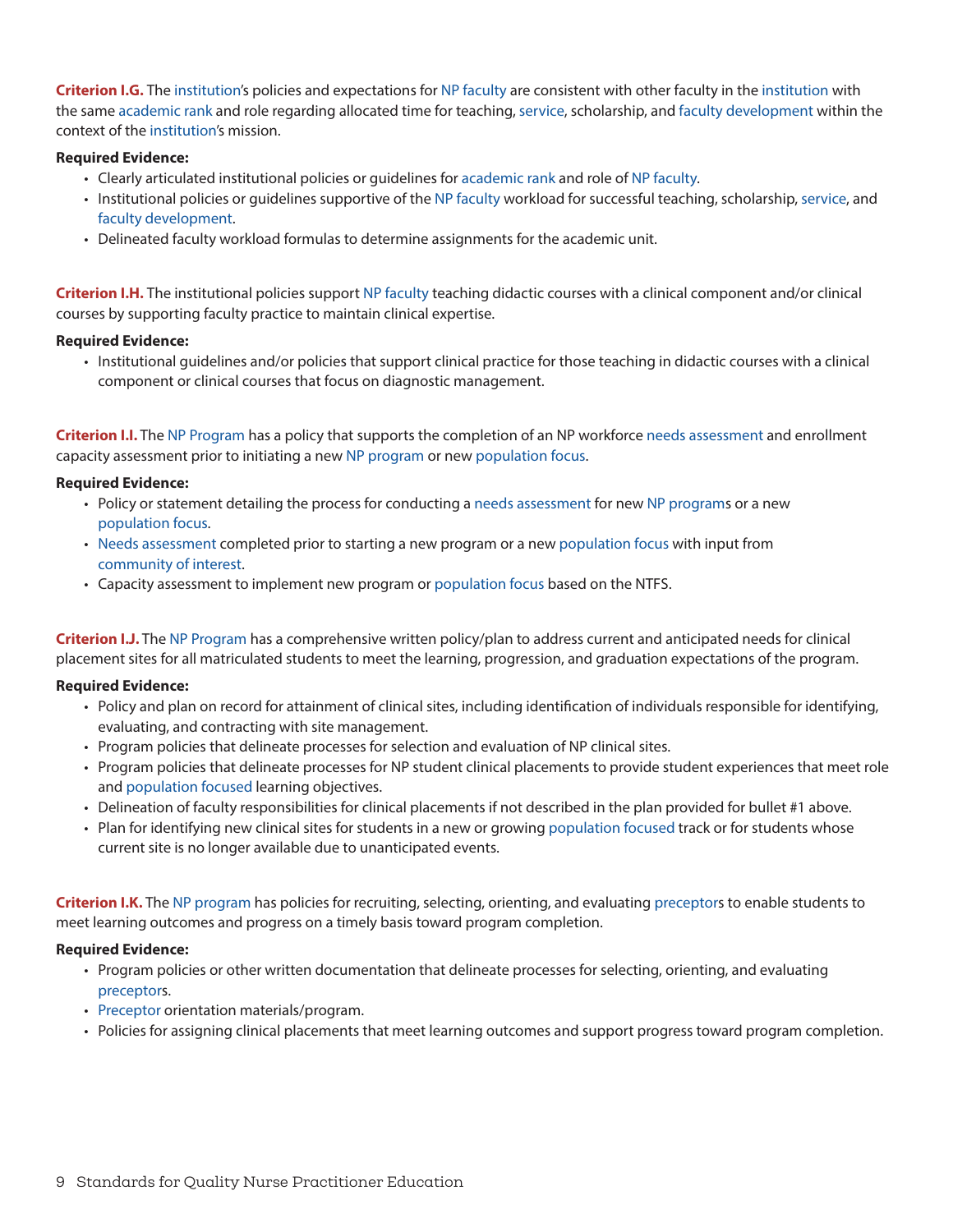# Chapter II: Resources

<span id="page-9-0"></span>**Standard:** Institutional resources are sufficient for the [NP program's](#page-20-0) matriculated students, and they reflect ongoing commitment to quality education leading to progression and graduation as competent nurse practitioners ready for [population focused](#page-20-3) health care. Resources necessary to sustain a quality [NP program](#page-20-0) are inclusive of fiscal, human, student support services, learning, and physical/technology resources, regardless of delivery modality.

#### **Criterion II.A.** The [institution](#page-20-6) has sufficient fiscal resources to support the [NP program.](#page-20-0)

#### **Required Evidence:**

- Budget allocations/expenditures for the [NP program](#page-20-0) inclusive of human, student support, physical, technological, and learning resources.
- Process for [NP program faculty](#page-20-11) to provide input regarding the budgetary and other resource needs.

**Criterion II.B.** The [institution](#page-20-6) has sufficient resources to provide ongoing support for [NP program](#page-20-0) students, staff, faculty, and [preceptors](#page-20-8) to address DEI.

#### **Required Evidence:**

- Strategies, activities, and resources provided on a consistent basis for students, staff, faculty, and [preceptors](#page-20-8).
- A mechanism to promote and coordinate DEI initiatives.

**Criterion II.C.** The [NP program](#page-20-0) has sufficient human capital, including appropriately qualified faculty, [preceptors](#page-20-8), and staff, to provide quality NP education. This is to include:

- One full-time equivalent (FTE) faculty teaching in the [NP Program,](#page-20-0) not to exceed 24 [matriculated NP students.](#page-20-12)
- [NP faculty](#page-20-7)-to-student ratio for oversight of clinical learning not to exceed a ratio of 1:8 within the [NP program](#page-20-0)'s faculty workload formula.

#### **Required Evidence for Faculty Resources:**

- Overall faculty workload and method for determining faculty workload for all clinical and non-clinical education. Examples of formulas for determining faculty workload, faculty-to-student ratio for overall [NP program](#page-20-0), and faculty-to-student ratio for clinical oversight are shown in Appendix F.
	- Method used for [NP program faculty-](#page-20-11)to-student ratio document of one FTE faculty teaching in the [NP program](#page-20-0) not to exceed 24 [matriculated NP students](#page-20-12). [NP program faculty](#page-20-11) to include **all** faculty, who may or may not be NPs, who teach didactic or clinical courses.
- The methods used to determine sufficiency of NP faculty-to student ratio for clinical oversight not to exceed a ratio of 1:8 within the [NP program'](#page-20-0)s faculty workload formula.
- Methods to determine adequate clinical oversight, supervision, and evaluation of students, [preceptors](#page-20-8), and clinical learning experiences.
- Description of the specific responsibilities of the faculty members who teach in the [NP program](#page-20-0).
- Documentation demonstrating that all [NP faculty](#page-20-7) teaching in the [NP program](#page-20-0) have the preparation, credentialing, and current expertise to support the NP program [curriculum.](#page-19-1)
	- [Curriculum](#page-19-1) vitae of faculty.
	- Degree(s), national [certification](#page-18-1)(s), and license(s) or other authorization to practice as an NP in the state or territory of practice.
- Documentation of clinical practice for faculty teaching in diagnosis and management or clinical courses.
- Documentation that all non[-NP faculty](#page-20-7) teaching in the [NP program](#page-20-0) have the preparation, credentialing, and current expertise to support the [NP program.](#page-20-0)
	- Curricula vitae of faculty who teach in the [NP program.](#page-20-0)
	- Degree(s), authorization to practice by the state, and national [certification\(](#page-18-1)s) as applicable.
- Development opportunities to support faculty in the role, such as student assessment, evaluation, learning, teaching modalities, and advances in health care.
- Formal orientation and mentoring of all newly hired [NP faculty](#page-20-7) and those individuals new to teaching.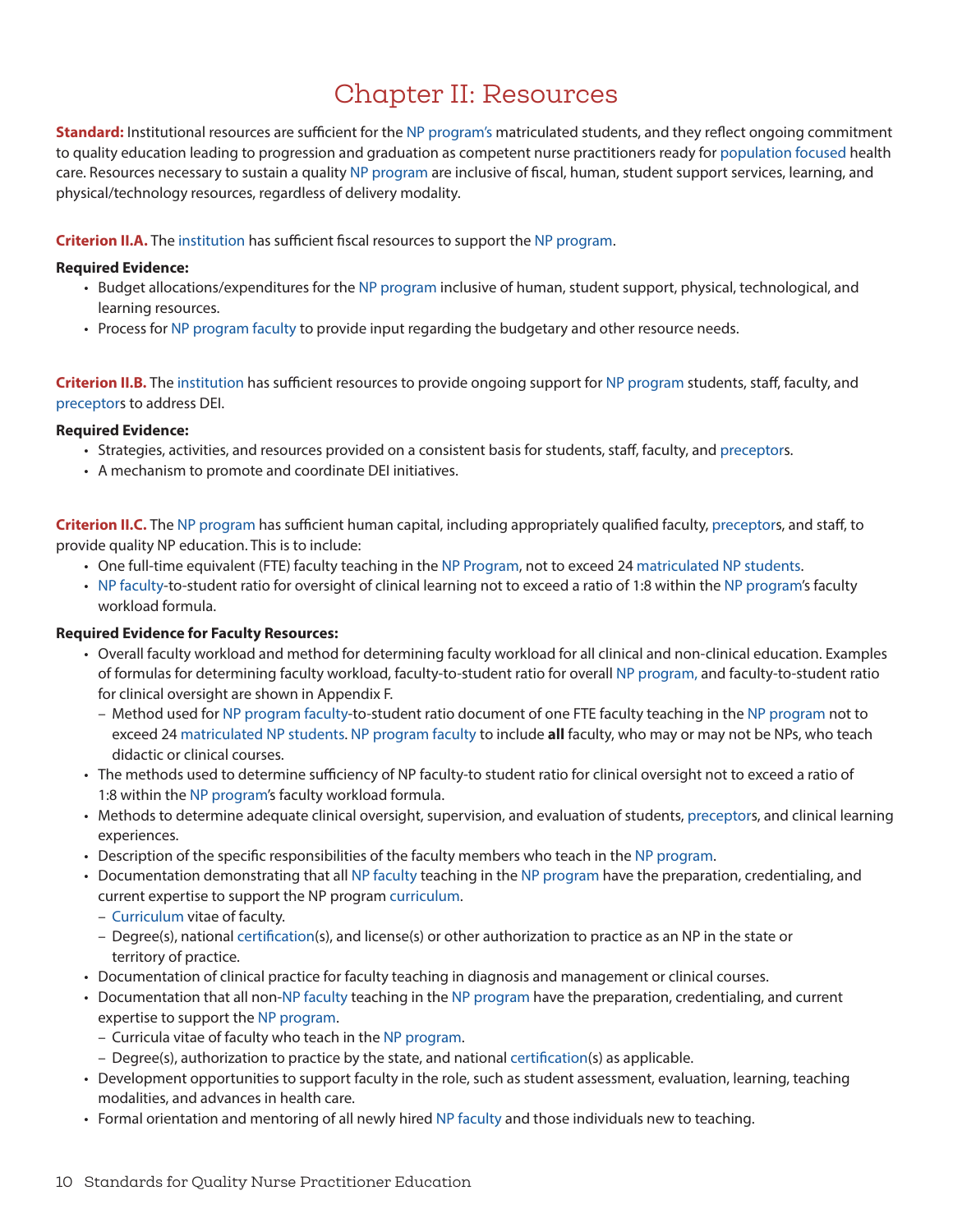#### **Required Evidence for Clinical [Preceptors](#page-20-8):**

- Number and qualifications of clinical [preceptors](#page-20-8) to facilitate students' clinical learning experiences in the [population foci](#page-20-3) of the program.
- Documentation of formal orientation for new [preceptors](#page-20-8), which can be written, verbal, virtual, or face-to-face.
- Communication between faculty and clinical [preceptors](#page-20-8) regarding course materials and demonstrated understanding of the course objectives, [clinical hours,](#page-18-7) evaluation forms, and competencies the student is expected to achieve.
- A statement describing the specific responsibilities of the clinical [preceptor.](#page-20-8)
- Current [contractual agreements](#page-18-8) between [institutions](#page-20-6)/nursing program and clinical [preceptors](#page-20-8) and/or clinical sites where [preceptors](#page-20-8) practice and/or are employed.
- Documentation of clinical [preceptor](#page-20-8)s' preparation and current expertise to support each student's development of NP professional role and student achievement of expected program clinical outcomes.
	- Relevant biography/[curriculum](#page-19-1) vitae of clinical [preceptors](#page-20-8) that addresses current qualifications.
	- Documentation of degree(s), unencumbered license or other state authorization to practice in the state or territory in which they practice, and national [certification](#page-18-1) of [preceptor,](#page-20-8) including but not limited to NP, physician, physician assistant, clinical nurse specialist, certified registered nurse anesthetists, certified nurse midwife, social worker, or other healthcare providers.

#### **Required Evidence for Staff:**

- Documentation of sufficient numbers of appropriately prepared staff in the following areas to support students and faculty for successful achievement of [program outcomes](#page-20-1):
	- Administrative
	- Clinical placement
	- Instructional design
	- Technology

**Criterion II.D.** The [NP program](#page-20-0) provides access to comprehensive [academic support services](#page-18-6) that facilitate quality education by addressing student needs and challenges to timely progression and graduation from the [NP program](#page-20-0), regardless of delivery modality.

#### **Required Evidence:**

- Documentation of services available to NP students, including:
	- Financial aid
	- Counseling
	- Writing instruction and support
	- Health and wellness
	- Academic advisement
	- Technology use
- Mechanisms to allow for safe reporting on such topics as bias, hostility, and discrimination.

**Criterion II.E.** The [NP program](#page-20-0) has sufficient learning resources to facilitate quality didactic and [clinical experiences](#page-18-3) for NP students to achieve [program outcomes,](#page-20-1) attain national NP competencies for the role and population, and ensure [timely completion](#page-21-0) of the [NP program](#page-20-0), regardless of delivery modality.

- Library and/or resources to support students and faculty to achieve the [program outcomes.](#page-20-1)
- Documentation that [simulation](#page-20-5) resources used are in alignment with national best practices or standards identified by the [NP program](#page-20-0) including:
	- Preparation of faculty/staff to facilitate [simulation](#page-20-5).
	- Physical and fiscal resources to support the use of [simulation,](#page-20-5) such as standardized patients, supporting technology, and equipment.
- Documentation of learning resource technology and support for its use, including electronic clinical logs/encounters and e-portfolios.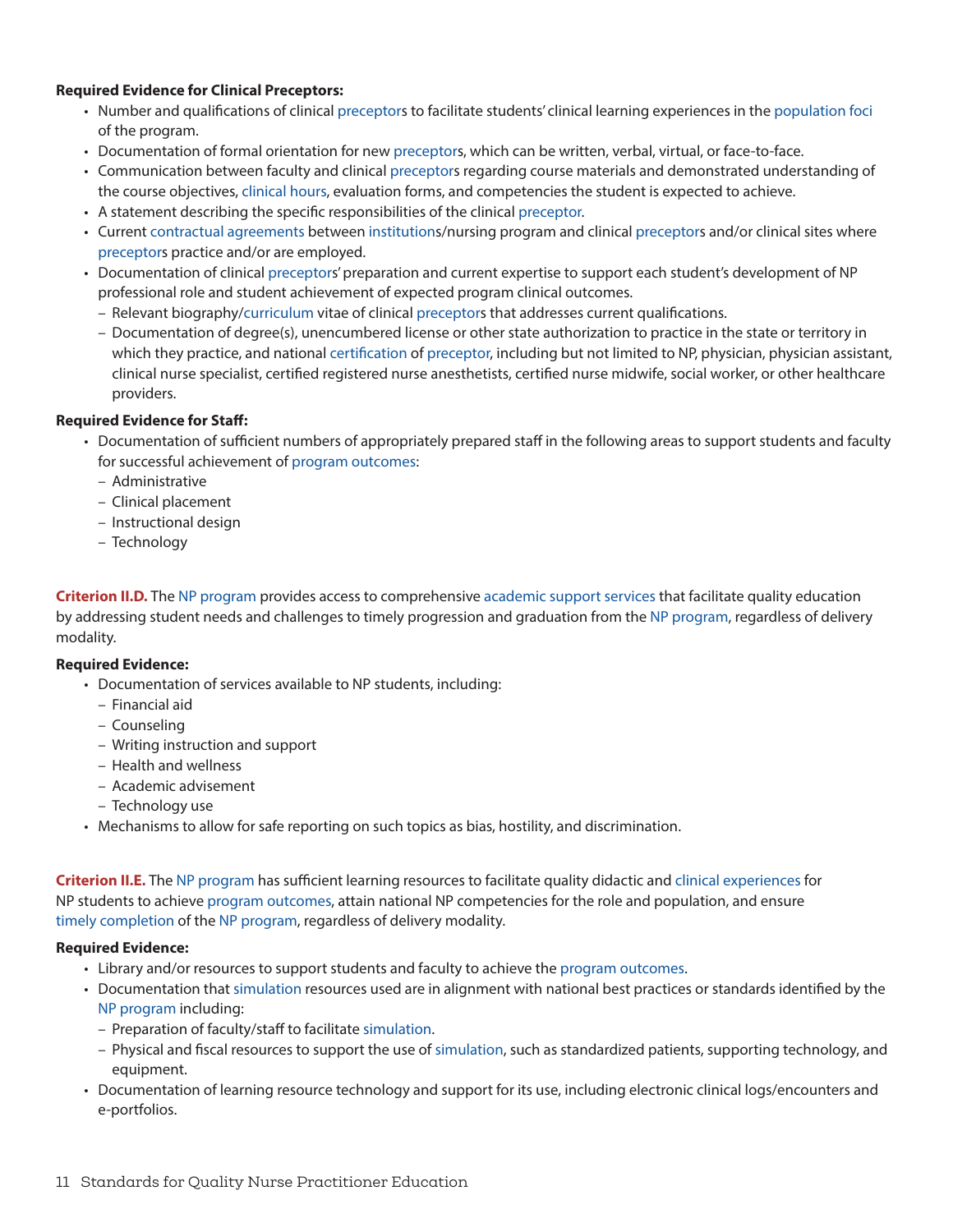**Criterion II. F.** The [NP program](#page-20-0) has access to sufficient institutional physical resources that support quality educational experiences for NP students to achieve [program outcomes](#page-20-1) and [timely completion](#page-21-0) of the [NP program](#page-20-0) regardless of delivery modality.

#### **Required Evidence:**

• Facilities, equipment, and supplies available and accessible to faculty, students, and staff to support quality education experiences, regardless of program delivery modality.

**Criterion II. G.** The program secures clinical sites and [preceptors](#page-20-8) to ensure students enrolled in clinical courses have experiences to meet learning objectives and demonstrate expected course competencies with [timely completion](#page-21-0) of the [NP program.](#page-20-0) The NP students' clinical placements are aligned with the program role and [population focus](#page-20-3). Faculty assess and approve all clinical placements for appropriateness for meeting course objectives, including those sites and [preceptor](#page-20-8)s identified by the students or others.

- Sufficient number of appropriate clinical placement sites to support enrolled students' direct care [clinical experiences](#page-18-3) and learning outcomes for the [population foci](#page-20-3) and [timely completion](#page-21-0) of the [NP program.](#page-20-0)
- Documentation of the faculty role in ensuring clinical placement of students and oversight to ensure appropriateness of clinical sites, [preceptor](#page-20-8)s, and experiences.
- Documentation of the faculty communications/meetings with [preceptor](#page-20-8)(s) regarding the expectations for the student experience and assessment of student progression.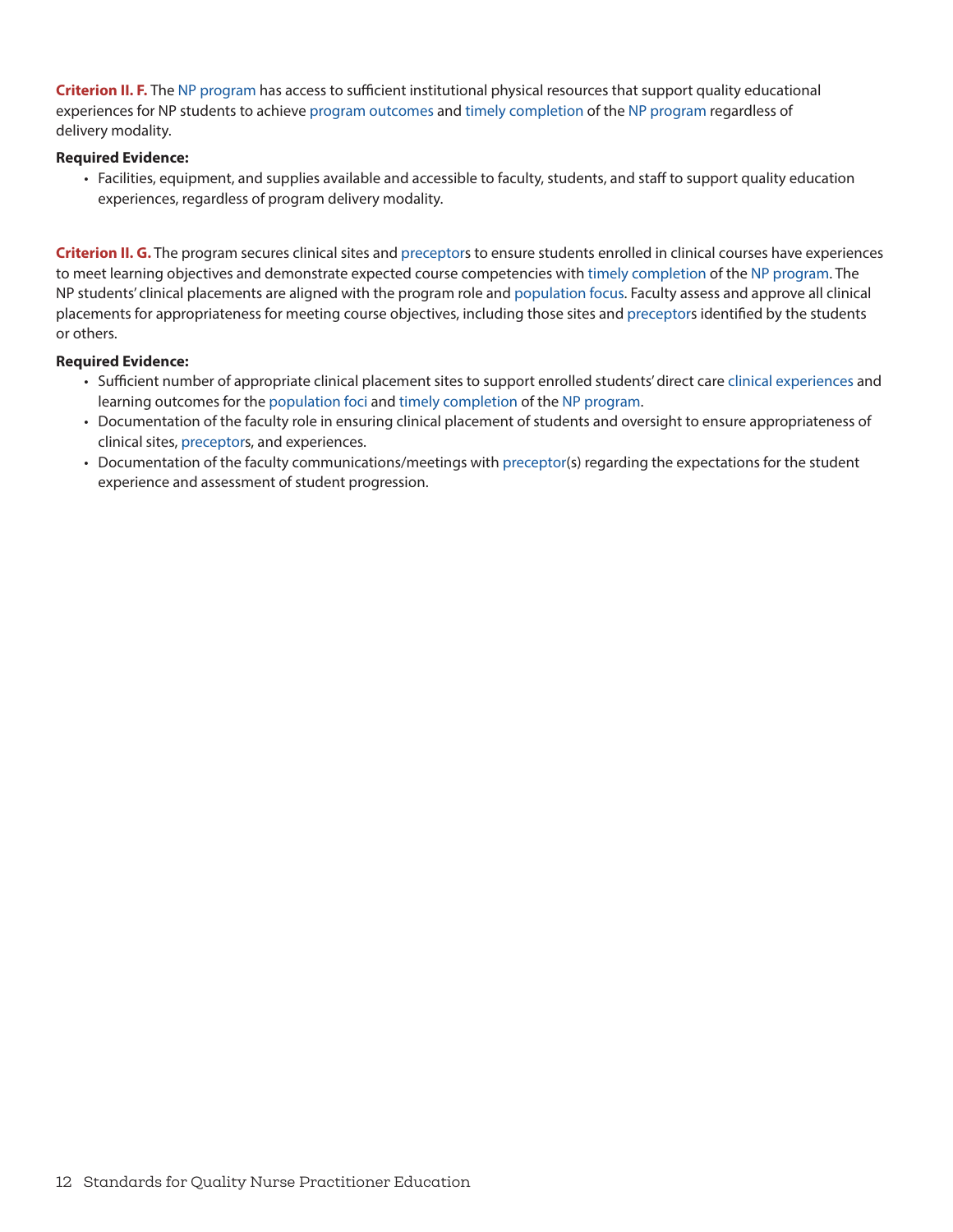# III: Curriculum

<span id="page-12-0"></span>**Standard:** The [NP program](#page-20-0) [curriculum](#page-19-1) contains all educational experiences that facilitate expected outcomes of NP graduates. The [NP faculty](#page-20-7) designs, reviews, revises, and evaluates the [curriculum](#page-19-1) to maintain current relevancy and meet national standards. The [curriculum](#page-19-1) addresses competencies, as delineated by specialty nursing organizations, NP organizations, and nursing education organizations, to promote student achievement of learning and [program outcomes](#page-20-1). The [curriculum](#page-19-1) establishes the depth and breadth of requisite knowledge and skills for student success in the [NP program](#page-20-0) as demonstrated through NP student learning experiences, testing, and overall evaluation.

**Criterion III. A.** The [NP program](#page-20-0) prepares graduates to meet education eligibility requirements for authorization to practice in one (or more) states and for one (or more) national NP [certification](#page-18-1) examinations that correspond with the role and [population focus](#page-20-3) of the [NP program.](#page-20-0)

#### **Required Evidence:**

• Written statement listing specific NP role and [population focused](#page-20-3) [certification](#page-18-1)s for which graduates are eligible to apply is published, at a minimum, in the university or college catalog and [NP program](#page-20-0) website.

**Criterion III.B.** The [NP faculty](#page-20-7) have input into admission criteria for each NP [population focused](#page-20-3) track and degree/certificate program.

#### **Required Evidence:**

- Documentation that [NP faculty](#page-20-7) are providing input into admission criteria for the [NP program](#page-20-0) and/or tracks.
- Admission criteria for the [NP program](#page-20-0) and/or individual [population focused](#page-20-3) tracks that differ from the overall school of nursing graduate degree program are clearly defined, explained, and accessible to the public.

**Criterion III.C.** The [NP faculty](#page-20-7) provide input for any progression and completion criteria specific to the NP population focused track.

#### **Required Evidence:**

- Documents affirming that [NP faculty](#page-20-7) provide input into progression and completion criteria specific to the [NP program](#page-20-0) and/or tracks.
- Student progression and completion criteria, including the overall graduate degree program and programmatic differences unique to the [NP program](#page-20-0) or the [population focused](#page-20-3) tracks.
- Criteria for full-time, part-time, and postgraduate study as pertinent.
- Faculty-designed plans for students to address content mastery deficiencies that adversely affect student progression.

**Criterion III.D** [NP faculty](#page-20-7) provide input to the development, implementation, evaluation, and revision of the entire [curriculum,](#page-19-1) including the graduate nursing core courses, APRN core courses, and NP [population focused](#page-20-3) courses.

#### **Required Evidence:**

- Formal committee minutes documenting that [NP faculty](#page-20-7) are developing, evaluating, and revising the [curriculum.](#page-19-1)
- Lists of resources used, including professional standards, competencies, and guidelines.

**Criterion III.E.** The NP [curriculum](#page-19-1) provid[es th](#page-18-5)e student broad-based, comprehensive graduate educational preparation for the role and at least one [population focused](#page-20-3) area of study. The [curriculum](#page-19-1) is consistent with and meets national standards/ competencies for graduate-level nursing education, APRN education, NP specific role, and [population focused](#page-20-3) education. (See Appendix B).

#### **Required Evidence:**

• Description of NP [curriculum](#page-19-1) that provides the student broad educational preparation and follows current nationally recognized standards and competencies for advanced-level nursing education, NP role preparation, and [population focus](#page-20-3) preparation.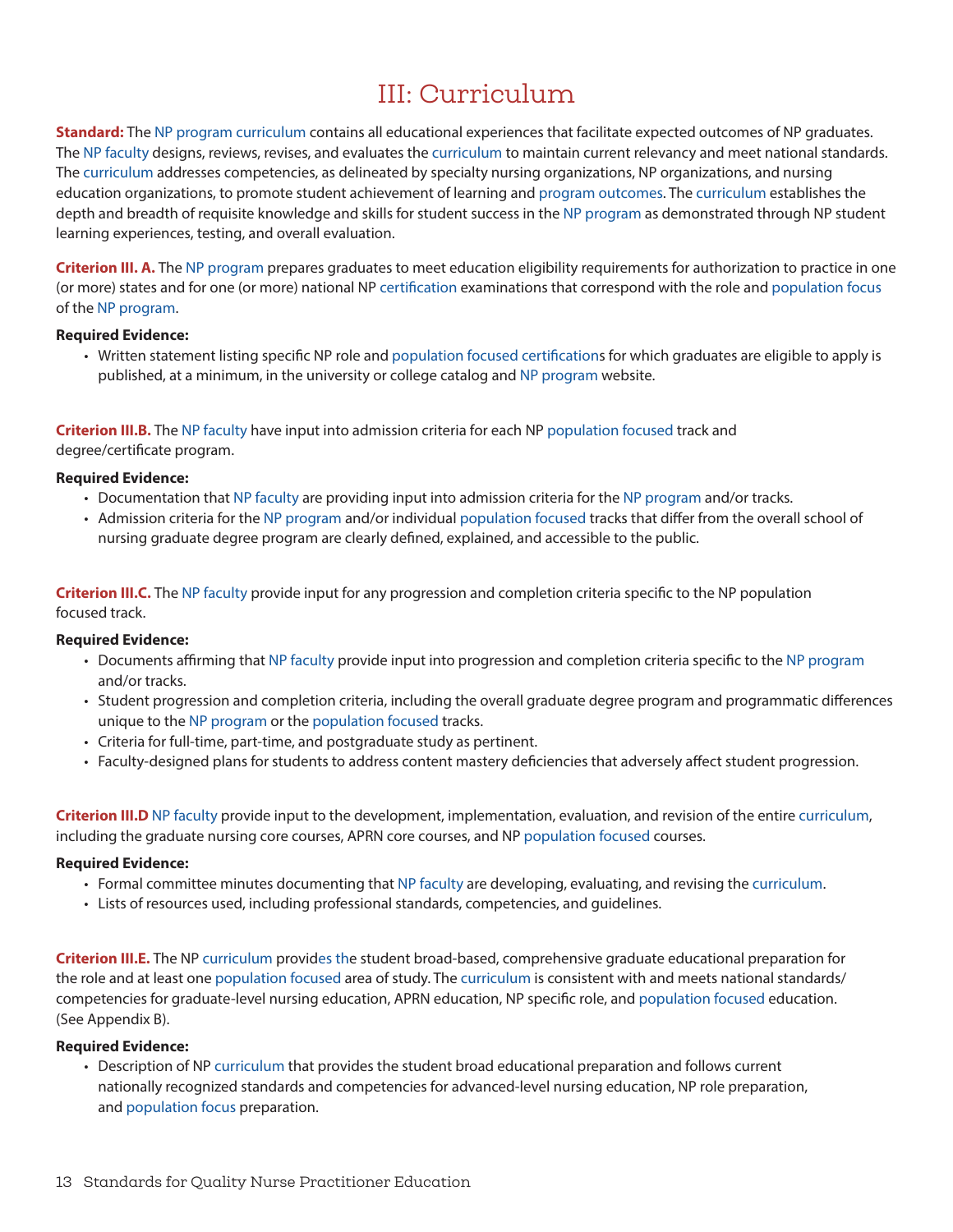- Nationally recognized NP education standards and [competency](#page-18-2) documents used for the development of the [curriculum](#page-19-1) components, which should include:
	- Advanced-level nursing competencies.
	- Separate APRN graduate core courses in advanced health assessment, advanced physiology/pathophysiology, and advanced pharmacology.
	- NP core role competencies.
	- NP [population focused](#page-20-3) competencies.

#### **Criterion III.F.** The NP [curriculum](#page-19-1) include[s interprofessional educational](#page-20-4) experiences (IPE).

#### **Required Evidence:**

- [Curriculum](#page-19-1) plan that demonstrates how the program prepares graduates with nationally recognized interprofessional (IP) education competencies.
- [Curriculum](#page-19-1) plan that includes NP students' didactic and/or [clinical experiences](#page-18-3) with other health professions students.
- Student logs, reflections, and evaluation of learning experiences that demonstrate integration of IP experiences or documentation of IP scholarly work.

**Criterion III.G.** The [NP program](#page-20-0) prepares students with nationally recognized patient care competencies, at the beginning advanced-practice level, through faculty-guided learning experiences prior to beginning the direct patient care hours defined in III.H.

#### **Required Evidence:**

• Documentation that illustrates how the [curriculum](#page-19-1) prepares students with the expected Domain 1, Patient Care for Time 1, Common Advanced Practice Registered Nurse Doctoral-Level Competencies (AACN, 2017; See Appendix C).

**Criterion III.H.** The NP [population focused](#page-20-3) track has a minimum of 750 [direct patient care clinical hours](#page-19-3) to prepare the graduate with competencies for full scope of NP [population focused](#page-20-3) practice.

[Direct patient care clinical hours](#page-19-3) may include student provision of care delivered to the patient through telehealth and global health experiences. [Simulation](#page-20-5) is not direct patient care, and these hours may not be included in the 750 direct patient care total. Time spent attaining the competencies addressed in Criterion III.G are not included in the 750 [direct patient care clinical hours](#page-19-3).

#### **Required Evidence:**

- Description of courses that show distribution of [direct patient care clinical hours](#page-19-3) in each course and the area(s) of practice or population(s) being addressed in each course that prepare the graduate with the nationally recognized NP and [population focused](#page-20-3) competencies.
- Faculty review of students' clinical encounters for breadth, depth, and type to ensure students have experiences across the role and [population focus.](#page-20-3)
- Description and expected outcomes of telehealth and global health experiences if those hours are included in the direct patient care total.

**Criterion III.I.** The NP [curriculum](#page-19-1) reflects appropriate course sequencing and the integration of [population focused](#page-20-3) didactic and clinical courses with continuous progression throughout the program. The NP [curriculum](#page-19-1) requires that students successfully complete the three APRN core courses (advanced health assessment, advanced physiology/pathophysiology, and advanced pharmacology) prior to progressing to the NP population coursework that focuses on diagnosis and management of health problems.

#### **Required Evidence:**

• The full- and part-time program of study including didactic and clinical courses designed with a logical course sequencing and prerequisites to promote achievement of APRN, NP role, and [population focus](#page-20-3) competencies across the [curriculum](#page-19-1) (See Appendix B).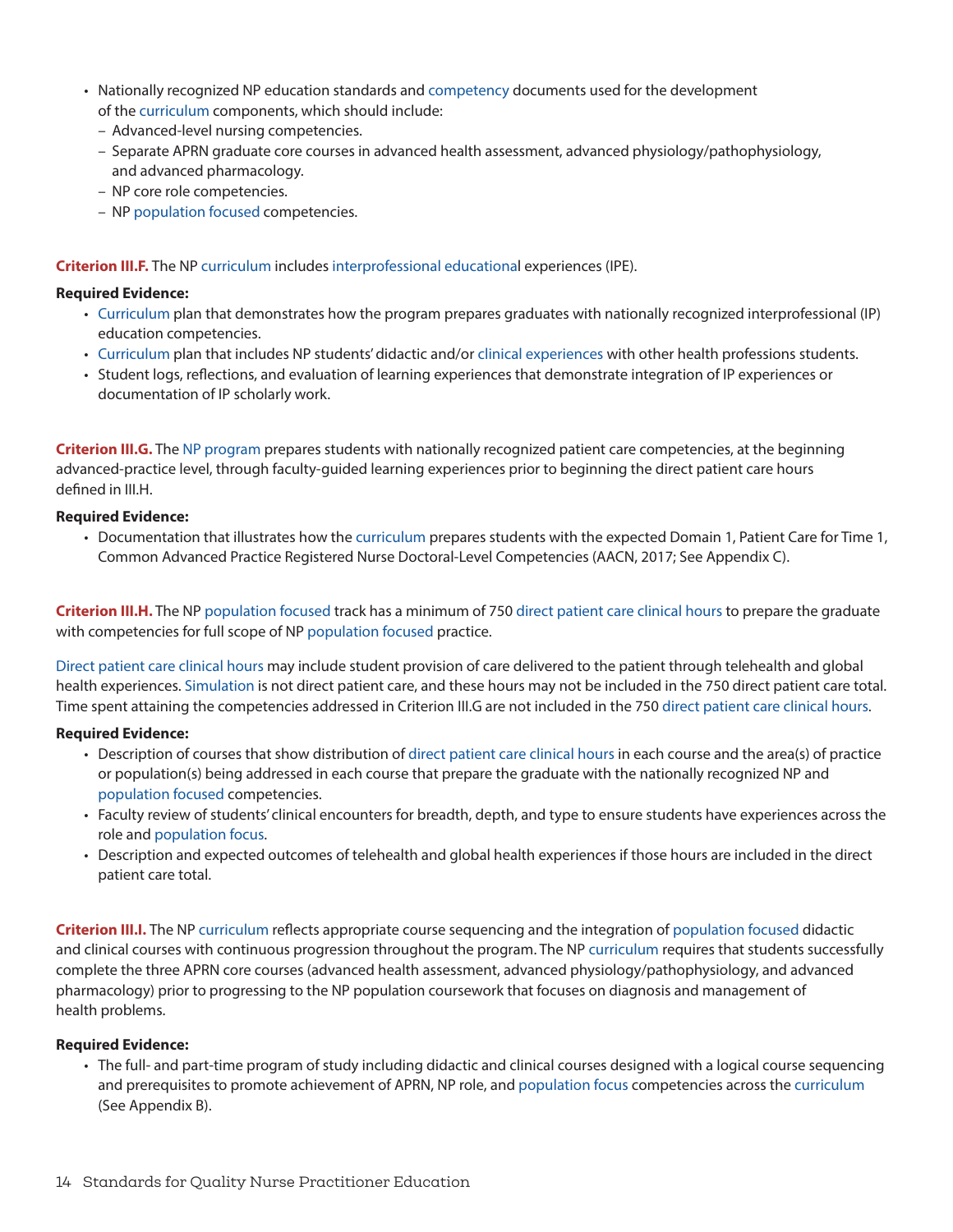- Program of study with advanced-level nursing core courses preceding or simultaneous with the direct care NP and [population focused](#page-20-3) courses and [clinical experiences](#page-18-3) as evidenced in the program of study.
- Documentation that the three APRN core courses (advanced health assessment, advanced physiology/pathophysiology, and advanced pharmacology) precede NP population coursework that focuses on diagnosis and management of health problems (i.e., not concurrent with).
- Clinical placements aligned with the student's program of study to provide learning opportunities for meeting course and program objectives.
- [Curriculum](#page-19-1) map of overall [NP program](#page-20-0) and individual tracks.
- Plan for student progression and [timely completion](#page-21-0) following a break in the program of study.

**Criterion III.J.** The program of study includes a concentrated/immersive clinical practice experience near the end of the program that prepares graduates for the full scope of NP practice. The immersive experience focuses on all aspects of the NP role and demonstrates integration of program competencies into practice. Direct patient care hours included in the concentrated experience may be included in the 750 [direct patient care clinical hours](#page-19-3) described in Criterion III.H.

#### **Required Evidence:**

- [Curriculum](#page-19-1) plan that demonstrates course sequencing that includes concentrated clinical practice experience near the end of the program.
- Process for assigning, tracking, and evaluation of the concentrated clinical placements.

**Criterion III.K.** The [NP program](#page-20-0)'s use of [simulation,](#page-20-5) which follows national best practices and/or standards identified by the [NP program](#page-20-0), and supports student learning, [competency](#page-18-2) development, and evaluation. [Simulation](#page-20-5) is not included in the minimum direct patient care hours.

#### **Required Evidence:**

- Examples of [simulation](#page-20-5) activities to support [competency](#page-18-2) development and evaluation.
- Examples of methods used for briefing and debriefing student learning that meet national best practices.
- Identification of national best practices and/or standards used to inform [NP program](#page-20-0) [simulation.](#page-20-5)

**Criterion III.L.** The [NP program](#page-20-0) is supported by [academic-practice partnerships](#page-18-9) to provide a strong foundation for [curriculum](#page-19-1) development and to inform [clinical experiences.](#page-18-3)

#### **Required Evidence:**

- Formal partnership agreements.
- Description of the [NP program'](#page-20-0)s and practice partners' engagement in delivery of [service,](#page-18-6) research, and/or education.
- Minutes and/or reports of collaboration by academic and practice partners to design, implement, and evaluate the [curriculum](#page-19-1) and student experiences.

**Criterion III.M.** Dual-track programs prepare the graduates to meet the required outcome criteria for two NP [population foci](#page-20-3) and the educational requirements for two national NP [certifications](#page-18-1) corresponding to the NP role (acute or primary care) and each [population foci](#page-20-3).

- Formal [institution](#page-20-6)-approved dual-track program of study.
- Cross walk of both didactic and clinical courses to determine the common or overlapping content, course(s), competencies, and [clinical experiences](#page-18-3) to meet the outcomes for each of the two NP [population foci](#page-20-3) (See Appendix D).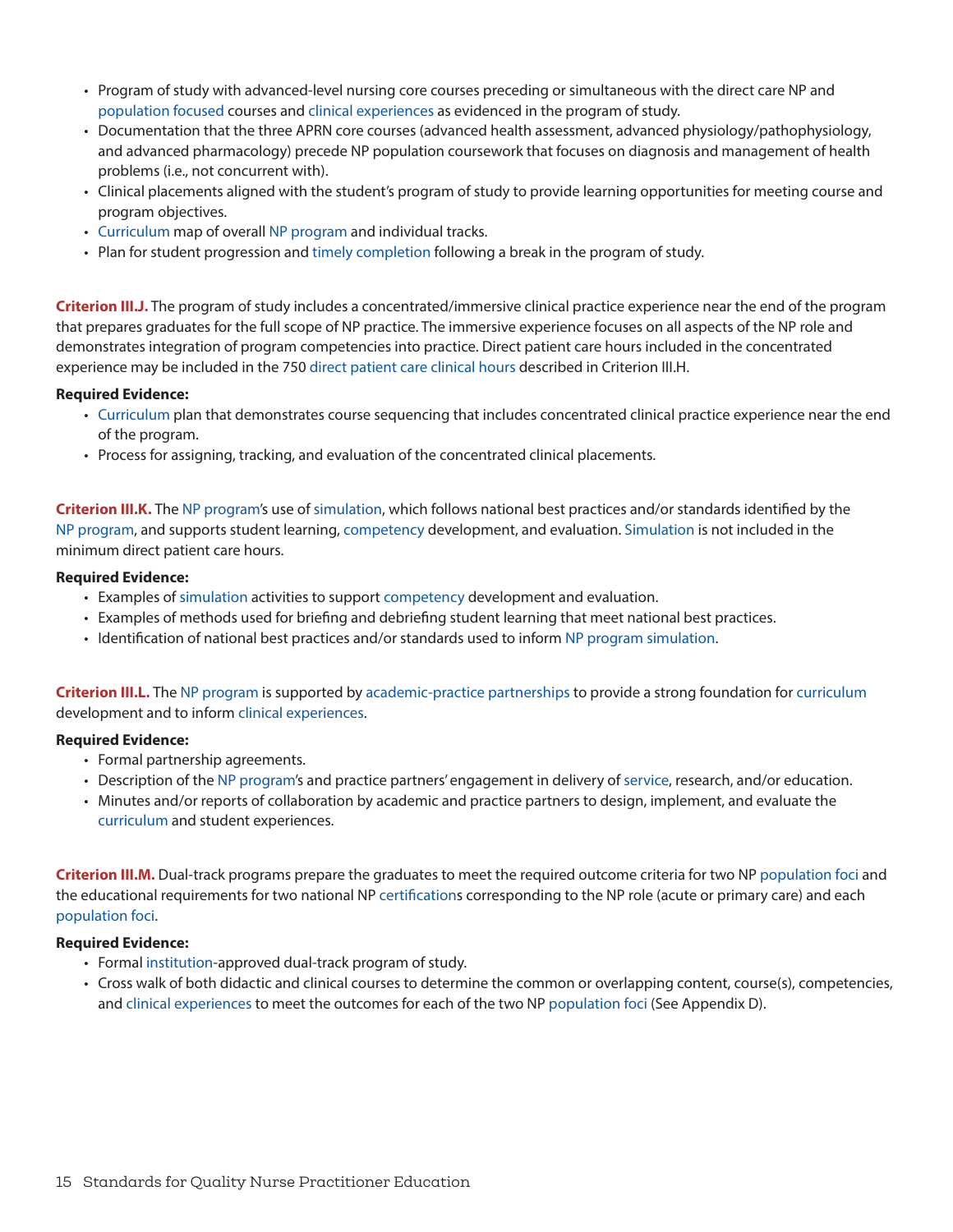**Criterion III.N.** Post-graduate NP certificate program prepares graduates to meet the same end-of[-program outcomes](#page-20-1) as the degree granting program including the education requirements for national NP [certification](#page-18-1) examinations that correspond to the role and [population focus](#page-20-3) of the post-graduate certificate. The post-graduate NP certificate program must:

- Meet the [institution](#page-20-6)'s requirements for granting a post-graduate certificate.
- Include for each student a formal [gap analysis](#page-19-5) of past graduate education (didactic and [clinical hours](#page-18-7) and courses) to determine the additional didactic courses and faculty supervised [clinical hours](#page-18-7) to meet the [NP program outcomes](#page-20-13). At a minimum, a total of 750 [direct patient care clinical hours](#page-19-3) as defined in Criterion III. H. are to be included in the past APRN graduate education program and post-graduate certificate program specifically to meet the same end-of-[program](#page-20-1)  [outcomes](#page-20-1) for the new NP role and/or new population.

#### **Required Evidence:**

- A completed [gap analysis](#page-19-5) for each postgraduate candidate (See Appendix E).
- The policies or procedures used for student evaluation to demonstrate national competencies necessary to grant credit for prior academic didactic and faculty supervised [clinical hours,](#page-18-7) as well as the process to determine additional academic didactic and [clinical hours](#page-18-7) needed to meet expected outcomes.
- Sample certificate of completion or a transcript for a post-graduate student showing educational preparation for the NP role and at least one [population focus,](#page-20-3) to include primary or acute care or both for adult and pediatric programs and to include completion of the APRN core courses (advanced physiology/pathophysiology, advanced health assessment, and advanced pharmacology).

**Criterion III.O.** Official documentation of successful completion of the [NP program](#page-20-0) clearly states the NP role and [population focus](#page-20-3) of educational preparation.

- A sample transcript for an NP graduate showing educational preparation for the NP role and at least one [population focus](#page-20-3) to include a primary or acute care designation or both for adult- gerontology and pediatric programs OR
- A sample official letter used to specify the educational preparation for the NP role and at least one [population focus](#page-20-3) to include a primary or acute care designation or both for adult-gerontology and pediatric programs.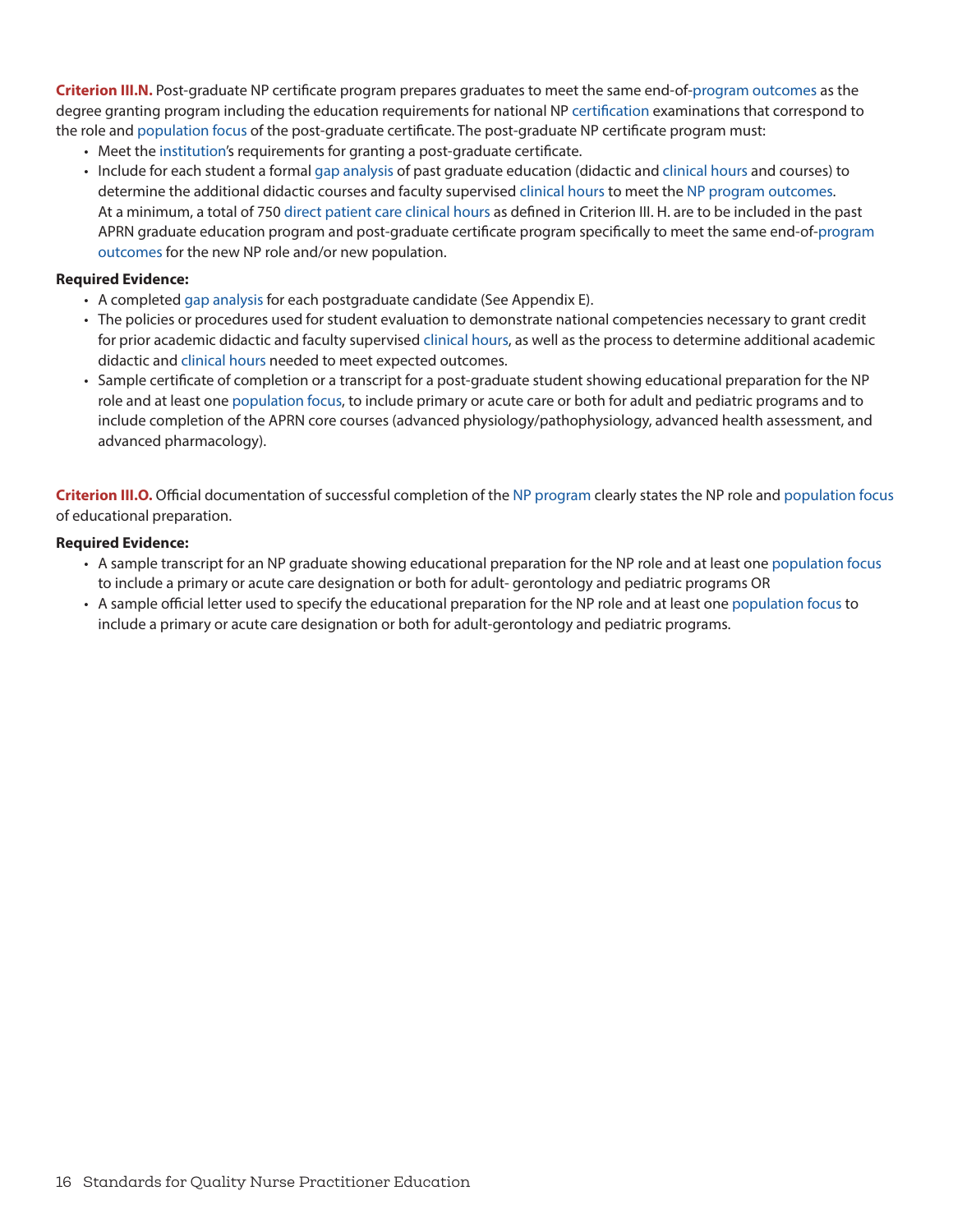# Chapter IV: Evaluation

<span id="page-16-0"></span>**Standard:** The [NP program](#page-20-0) has a formal comprehensive and systematic program evaluation plan that determines program quality and the ongoing quality improvement (QI) process. The QI process includes a plan for the overall assessment of the program, its policies and resources, including faculty and students, [curriculum](#page-19-1), and evaluation with indicated revisions.

**Criterion IV.A.** The [NP program](#page-20-0) uses a systematic process to assess [program outcomes.](#page-20-1)

#### **Required Evidence:**

- Plan for evaluating [program outcomes.](#page-20-1)
	- Evaluation plan with methods, metrics, measures, and specified interval not to exceed five years.
	- Aggregate program data, including first-time and repeat test takers' [certification](#page-18-1) pass rates; progression, attrition, and completion rates; employment data; and alumni surveys.
- Actual [program outcomes](#page-20-1) (i.e., the findings of the assessment of expected [program outcomes\)](#page-20-1).
- Continuous QI plan and strategies for addressing opportunities in and challenges to [program outcomes](#page-20-1).

**Criterion IV.B.** The [NP program](#page-20-0) regularly scheduled evaluation plan assesses whether resources are sufficient to achieve [program outcomes.](#page-20-1)

#### **Required Evidence:**

- Results of the regularly scheduled review of [NP program](#page-20-0) resources, including evaluation of faculty, clinical sites, and [preceptors](#page-20-8) to determine sufficient number and type of learning experiences to meet [program outcomes](#page-20-1).
- Implementation of ongoing QI processes to address concerns, deficiencies, and gaps.

**Criterion IV.C.** The [NP program](#page-20-0) evaluation plan assesses DEI among its students, graduates, faculty, staff, and others in the [community of interest](#page-18-4).

#### **Required Evidence:**

- Documentation that shows how DEI is included in assessments of students, graduates, faculty, staff, clinical sites, [preceptors](#page-20-8), and work/learning environments.
- DEI assessment results and trends in students, graduates, faculty, staff, clinical sites, [preceptors](#page-20-8), and work/learning environments.
- Documentation that learning resources have been reviewed for biases, including unintended biases.

**Criterion IV.D.** The [NP program](#page-20-0), with input from the [community of interest](#page-18-4), evaluates the current relevancy and revises the NP [curriculum](#page-19-1) every five years or sooner, to reflect current knowledge and practice.

#### **Required Evidence:**

- Plan for [curriculum](#page-19-1) review, including intervals for review.
- Results of [curriculum](#page-19-1) review of each track or [population focused](#page-20-3) program.
- Process of including review of [curriculum](#page-19-1) to reflecting current NP practice and trends in health care.
- Evidence of input from its [community of interest.](#page-18-4)

**Criterion IV.E.** The [NP program faculty](#page-20-11) who are responsible for course design and implementation evaluate the individual courses based on the overall program evaluation plan.

- Documentation of course coordination and sequencing review.
- Documentation of faculty review at the completion of teaching the course, including student success and current relevancy of course.
- Course syllabi that reflect updates based on review.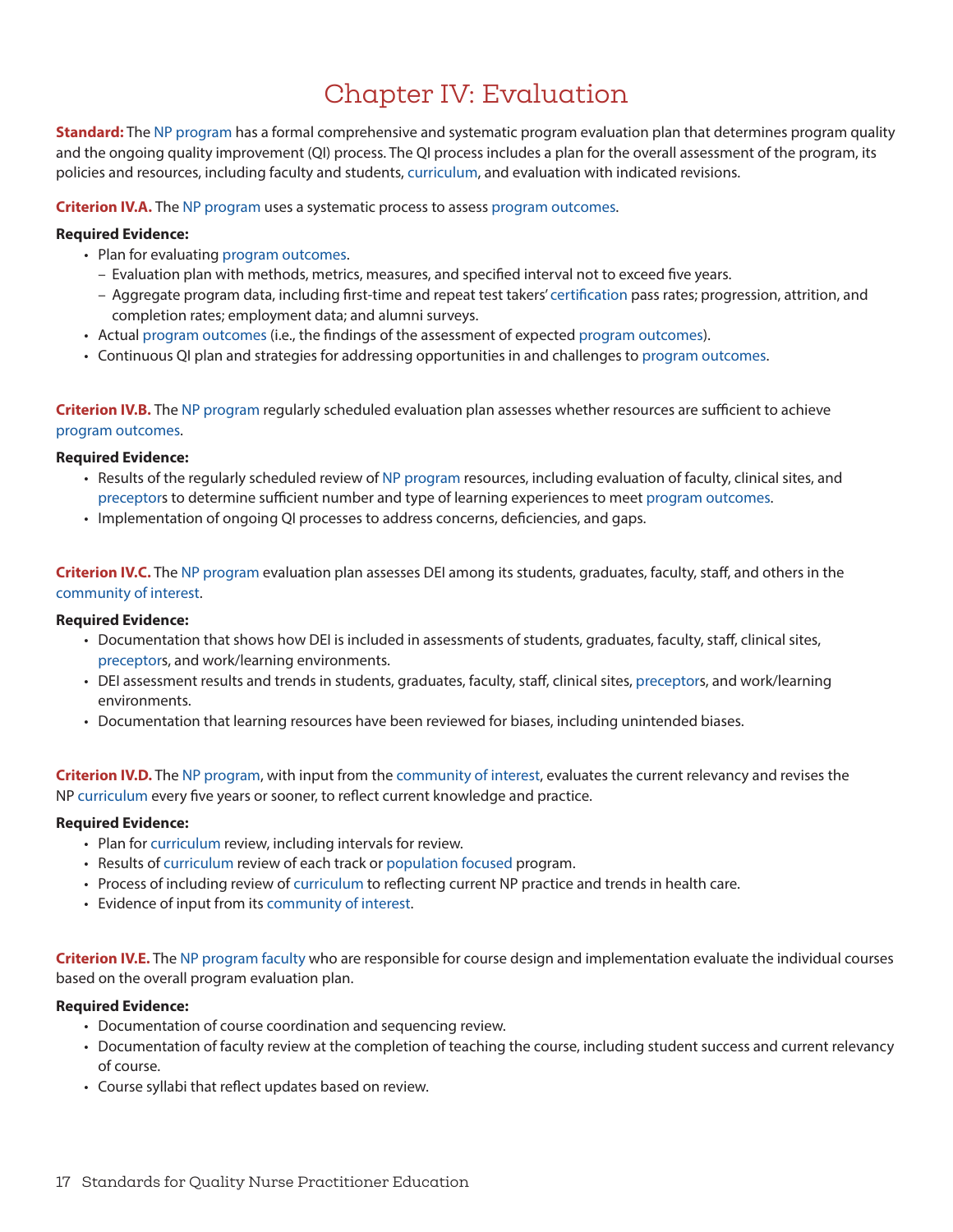**Criterion IV.F.** In accordance with institutional policy, annual individual [NP program faculty](#page-20-11) evaluations include [competence](#page-18-10) in areas of responsibility, including teaching, [service,](#page-18-6) scholarship, and practice; faculty workload expectations; and plans for development.

#### **Required Evidence:**

- The evaluation plan and schedule of individual [NP program faculty](#page-20-11) [competency](#page-18-2) in area of responsibility.
- Evaluation of faculty by students and others as appropriate to role expectations.
- Individual [faculty development](#page-19-4) plans in alignment with the evaluation.
- Record of [certification](#page-18-1) and area of practice, as applicable.

**Criterion IV.G.** The [NP program faculty](#page-20-11) perform ongoing formative and summative evaluations of student progress inclusive of attainment of expected competencies in both didactic and clinical courses.

#### **Required Evidence:**

- Documentation of faculty oversight of student progress using formative and summative methods in didactic and clinical courses.
- Faculty evaluation of student clinical competencies, including frequency and methods for observations used, as well as direct student clinical site observations, recorded encounters, [simulation,](#page-20-5) and/or remote observation using communication technologies.
- Electronic logs and/or e-portfolios documenting clinical encounters to show student progress and [competency](#page-18-2) attainment.
- Plan for each student to address identified deficiencies in progression and [competency](#page-18-2) attainment.
- Communications sharing individual formative and summative evaluations with the student.

**Criterion IV.H.** The [NP faculty](#page-20-7) evaluate student clinical experience(s) in each clinical course.

#### **Required Evidence:**

- Methodology and outcomes for [NP faculty](#page-20-7) evaluation of student [clinical experiences](#page-18-3), including [preceptor](#page-20-8) feedback of the student; students' completed evaluations of the [preceptor](#page-18-5) and site; and the number, type, and quality of experiences.
- Documentation of joint faculty, [preceptor](#page-20-8), and student meeting(s) regarding student progress in clinical courses.
- Documentation of [preceptor](#page-20-8)(s) and faculty interactions to determine needs, information, and support to improve experiences for [preceptor](#page-20-8) and/or student.

**Criterion IV.I.** The [NP faculty](#page-20-7) evaluate all clinical sites and [preceptors](#page-20-8) new to the [NP program](#page-20-0) prior to NP student placement, including [preceptor](#page-20-8) qualifications and types of services/experiences available. All clinical sites and precepted experiences are evaluated collaboratively by faculty, students, and [preceptor](#page-20-8)s early in the placement/rotation.

#### **Required Evidence:**

- Plan and process for clinical site evaluation with input from clinical [NP faculty](#page-20-7), [preceptor](#page-20-8)s, and students.
- Site evaluation documents.
- Plans for clinical site reevaluation and process for improving clinical site experiences for students and/or [preceptor](#page-20-8)s.

#### **Criterion IV.J.** The [NP program faculty](#page-20-11) evaluate the use of [simulation](#page-20-5) across the program.

- Plan and methods for the evaluation of [simulation](#page-20-5) use in the [curriculum,](#page-19-1) including assessment of participants (teachers/learners/support team), delivery process/methods, and materials/equipment.
- Use of [simulation](#page-20-5) for student evaluation and learning experiences.
- Metrics demonstrating how [simulation](#page-20-5) use aligns with national guidelines or standards.
- Plan for ongoing improvement as indicated.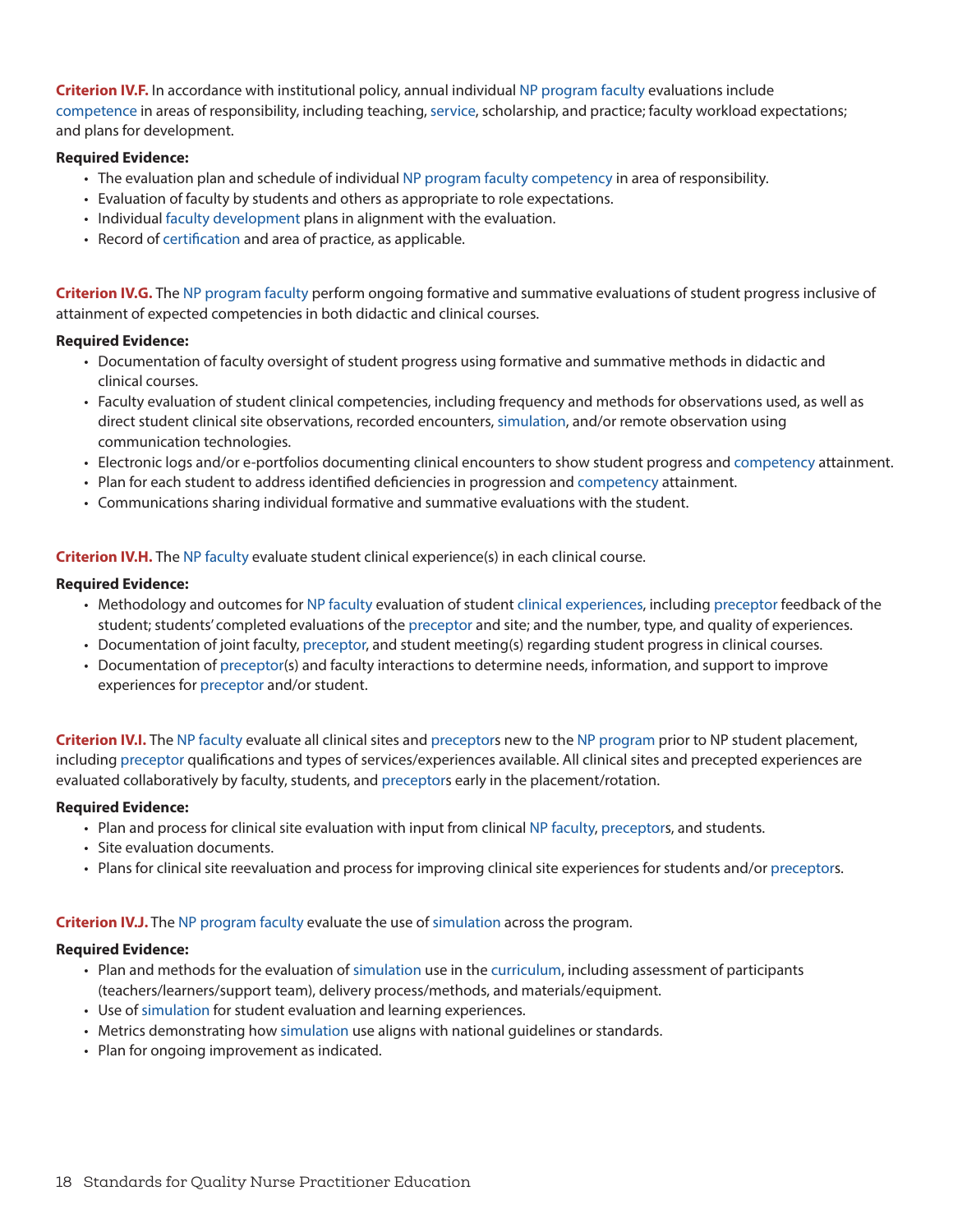# Glossary

<span id="page-18-0"></span>This glossary contains a list of terms with definitions and explanations as to how each relates to *Standards for Quality Nurse Practitioner Education, 6th Edition: A Report of the National Task Force on Quality Nurse Practitioner Education (2022).*

<span id="page-18-9"></span>**Academic-Practice Partnerships:** Mechanism for advancing nursing practice to improve the health of the public. Intentional and formalized relationships are based on mutual goals, respect, and shared knowledge. An academic-practice partnership is developed between a nursing education program and a care setting. Such relationships are defined broadly and may include partnerships within nursing, and with other professions, corporations, government entities, and foundations (AACN-AONE, 2012).

<span id="page-18-5"></span>**[Academic Rank:](#page-18-5)** Rank/position of a faculty member in a college or university, such as professor, associate professor, assistant professor, or instructor.

<span id="page-18-6"></span>**Academic Service or Service:** A professional contribution to the NP program, school/college/program of nursing, the institution, the profession, or the community which advances an academic mission. If service is required, the NP program must allow a reasonable portion of the workload effort for these duties.

**Advanced Nursing Education Competencies**: Foundational core competencies deemed essential for all students who pursue a graduate degree in nursing regardless of specialty or functional focus (AACN, 2021).

**Advanced Practice Registered Nursing (APRN) Core:** Essential broad-based curriculum content for all APRN students in the areas of advanced physiology/pathophysiology, advanced health assessment, and advanced pharmacology. This content must be presented as three separate, comprehensive graduate-level courses in the APRN curriculum. Descriptions of each course and content area are provided in the Consensus Model for APRN Regulation: Licensure, Accreditation, Certification & Education (2008).

<span id="page-18-1"></span>**Certification:** A psychometrically sound and legally defensible method that meets nationally recognized accreditation standards for certification programs. When used for regulatory purposes, the certification method demonstrates acquisition of the APRN core and role competencies across at least one population focus of practice. An individual's educational preparation (role/ population focus) must be congruent with the certification examination/process.

<span id="page-18-3"></span>**Clinical Experiences:** Health care delivered by NPs to individuals, families, and groups.

<span id="page-18-7"></span>**Clinical Hours:** Those hours in which direct clinical care is provided to individuals and families in one of the six population focused areas of NP practice and in primary care or acute care as appropriate. (See definition of "population focus.")

<span id="page-18-4"></span>**Community of Interest:** Groups and individuals who have an interest in the mission, goals, and expected outcomes of a nursing unit and the unit's effectiveness in achieving these objectives. The community of interest comprises the stakeholders of the program and may include both internal groups (e.g., current students, institutional administration, etc.) and external constituencies (e.g., prospective students, regulatory bodies, practicing nurses, other healthcare providers, clients, employers, the community/public, etc.). The community of interest may also encompass individuals and populations of diverse backgrounds, races, ethnicities, genders, values, and perspectives who are served and affected by the program (CCNE, 2018).

<span id="page-18-10"></span>**Competence:** Array of abilities, such as knowledge, skills, and attitudes (KSA), across multiple domains or aspects of performance in a certain context. Statements about competence require descriptive qualifiers to define the relevant abilities, context, and stage of training. Competence is multidimensional and dynamic, changing with time, experience, and setting (Frank, 2010).

<span id="page-18-2"></span>**Competency:** An observable ability of a health professional, integrating multiple components such as knowledge, skills, values, and attitudes. Because competencies are observable, they can be measured and assessed to document acquisition (Frank, 2010).

**Continuous Quality Improvement:** An evaluation plan and process for review of all aspects of the NP education unit including the NP program and each population focused track. The plan includes evaluation elements that are regularly recurring and those that require continuous quality surveillance and revision. The faculty assess and analyze actual outcomes in relation to expected outcomes to validate or revise policies, practices, and curricula as appropriate.

<span id="page-18-8"></span>**Contractual Agreement:** Formal agreement between an education program/institution and a clinical agency that legally protects, as appropriate, the clinical site, the education program, and students during educational experiences.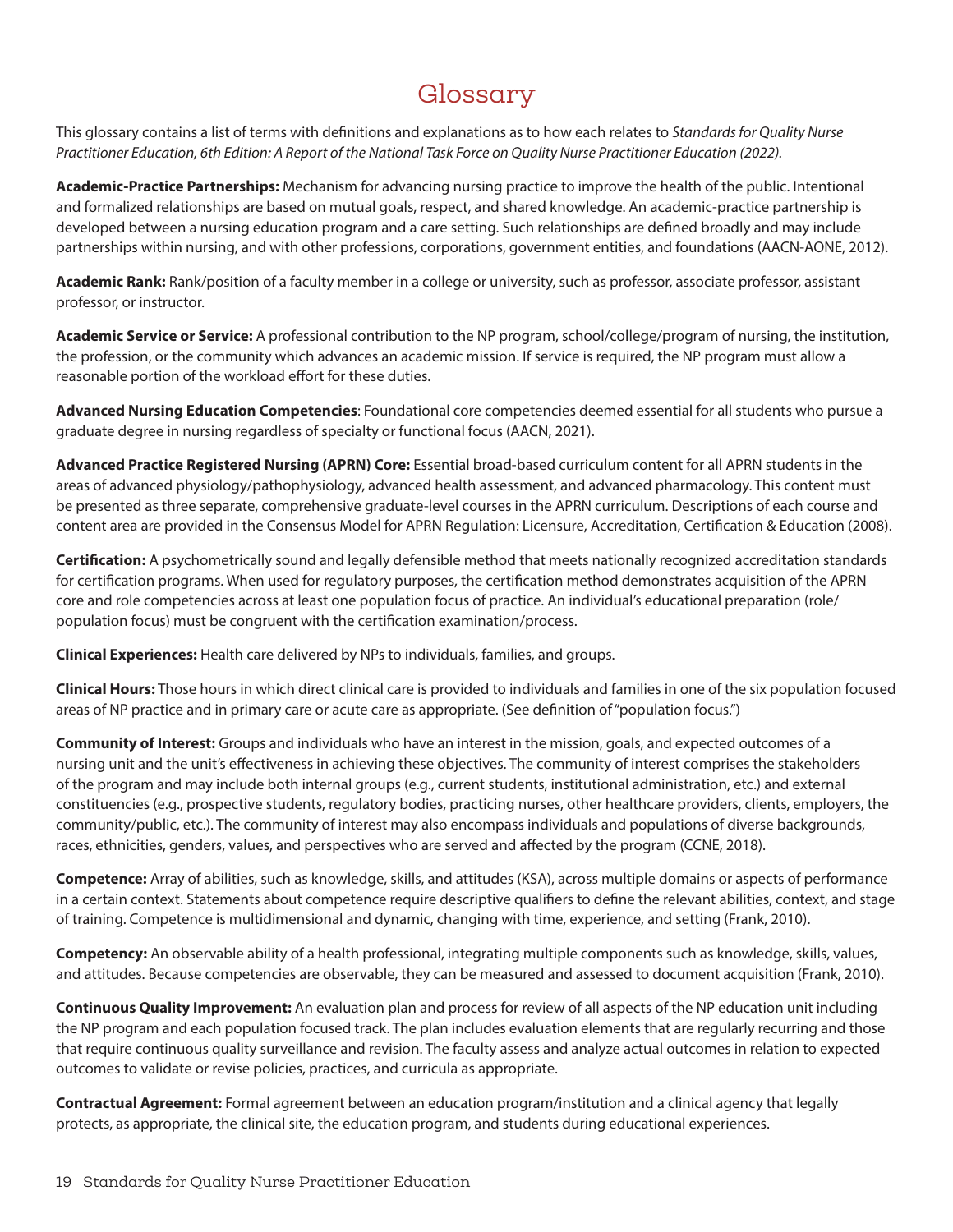**Credentials**: Titles or degrees held by an individual indicating level of education, certification, or licensure.

**Criterion:** A measure or test by which to judge NP program quality in accordance with the Standards and Criteria for Evaluation of Nurse Practitioner Programs.

<span id="page-19-1"></span>**Curriculum:** All planned educational experiences that facilitate achievement of expected student outcomes. Nursing curricula include clinical practice experiences.

**Curriculum Evaluation:** The review process that is used at regularly scheduled intervals to review and update courses based on student evaluations and changes in health care. The process serves to assure accuracy and relevancy of learning experiences.

**Curriculum Mapping:** Review process for the identification and correction of redundancies and omissions of content and activities throughout a curriculum. The mapping process includes review of courses, activities, exams before and after degree completion, relationships among curricular components, and flow of courses and content within the document.

<span id="page-19-3"></span>**Direct Patient Care Clinical Hours:** Hours/time in which direct clinical care is provided to individuals, families, and groups in one (1) of the six (6) population focused areas of NP practice and in primary care or acute care as appropriate. (See definition of "population focus.")

**Direct Oversight of an NP track:** NP faculty leadership and management role for advancing educational excellence through continuous quality improvement of the NP population focused track. In addition to providing and advocating for faculty support as indicated, the individual is accountable for communication with all faculty teaching in the track and organization as well as agency partners, other individuals leading tracks, and administrators. Direct oversight includes but is not limited to process and outcomes surveillance of NP student admission, progression, graduation data; faculty-student ratios; clinical placements and preceptors; and leadership of track revisions.

<span id="page-19-2"></span>**Diversity, Equity, and Inclusion (DEI):** Diversity references a broad range of individual, population, and social characteristics, including but not limited to age; sex; race; ethnicity; sexual orientation; gender identity; family structures; geographic locations; national origin; immigrants and refugees; language; physical, functional, and learning abilities; religious beliefs; and socioeconomic status. Inclusion represents environmental and organizational cultures in which faculty, students, staff, and administrators with diverse characteristics thrive. Inclusive environments require intentionality and embrace, not tolerate, differences. Everyone works to ensure the perspectives and experiences of others are invited, welcomed, acknowledged, and respected in inclusive environments. More broadly, equity is interrelated with diversity and inclusion. Equity is the ability to recognize the differences in the resources or knowledge needed to allow individuals to fully participate in society, including access to higher education, with the goal of overcoming obstacles to ensure fairness (Kranich, 2001).

<span id="page-19-6"></span>**Dual Track Program:** A graduate education program whose curricular design allows students to major in two NP population focused clinical tracks or in primary care and acute care NP tracks in the same population focused area of practice. The program prepares graduates to meet education eligibility requirements to sit for two national NP certification examinations.

<span id="page-19-4"></span>**Faculty Development:** A set of processes provided to refresh existing competencies, gain new competencies, and maintain overall competence of a faculty member as a clinician, educator, and NP scholar. Examples of faculty development include but are not limited to faculty practice; online and face-to-face lectures and discussion; simulated scenarios for practice and assessment; workshops; and peer group learning communities.

<span id="page-19-5"></span>**Gap Analysis:** A gap analysis is a thorough analysis of a student's previously completed post licensure graduate courses and clinical experiences compared to requirements for your institution and NP program requirements and national NP competencies to complete the program of study. The gap analysis is used to determine the program of study for a student to meet the requirements of the institution, NP program and national NP and population focused competencies (UCLA Health, 2016).

<span id="page-19-0"></span>**Governance:** Set of structures and processes to gain accountability; transparency; responsiveness; rules; stability; equity and inclusiveness; empowerment; and broad-based participation of NP faculty, staff, and students within a program and track. Governance attributes form a culture for authority, and the administrative and management leadership of an organization where faculty participation helps to maintain and adapt that culture as the environment and health care change. Documents that reflect governance include organizational charts; committee rosters and corresponding minutes; attendance records; and bylaws.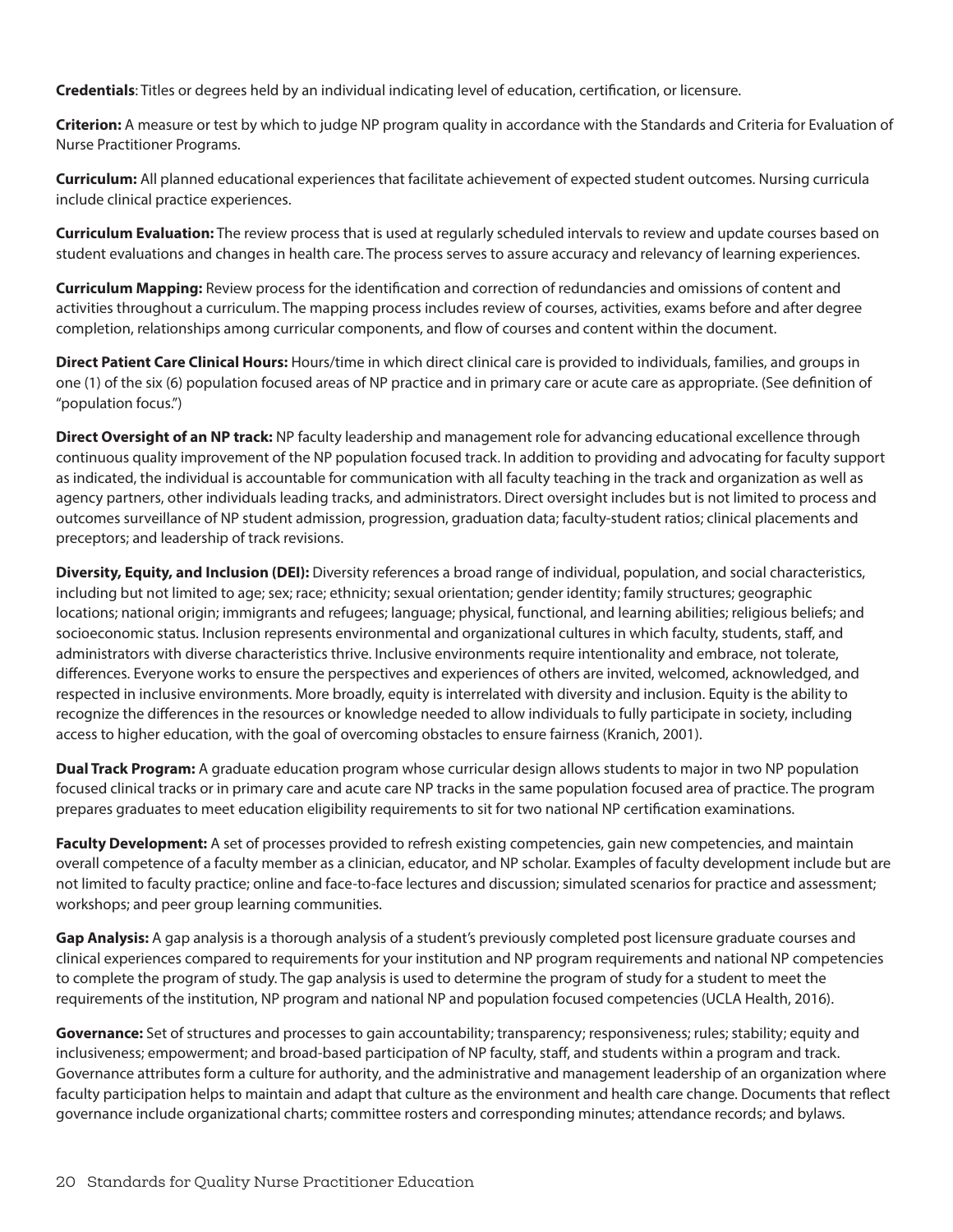<span id="page-20-6"></span>**Institution:** Defined as an educational institution accredited by an agency officially recognized by the U.S. Secretary of Education to grant academic degrees.

<span id="page-20-4"></span>**Interprofessional Education:** When students from two or more professions learn about, from, and with each other to enable effective collaboration and improve health outcomes.

<span id="page-20-2"></span>**Licensure:** The process by which boards of nursing grant permission to an individual to engage in nursing practice after determining that the applicant has attained the competency necessary to perform a unique scope of practice (NCSBN, 2021).

<span id="page-20-12"></span>**Matriculated NP Students:** Matriculation refers to when a student enrolls or registers as a student at a university or college in a degree or postgraduate certificate-awarding NP program.

<span id="page-20-10"></span>**Needs Assessment:** The process of collecting and analyzing information that can influence the decision to initiate a new program or revise an existing one (UCLA Health, 2016).

<span id="page-20-7"></span>**NP Faculty:** Faculty who teach in the NP program or track who are NPs and have an academic appointment.

<span id="page-20-11"></span>**NP Program Faculty:** All faculty who teach didactic or clinical courses in the NP program or track.

<span id="page-20-0"></span>**NP Program:** NP courses leading to a degree or certificate, to include the graduate (advance nursing education) core, APRN core, and NP role and population focused courses.

<span id="page-20-9"></span>**NP Track:** NP courses leading to a degree or certificate for a specific population focus as defined in the Consensus Model for APRN Regulation: Licensure, Accreditation, Certification & Education (2008). The six current population foci are adult-gerontology (primary care or acute care), pediatrics (primary care or acute care), family/individual across the lifespan, neonatal, women's health/gender related, and psychiatric-mental health across the lifespan.

<span id="page-20-13"></span>**NP Program Outcomes:** Measurable student outcomes, faculty outcomes, and other outcomes identified by the program, generating data on program effectiveness used to foster ongoing continuous quality program improvement (CCNE, 2018).

**Nursing Education Unit:** Administrative segment (e.g., college, school, division, or department of nursing) within an academic setting in which one or more nursing programs are conducted.

<span id="page-20-3"></span>**Population Focus/Foci:** One of the six broad areas of practice delineated in the Consensus Model for APRN Regulation: Licensure, Accreditation, Certification & Education (2008) for which national competencies exist and build on NP role competencies. The NP educational preparation and the corresponding national certification are grounded in the broad advanced practice nursing essentials, NP core competencies, and competencies for a population focus. When the term "population focus" is used in this document, it refers to providing care to individuals within a specific population. The six population foci are adult-gerontology (primary care or acute care), pediatrics (primary care or acute care), family/individual across the lifespan, neonatal, women's health/gender related, and psychiatric-mental health across the lifespan.

<span id="page-20-8"></span>**Preceptor:** A qualified clinician [health care professional] who collaborates with faculty to facilitate and supervise NP student clinical learning experiences in a faculty approved clinical setting. The preceptor meets eligibility criteria set by the faculty.

<span id="page-20-1"></span>**Program Outcomes:** Measurable outcomes that include student outcomes, faculty outcomes, and other outcomes identified by the program, and generate data on program effectiveness used to foster ongoing program continuous quality improvement.

**Service or Academic Service:** A professional contribution to the NP program, school/college/program of nursing, the institution, the profession, or the community which advances an academic mission. If service is required, the NP program must allow a reasonable portion of the workload effort for these duties.

<span id="page-20-5"></span>**Simulation:** A technique that creates a situation or environment to allow persons to experience a representation of a real event for the purpose of practice, learning, evaluation, testing, or to gain understanding of systems or human actions (Lioce, 2020).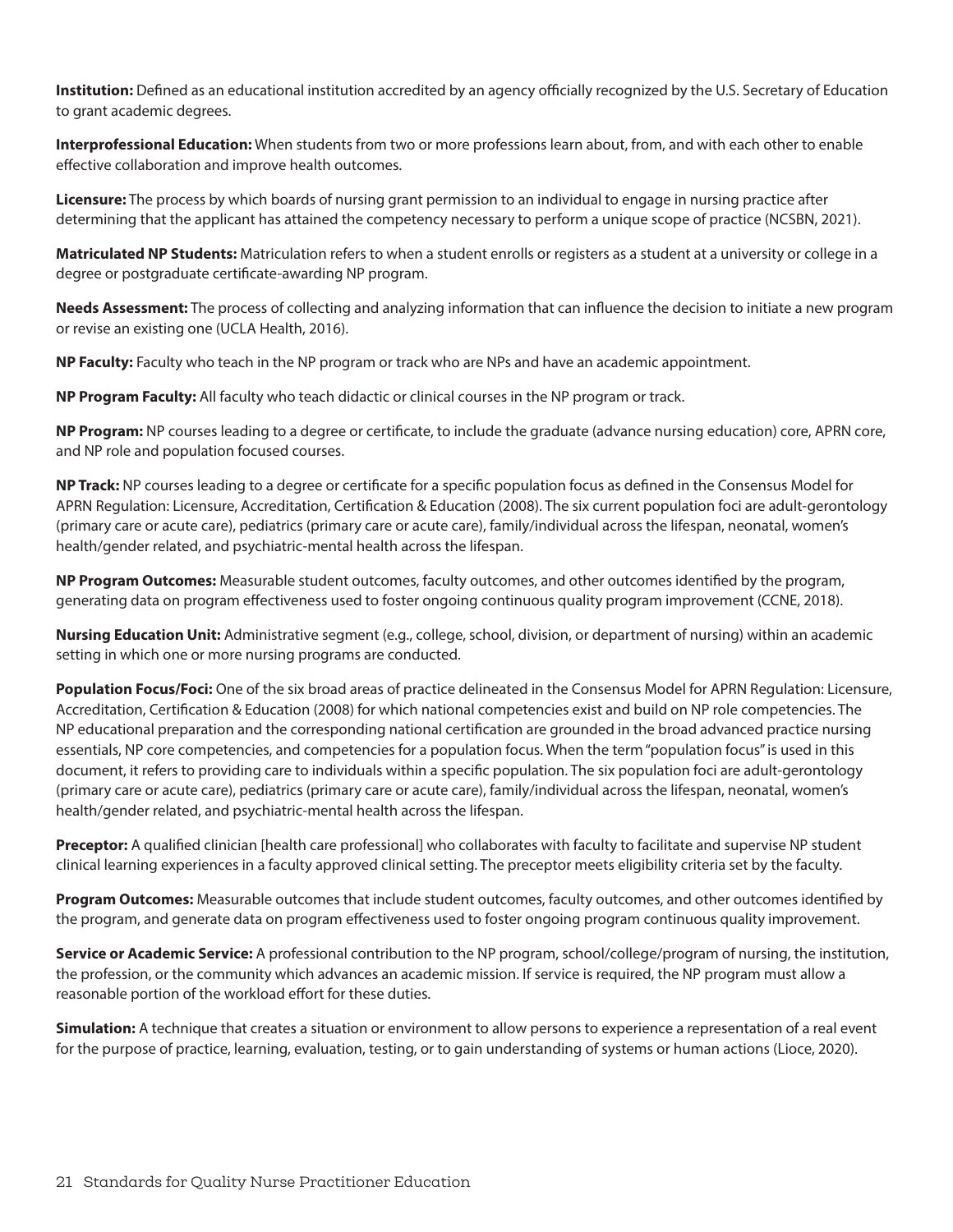**Simulation National Best Practices and/or Standards:** Recommendations incorporating what is currently known based on research and/or expert opinion. Simulation best practices provide learners with a curriculum and learning objectives that scaffolds learning and expectation to support the attainment of NP competencies. Best practices include faculty development and faculty oversight with briefing and debriefing. National guidelines include those developed by the International Nursing Association for Clinical Simulation and Learning [\(https://www.inacsl.org/healthcare-simulation-standards](https://www.inacsl.org/healthcare-simulation-standards), 2021) and the Society for Simulation in Healthcare [\(https://www.ssih.org,](https://www.ssih.org) 2021).

**Staff Development:** Set of processes provided to refresh existing competencies, gain new competencies, and maintain overall competence of an NP program staff based on assigned function and expectations. Associate development includes but is not limited to online and face-to-face lectures and discussion; simulated scenarios for practice and assessment; workshops; and peer group learning communities.

<span id="page-21-0"></span>**Timely Completion:** The shortest time to complete a program according to the published layout of the NP program of study. This timeframe may include an extension, determined by the program/institution, for the full-time program or an extension for part-time program of study. Extensions can be due to student issues only and not deficits in the program. Student progression to graduation should not be subjected to delays due to lack of sufficient and appropriate clinical placement opportunities.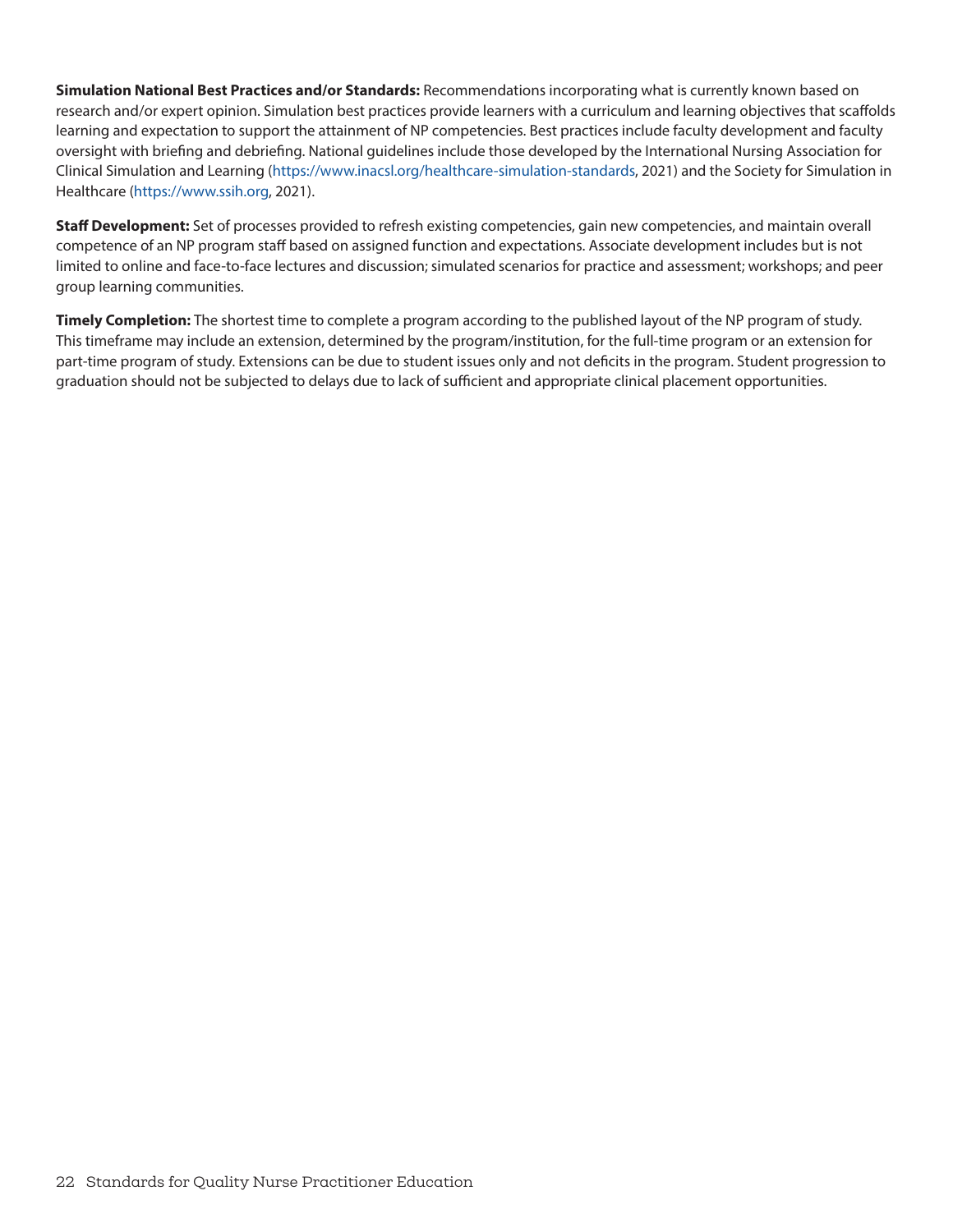## References

<span id="page-22-0"></span>American Association of Colleges of Nursing. (2017). Common advanced practice registered nurse doctoral-Level competencies. Washington, DC. Accessible online at

[https://www.aacnnursing.org/Portals/42/AcademicNursing/pdf/Common-APRN-Doctoral-Competencies.pdf.](https://www.aacnnursing.org/Portals/42/AcademicNursing/pdf/Common-APRN-Doctoral-Competencies.pdf)

American Association of Colleges of Nursing. (2021). The Wssentials: Core competencies for professional nursing education. Washington, DC. Accessible online at <https://www.aacnnursing.org/Portals/42/AcademicNursing/pdf/Essentials-2021.pdf>.

American Association of Colleges of Nursing and American Organization of Nursing Leadership. (2012). Guiding principles to academic-practice partnerships, AACN-AONE task force on academic-practice partnerships. Accessible online at <https://www.aacnnursing.org/Academic-Practice-Partnerships/The-Guiding-Principles>.

APRN Consensus Work Group & the National Council of State Boards of Nursing APRN Advisory Committee (2008). Consensus model for APRN regulation: Licensure, accreditation, certification & education. Washington, DC: Accessible online at <https://www.aacnnursing.org/Portals/42/AcademicNursing/pdf/APRNReport.pdf>.

Commission on Collegiate Nursing Education. (2018). Standards for accreditation of baccalaureate and graduate nursing program. Washington, DC. Accessible online at <https://www.aacnnursing.org/Portals/42/CCNE/PDF/Standards-Final2018.pdf>.

Frank, J.R., Snell, L.S., Cate, O.T., Holmboe, E.S., Carracio, C., Swing, S.R., Harris, O. Glasgow, N.J., Campbell, C., Dath, D., Harden, R.M., Iobst, W., Long, D.M., Mungroo, R., Richardson, D.L., Sherbino, J., Silver, I., Taber, S. Talbot, M., & Harris K.A. (2010). Competency-based medical education: Theory to practice, *Medical Teacher,* 32:8, 638-645, DOI: [10.3109/0142159X.2010.501190.](https://www.tandfonline.com/doi/full/10.3109/0142159X.2010.501190)

Kranich, N. (2001). Libraries and Democracy, Chicago, IL: American Library Association, 2001: 15-27.

Lioce L. (Ed.), Lopreiato J. (Founding Ed.), Downing D., Chang T.P., Robertson J.M., Anderson M., Diaz D.A., and Spain A.E. (Assoc. Eds.) and the Terminology and Concepts Working Group (2020), Healthcare Simulation Dictionary–Second Edition. Rockville, MD: Agency for Healthcare Research and Quality; September 2020. AHRQ Publication No. 20-0019. DOI:<https://doi.org/10.23970/simulationv2>

National Council of State Boards of Nursing. (2021). Licensure, About nursing licensure. [https://www.ncsbn.org/licensure.htm.](https://www.ncsbn.org/licensure.htm)

UCLA Health. (2016). [https://www.uclahealth.org/nursing/workfiles/Education%20Courses/ContinuingEducation/](https://www.uclahealth.org/nursing/workfiles/Education%20Courses/ContinuingEducation/ce-GapAnalysis-052016.pdf) [ce-GapAnalysis-052016.pdf](https://www.uclahealth.org/nursing/workfiles/Education%20Courses/ContinuingEducation/ce-GapAnalysis-052016.pdf)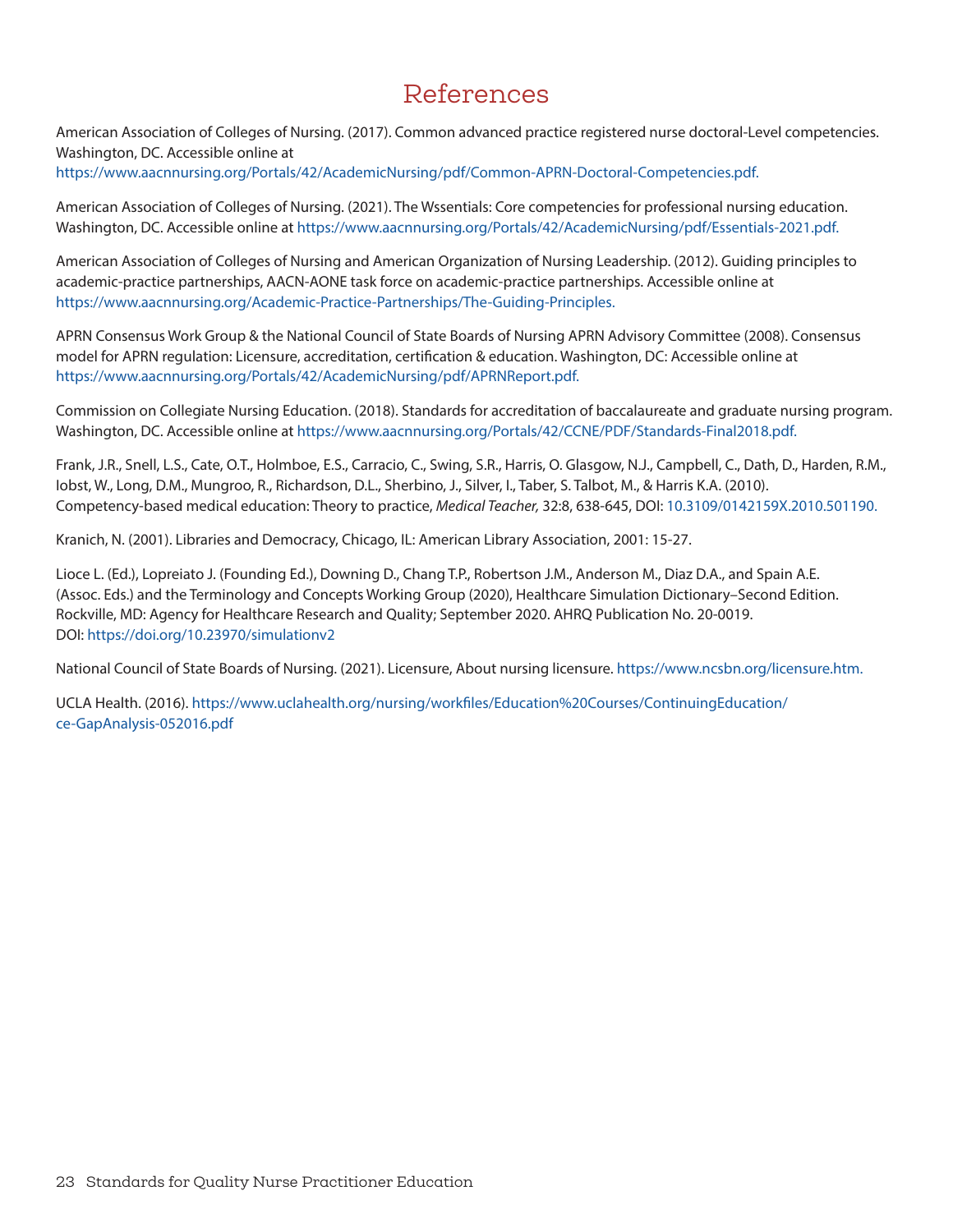<span id="page-23-0"></span>National Task Force on Quality Nurse Practitioner Education

# *2022* Appendices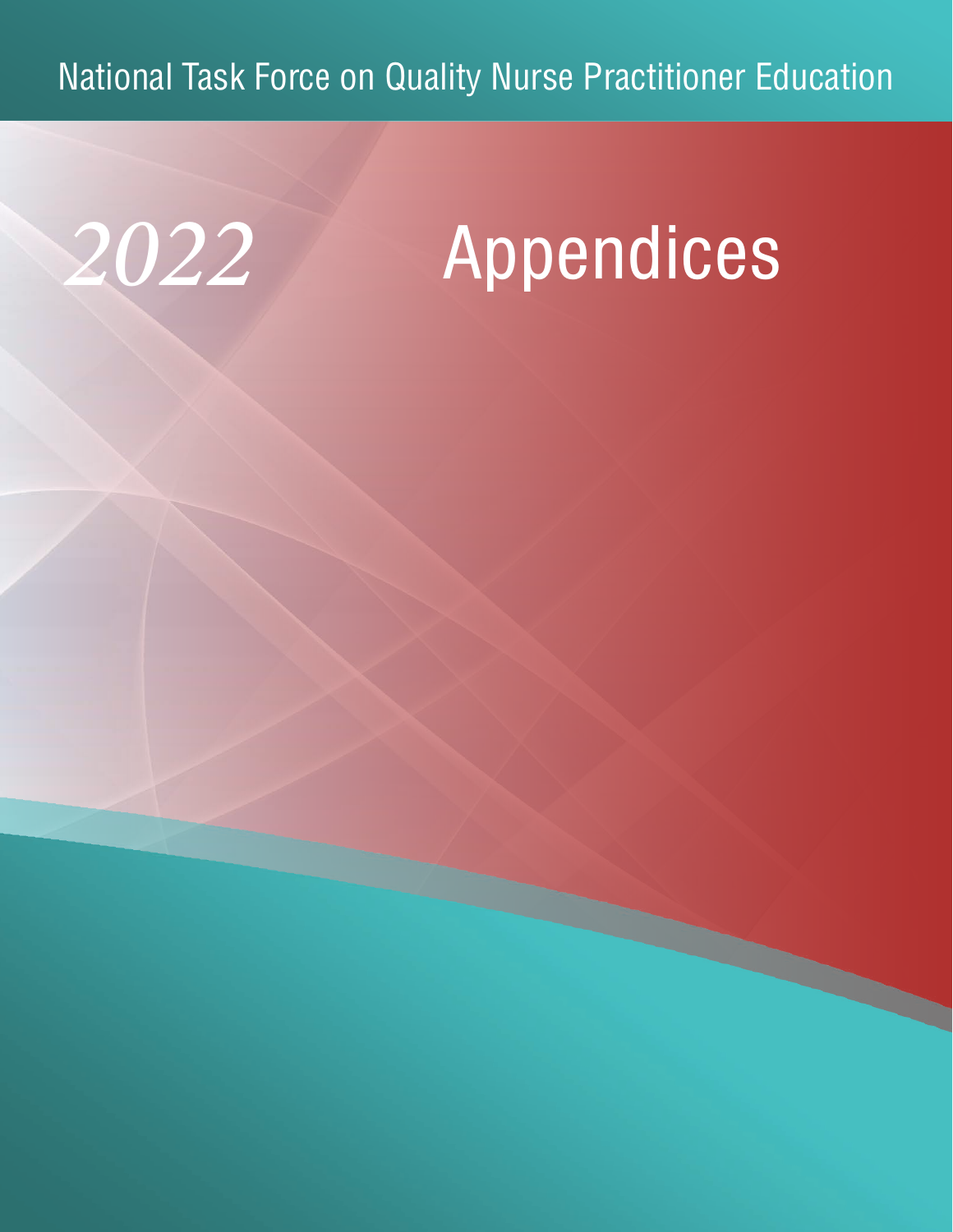# Appendix A:

## <span id="page-24-0"></span>Criteria for Evaluation of Nurse Practitioner Programs Evidence Checklist

The checklist provides a mechanism for documenting that criteria have been met and the required documentation provided. This form is provided as one example of a tool for tracking. Additional materials and narrative should accompany the form if used in order to provide full documentation for accreditation.

## **I. Mission and Governance**

**Standard:** The institution's mission/philosophy/values and governance achieve educational excellence through a structure that addresses quality assurance, quality improvement, and diversity, equity, and inclusion (DEI). Effective, ongoing formal processes are in place for self-assessment and planning for the purpose of program improvement. Through faculty governance, institutional policies commit to supporting quality within the NP program.

| <b>Criterion</b>                                                      | <b>Documentation</b>                                                                                                                         | <b>Documentation</b><br>Present - $\sqrt{ }$ if yes |
|-----------------------------------------------------------------------|----------------------------------------------------------------------------------------------------------------------------------------------|-----------------------------------------------------|
| Criterion I.A. The mission/<br>philosophy/values of the institution   | <b>Required Evidence:</b><br>• The mission/philosophy/values statements of the governing                                                     |                                                     |
| promote academic excellence                                           | institution and nursing education unit.                                                                                                      |                                                     |
| and support NP education at the                                       | • The mission/philosophy/values statements of the institution and                                                                            |                                                     |
| graduate level.                                                       | nursing education unit are reflected across the NP curriculum,                                                                               |                                                     |
|                                                                       | delivery modality, and program outcomes.                                                                                                     |                                                     |
|                                                                       | The mission/philosophy/values statements of the institution are<br>$\bullet$<br>accessible to the public.                                    |                                                     |
| <b>Criterion I.B.</b> The governance                                  | <b>Required Evidence:</b>                                                                                                                    |                                                     |
| structure within the institution                                      | • NP program defines the community of interest and shows a clear                                                                             |                                                     |
| facilitates ongoing quality                                           | pathway of inclusion and opportunity to provide input, virtually or                                                                          |                                                     |
| improvement through                                                   | in person, regarding the governance of the NP program.                                                                                       |                                                     |
| participation in the development,                                     | Minutes of meetings held with the community of interest.                                                                                     |                                                     |
| implementation, maintenance, and<br>evaluation of the NP program by a | Minutes of meetings documenting development, implementation,<br>$\bullet$<br>maintenance, and evaluation of the NP program, which depict how |                                                     |
| community of interest, including                                      | input from the community of interest has been utilized.                                                                                      |                                                     |
| administrators, faculty, students,                                    | Minutes reflecting ongoing input and documentation of actions<br>$\bullet$                                                                   |                                                     |
| and practice partners.                                                | based on data collected from the community of interest.                                                                                      |                                                     |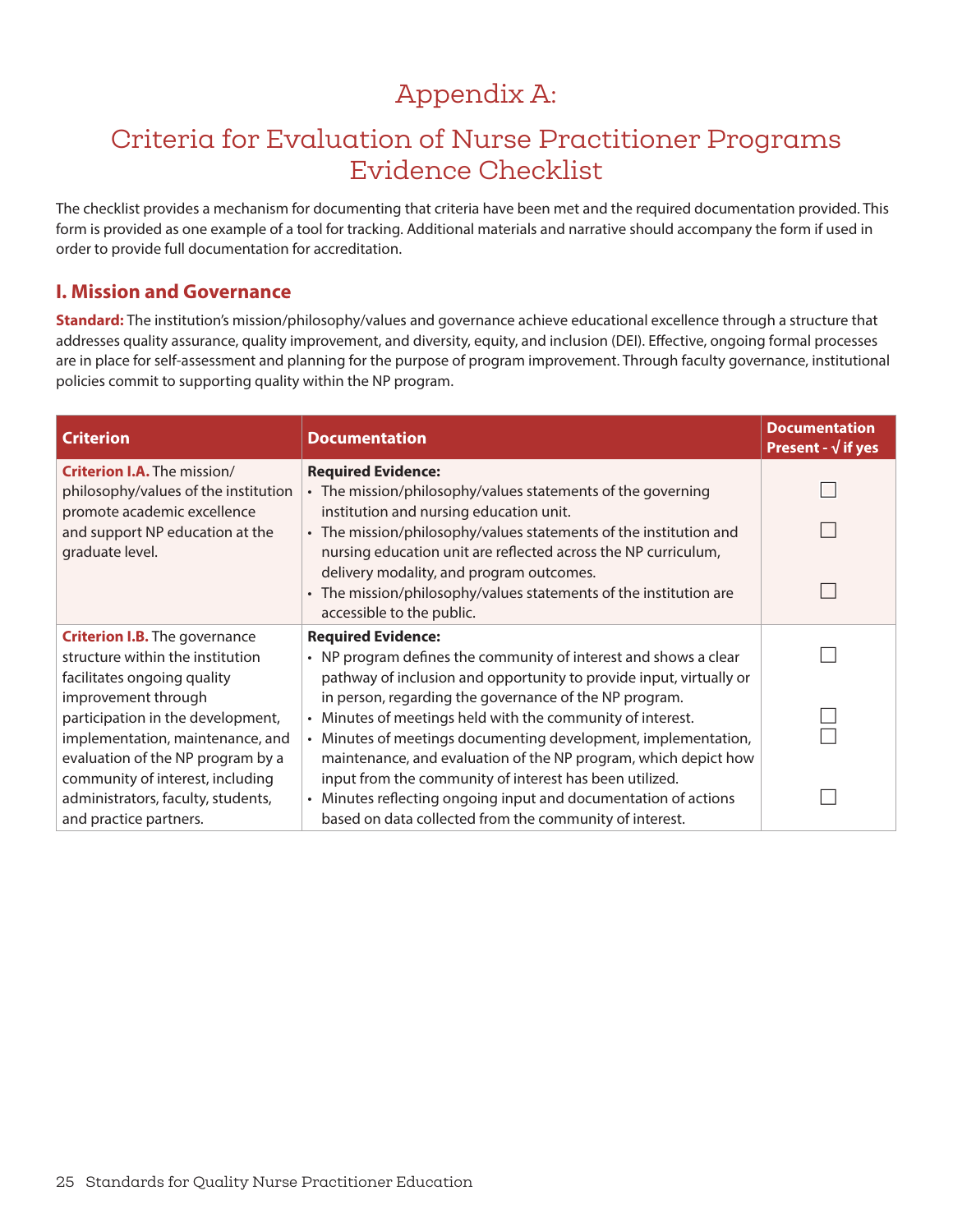| <b>Criterion</b>                                                                                                                                                                                                             | <b>Documentation</b>                                                                                                                                                                                                                                                                  | <b>Documentation</b><br>Present - $\sqrt{}$ if yes |
|------------------------------------------------------------------------------------------------------------------------------------------------------------------------------------------------------------------------------|---------------------------------------------------------------------------------------------------------------------------------------------------------------------------------------------------------------------------------------------------------------------------------------|----------------------------------------------------|
| <b>Criterion I.C.</b> The NP program<br>maintains accessible, updated<br>written policies and procedures                                                                                                                     | <b>Required Evidence:</b><br>• Processes for review of policies and procedures to ensure policies<br>and implementation are equitable and non-discriminatory.                                                                                                                         |                                                    |
| that reflect equitable and non-<br>discriminatory practices.                                                                                                                                                                 | • Policies and procedures, including date reviewed, that establish:<br>- Published materials for student recruitment, including program<br>length, tuition, and fees.                                                                                                                 |                                                    |
|                                                                                                                                                                                                                              | - Admission, progression, and graduation requirements.<br>- Selection of clinical sites and minimum preceptor qualifications.<br>- Selection and use of simulation for learning in alignment with<br>the national best practices and/or standards identified by the<br>NP program.    |                                                    |
|                                                                                                                                                                                                                              | - Ongoing faculty input into curriculum development                                                                                                                                                                                                                                   |                                                    |
|                                                                                                                                                                                                                              | and revision.<br>- Faculty, preceptor, clinical site, and student evaluation.<br>- Timelines for review of policies, procedures, and handbooks.<br>• Relevant handbooks or program materials that inform and support<br>faculty, students and preceptors.                             |                                                    |
| <b>Criterion I.D.</b> The NP Program<br>has policies and/or initiatives or<br>follows institutional policies and/<br>or initiatives that support a diverse,<br>equitable, and inclusive working<br>and learning environment. | <b>Required Evidence:</b><br>• Published DEI policy or written statement.<br>• Strategies, activities, and resources to address DEI.<br>• Institutional or program human resource policies supporting<br>inclusive and diverse faculty and staff recruitment and<br>hiring processes. |                                                    |
| <b>Criterion I.E.</b> The institution                                                                                                                                                                                        | <b>Required Evidence:</b>                                                                                                                                                                                                                                                             |                                                    |
| engages in ongoing, systematic,<br>and focused recruitment and<br>retention activities to achieve                                                                                                                            | • Policy goals and outcomes for achieving mission-appropriate DEI.<br>• Policies, processes, and actions for recruitment and retention of<br>diverse faculty, administrative staff, students, preceptors, and other                                                                   |                                                    |
| mission-appropriate diversity<br>among its students, faculty,<br>administrative staff, and other<br>relevant members of the academic<br>and clinical community.                                                              | relevant members of the academic and clinical community.<br>• Retention plan with measurable DEI outcomes.                                                                                                                                                                            |                                                    |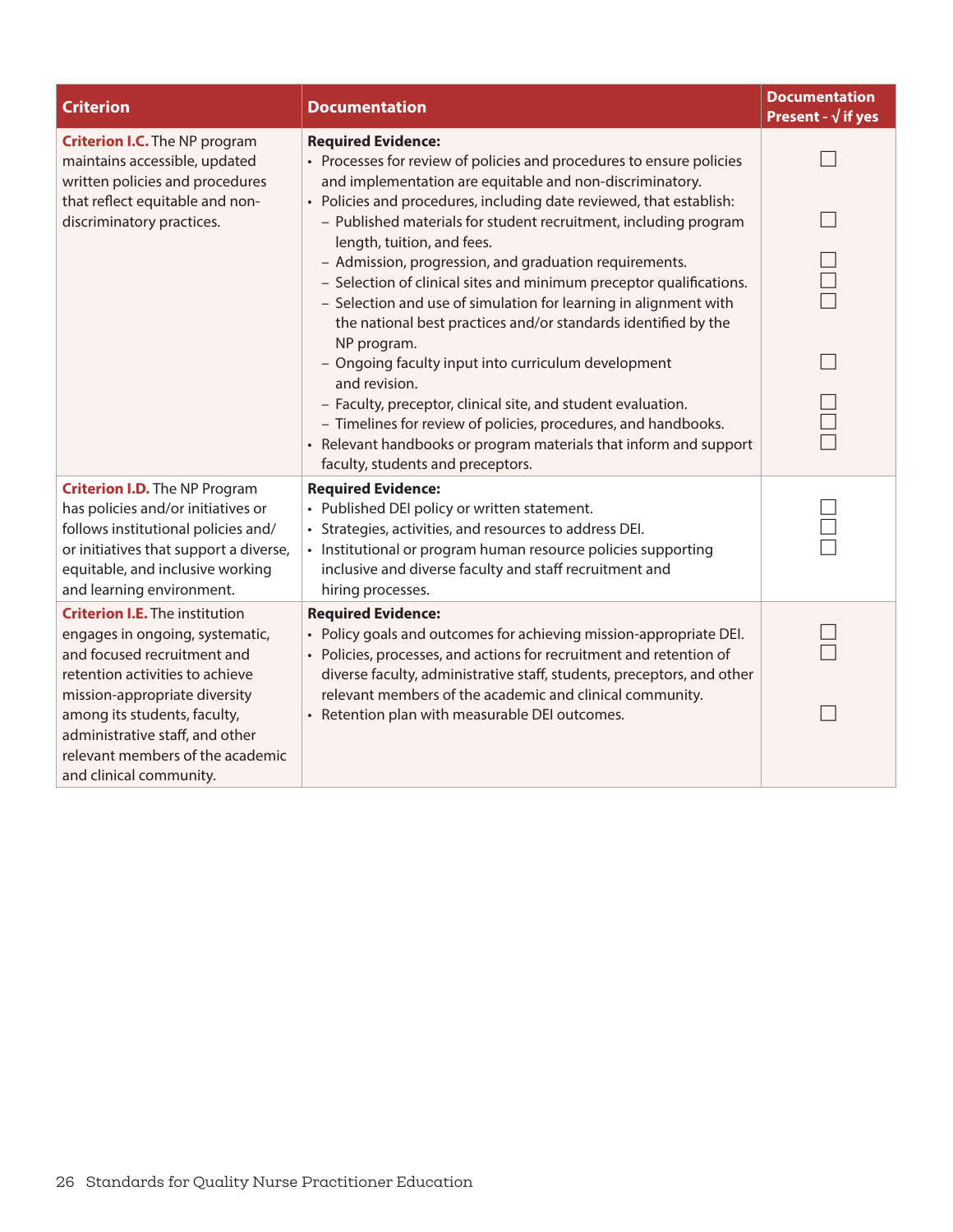| <b>Criterion</b>                                                                                                                                    | <b>Documentation</b>                                                                                                                                                                                                                                                                                                                                                                                                                                | <b>Documentation</b><br>Present - $\sqrt{ }$ if yes |
|-----------------------------------------------------------------------------------------------------------------------------------------------------|-----------------------------------------------------------------------------------------------------------------------------------------------------------------------------------------------------------------------------------------------------------------------------------------------------------------------------------------------------------------------------------------------------------------------------------------------------|-----------------------------------------------------|
| <b>Criterion I.F.</b> For each NP<br>population focused track, the<br>institution employs an NP faculty<br>member who holds an institutional        | <b>Required Evidence:</b><br>• The population focused faculty member with track oversight has<br>clear role and duty guidelines as evidenced with the following<br>documentation:                                                                                                                                                                                                                                                                   |                                                     |
| appointment to provide direct<br>oversight of the track. This<br>individual is doctorally prepared,                                                 | - Work assignment with dedicated time to provide administrative,<br>resources, curriculum and evaluation oversight for the<br>population focused track.                                                                                                                                                                                                                                                                                             |                                                     |
| currently licensed or authorized<br>to practice, and nationally board<br>certified as an NP in the population                                       | - Track-specific position responsibilities of the faculty member<br>who provides direct oversight to the NP population focused<br>track, including expectations for input and decision-making                                                                                                                                                                                                                                                       |                                                     |
| focus including either primary or<br>acute care.                                                                                                    | related to curriculum and program outcomes.<br>• Curriculum vitae of the NP faculty member who provides oversight<br>for the population focused track.                                                                                                                                                                                                                                                                                              |                                                     |
|                                                                                                                                                     | • Current unencumbered license or other authorization to practice<br>as an NP as required by the state or territory.                                                                                                                                                                                                                                                                                                                                |                                                     |
|                                                                                                                                                     | • Doctoral degree from an institution of higher education that is<br>accredited by an agency officially recognized by the U.S. Secretary<br>of Education at the time the degree was conferred.                                                                                                                                                                                                                                                      |                                                     |
|                                                                                                                                                     | • Exception: If not doctorally prepared, documentation of:<br>- Enrollment in a doctoral education program, with anticipated<br>completion date specified, and;                                                                                                                                                                                                                                                                                     |                                                     |
|                                                                                                                                                     | - Letter of appointment prior to date of implementation of<br>these criteria.                                                                                                                                                                                                                                                                                                                                                                       |                                                     |
|                                                                                                                                                     | • National board certification(s) as an NP in the population focused<br>area of the track, specifying primary and/or acute care if certified in<br>adult-gerontology or pediatrics.<br>- If the faculty member is an NP but is not nationally board<br>certified as an NP in the population focus of the NP track, to<br>include primary or acute care distinctions, documentation<br>must be provided of the qualifications and experiences of the |                                                     |
|                                                                                                                                                     | individual overseeing the track. This documentation should<br>demonstrate that the other NP faculty members teaching in<br>the track have expertise to cover the full scope of the<br>population focus.<br>- A Clinical Nurse Specialist (CNS) may provide oversight<br>of a Psychiatric Mental Health (PMH) NP program with<br>documentation of degree(s) and national certification(s) as a<br>PMH CNS.                                           |                                                     |
| <b>Criterion I.G.</b> The institution's<br>policies and expectations for NP                                                                         | <b>Required Evidence:</b><br>• Clearly articulated institutional policies or guidelines for                                                                                                                                                                                                                                                                                                                                                         |                                                     |
| faculty are consistent with other<br>faculty in the institution with<br>the same academic rank and                                                  | academic rank and role of NP faculty.<br>• Institutional policies or guidelines supportive of the NP faculty<br>workload for successful teaching, scholarship, service, and                                                                                                                                                                                                                                                                         |                                                     |
| role regarding allocated time for<br>teaching, service, scholarship, and<br>faculty development within the<br>context of the institution's mission. | faculty development.<br>Delineated faculty workload formulas to determine assignments<br>for the academic unit.                                                                                                                                                                                                                                                                                                                                     |                                                     |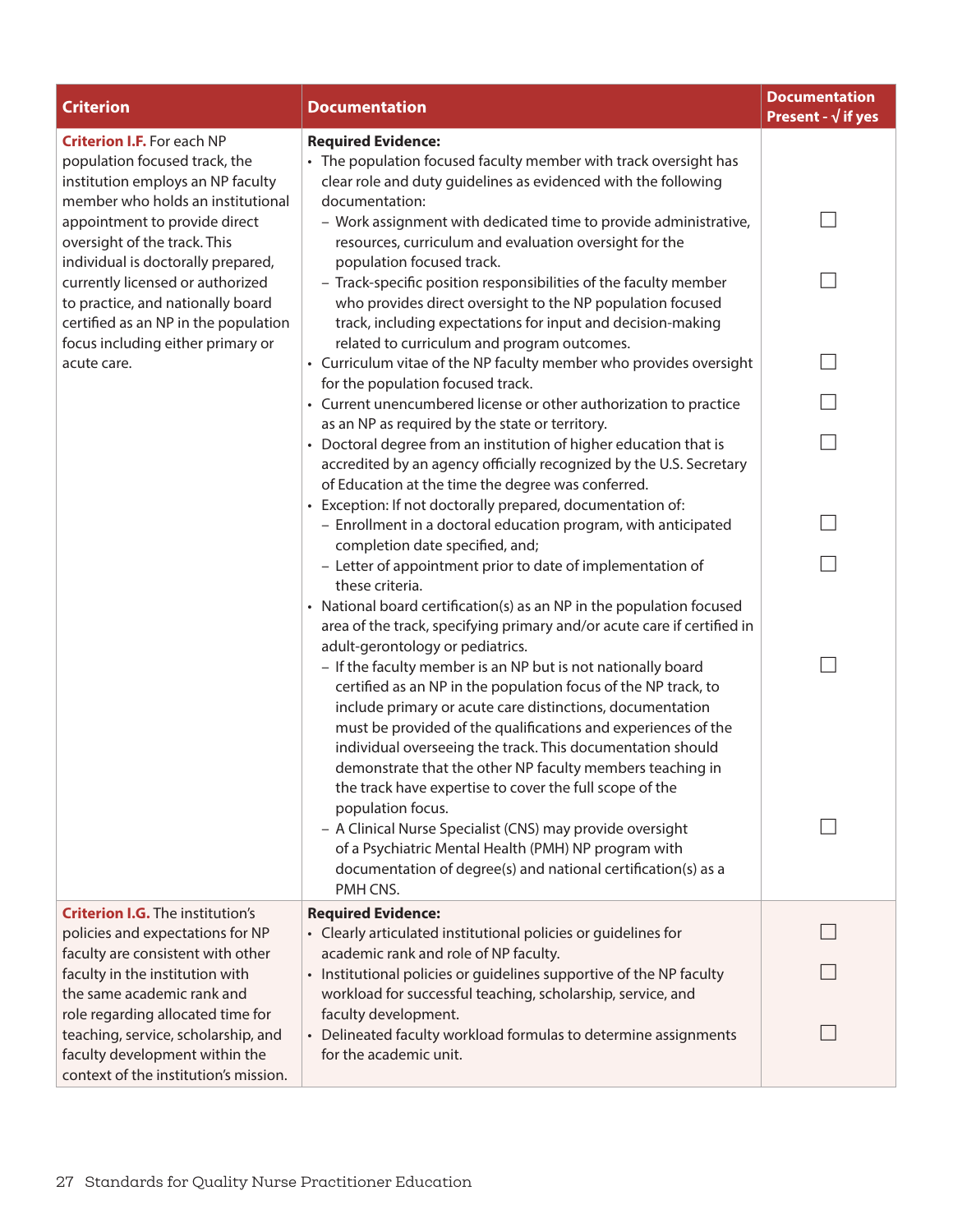| <b>Criterion</b>                                                                                                                                                                                                              | <b>Documentation</b>                                                                                                                                                                                                                                    | <b>Documentation</b><br>Present - $\sqrt{ }$ if yes |
|-------------------------------------------------------------------------------------------------------------------------------------------------------------------------------------------------------------------------------|---------------------------------------------------------------------------------------------------------------------------------------------------------------------------------------------------------------------------------------------------------|-----------------------------------------------------|
| <b>Criterion I.H.</b> The institutional<br>policies support NP faculty teaching<br>didactic courses with a clinical<br>component and/or clinical courses<br>by supporting faculty practice to<br>maintain clinical expertise. | <b>Required Evidence:</b><br>• Institutional guidelines and/or policies that support clinical<br>practice for those teaching in didactic courses with a clinical<br>component or clinical courses that focus on diagnostic<br>management.               |                                                     |
| <b>Criterion I.I.</b> The NP Program<br>has a policy that supports the<br>completion of an NP workforce                                                                                                                       | <b>Required Evidence:</b><br>• Policy or statement detailing the process for conducting a needs<br>assessment for new NP programs or a new population focus.                                                                                            |                                                     |
| needs assessment and enrollment<br>capacity assessment prior to                                                                                                                                                               | • Needs assessment completed prior to starting a new program or a<br>new population focus with input from community of interest.                                                                                                                        |                                                     |
| initiating a new NP program or new<br>population focus.                                                                                                                                                                       | Capacity assessment to implement new program or population<br>focus based on the NTFS.                                                                                                                                                                  |                                                     |
| <b>Criterion I.J.</b> The NP Program has a<br>comprehensive written policy/plan<br>to address current and anticipated                                                                                                         | <b>Required Evidence:</b><br>• Policy and plan on record for attainment of clinical sites, including<br>identification of individuals responsible for identifying, evaluating,<br>and contracting with site management.                                 |                                                     |
| needs for clinical placement sites<br>for all matriculated students to                                                                                                                                                        | • Program policies that delineate processes for selection and                                                                                                                                                                                           |                                                     |
| meet the learning, progression,<br>and graduation expectations of the<br>program.                                                                                                                                             | evaluation of NP clinical sites.<br>• Program policies that delineate processes for NP student clinical<br>placements to provide student experiences that meet role and<br>population focused learning objectives.                                      |                                                     |
|                                                                                                                                                                                                                               | Delineation of faculty responsibilities for clinical placements if not                                                                                                                                                                                  |                                                     |
|                                                                                                                                                                                                                               | described in the plan provided for bullet #1 above.<br>• Plan for identifying new clinical sites for students in a new or<br>growing population focused track or for students whose current<br>site is no longer available due to unanticipated events. |                                                     |
| <b>Criterion I.K.</b> The NP program has                                                                                                                                                                                      | <b>Required Evidence:</b>                                                                                                                                                                                                                               |                                                     |
| policies for recruiting, selecting,<br>orienting, and evaluating                                                                                                                                                              | • Program policies or other written documentation that delineate<br>processes for selecting, orienting, and evaluating preceptors.                                                                                                                      |                                                     |
| preceptors to enable students                                                                                                                                                                                                 | • Preceptor orientation materials/program.                                                                                                                                                                                                              |                                                     |
| to meet learning outcomes and<br>progress on a timely basis toward<br>program completion.                                                                                                                                     | • Policies for assigning clinical placements that meet learning<br>outcomes and support progress toward program completion.                                                                                                                             |                                                     |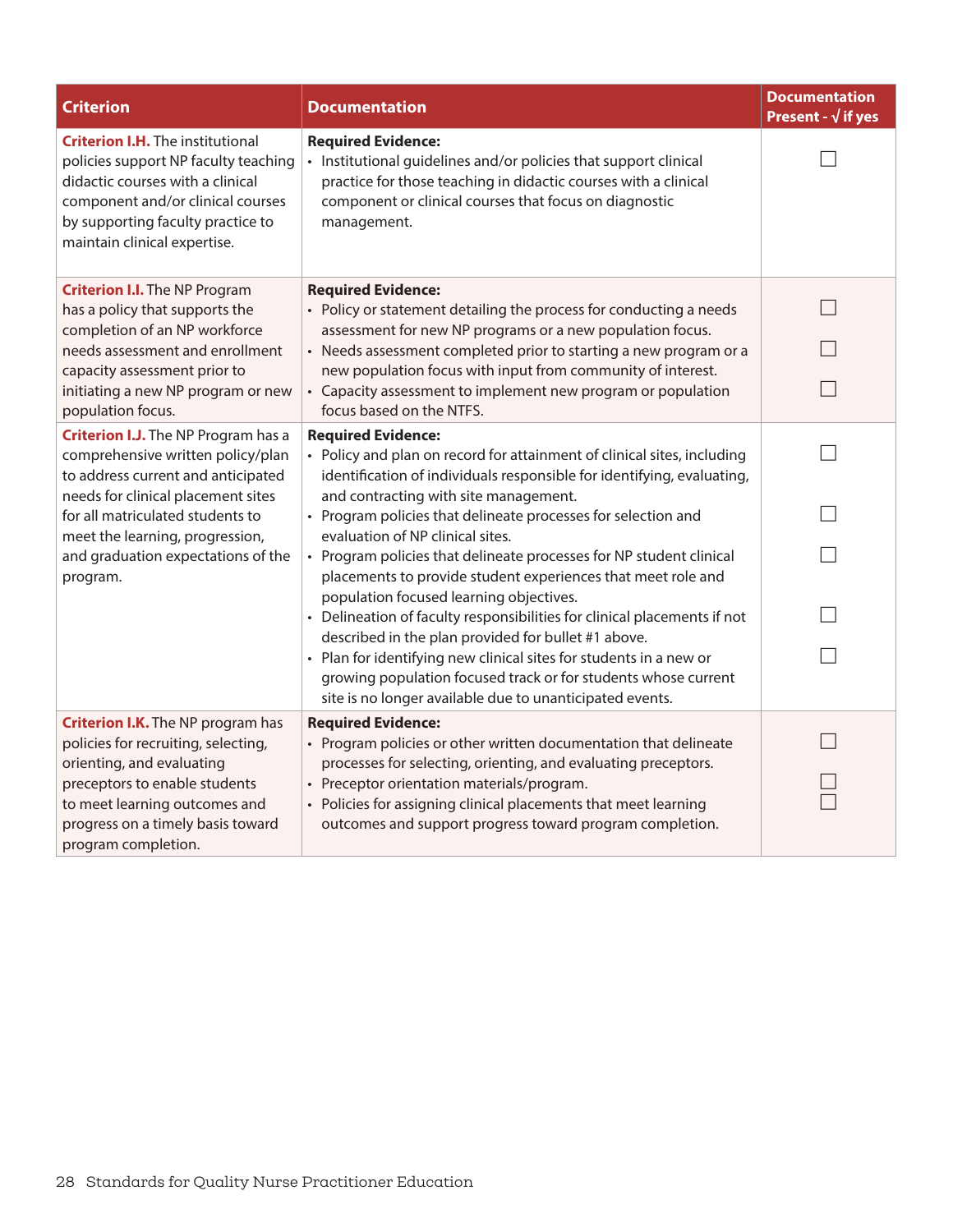## **II. Resources**

**Standard:** Institutional resources are sufficient for the NP program's matriculated students, and they reflect ongoing commitment to quality education leading to progression and graduation as competent nurse practitioners ready for population focused health care. Resources necessary to sustain a quality NP program are inclusive of fiscal, human, student support services, learning, and physical/technology resources, regardless of delivery modality.

| <b>Criterion</b>                                                                                                                                                  | <b>Documentation</b>                                                                                                                                                                                                                                                                                   | <b>Documentation</b><br>Present - $\sqrt{ }$ if yes |
|-------------------------------------------------------------------------------------------------------------------------------------------------------------------|--------------------------------------------------------------------------------------------------------------------------------------------------------------------------------------------------------------------------------------------------------------------------------------------------------|-----------------------------------------------------|
| <b>Criterion II.A.</b> The institution<br>has sufficient fiscal resources to<br>support the NP program.                                                           | <b>Required Evidence:</b><br>• Budget allocations/expenditures for the NP program inclusive of<br>human, student support, physical, technological, and                                                                                                                                                 |                                                     |
|                                                                                                                                                                   | learning resources.<br>• Process for NP program faculty to provide input regarding the<br>budgetary and other resource needs.                                                                                                                                                                          |                                                     |
| <b>Criterion II.B.</b> The institution<br>has sufficient resources to<br>provide ongoing support for NP                                                           | <b>Required Evidence:</b><br>• Strategies, activities, and resources provided on a consistent basis for<br>students, staff, faculty, and preceptors.                                                                                                                                                   |                                                     |
| program students, staff, faculty,<br>and preceptors to address DEI.                                                                                               | • A mechanism to promote and coordinate DEI initiatives.                                                                                                                                                                                                                                               |                                                     |
| <b>Criterion II.C.</b> The NP program<br>has sufficient human capital,<br>including appropriately<br>qualified faculty, preceptors,                               | <b>Required Evidence for Faculty Resources:</b><br>• Overall faculty workload and method for determining faculty<br>workload for all clinical and non-clinical education. Examples of<br>formulas for determining faculty workload, faculty-to-student ratio for                                       |                                                     |
| and staff, to provide quality NP<br>education. This is to include:<br>• One full-time equivalent (FTE)<br>faculty teaching in the NP<br>Program, not to exceed 24 | overall NP program, and faculty-to-student ratio for clinical oversight<br>are shown in Appendix F.<br>- Method used for NP program faculty-to-student ratio document<br>of one FTE faculty teaching in the NP program not to exceed<br>24 matriculated NP students. NP program faculty to include all |                                                     |
| matriculated NP students.<br>• NP faculty-to-student ratio for<br>oversight of clinical learning                                                                  | faculty, who may or may not be NPs, who teach didactic or<br>clinical courses.<br>• The methods used to determine sufficiency of NP faculty-to student                                                                                                                                                 |                                                     |
| not to exceed a ratio of 1:8<br>within the NP program's<br>faculty workload formula.                                                                              | ratio for clinical oversight not to exceed a ratio of 1:8 within the NP<br>program's faculty workload formula.<br>• Methods to determine adequate clinical oversight, supervision, and                                                                                                                 |                                                     |
|                                                                                                                                                                   | evaluation of students, preceptors, and clinical learning experiences.<br>• Description of the specific responsibilities of the faculty members who                                                                                                                                                    |                                                     |
|                                                                                                                                                                   | teach in the NP program.<br>• Documentation demonstrating that all NP faculty teaching in the NP                                                                                                                                                                                                       |                                                     |
|                                                                                                                                                                   | program have the preparation, credentialing, and current expertise to<br>support the NP program curriculum.<br>- Curriculum vitae of faculty.                                                                                                                                                          |                                                     |
|                                                                                                                                                                   | - Degree(s), national certification(s), and licenses or other<br>authorization to practice as an NP in the state or territory of practice.<br>• Documentation of clinical practice for faculty teaching in diagnosis                                                                                   | ×                                                   |
|                                                                                                                                                                   | and management or clinical courses.                                                                                                                                                                                                                                                                    |                                                     |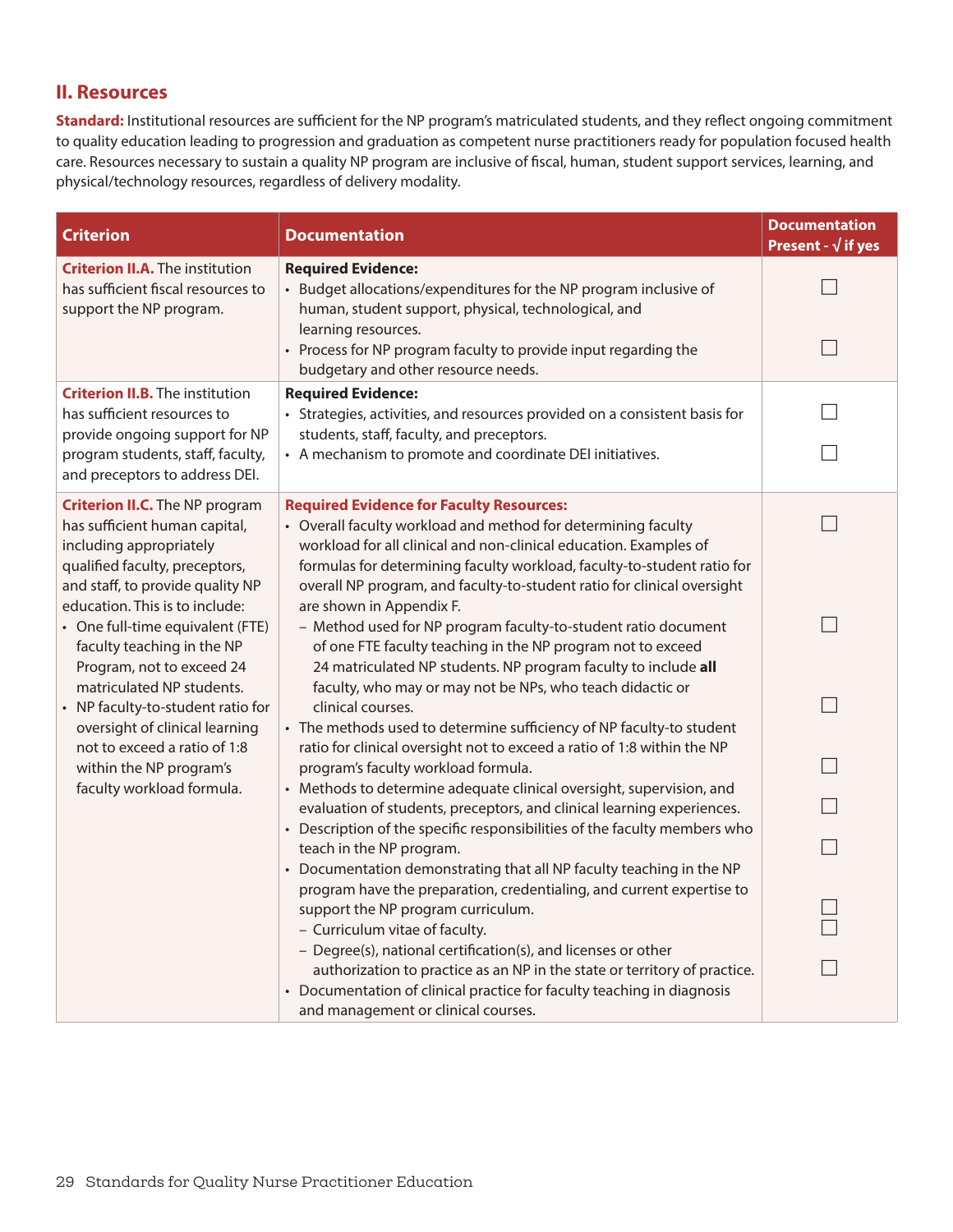| <b>Criterion</b>                                                                                     | <b>Documentation</b>                                                                                                                                                                                                                                                                                                                                                                                              | <b>Documentation</b><br>Present - $\sqrt{ }$ if yes |
|------------------------------------------------------------------------------------------------------|-------------------------------------------------------------------------------------------------------------------------------------------------------------------------------------------------------------------------------------------------------------------------------------------------------------------------------------------------------------------------------------------------------------------|-----------------------------------------------------|
| <b>Criterion II.C.</b> The NP program<br>has sufficient human capital,<br>including appropriately    | • Documentation that all non-NP faculty teaching in the NP program<br>have the preparation, credentialing, and current expertise to support<br>the NP program.                                                                                                                                                                                                                                                    |                                                     |
| qualified faculty, preceptors,<br>and staff, to provide quality NP<br>education. This is to include: | - Curricula vitae of faculty who teach in the NP program.<br>- Degree(s), authorization to practice by the state, and national<br>certification(s) as applicable.                                                                                                                                                                                                                                                 |                                                     |
| • One full-time equivalent (FTE)<br>faculty teaching in the NP                                       | • Development opportunities to support faculty in the role, such as<br>student assessment, evaluation, learning, teaching modalities, and<br>advances in health care.                                                                                                                                                                                                                                             |                                                     |
| Program, not to exceed 24<br>matriculated NP students.<br>• NP faculty-to-student ratio for          | • Formal orientation and mentoring of all newly hired NP faculty and<br>those individuals new to teaching.                                                                                                                                                                                                                                                                                                        |                                                     |
| oversight of clinical learning<br>not to exceed a ratio of 1:8<br>within the NP program's            | <b>Required Evidence for Clinical Preceptors:</b><br>• Number and qualifications of clinical preceptors to facilitate students'<br>clinical learning experiences in the population foci of the program.                                                                                                                                                                                                           |                                                     |
| faculty workload formula.                                                                            | • Documentation of formal orientation for new preceptors, which can<br>be written, verbal, virtual, or face-to-face.<br>• Communication between faculty and clinical preceptors regarding                                                                                                                                                                                                                         |                                                     |
|                                                                                                      | course materials and demonstrated understanding of the course<br>objectives, clinical hours, evaluation forms, and competencies the<br>student is expected to achieve.                                                                                                                                                                                                                                            |                                                     |
|                                                                                                      | • A statement describing the specific responsibilities of the<br>clinical preceptor.                                                                                                                                                                                                                                                                                                                              |                                                     |
|                                                                                                      | • Current contractual agreements between institutions/nursing<br>program and clinical preceptors and/or clinical sites where preceptors<br>practice and/or are employed.                                                                                                                                                                                                                                          |                                                     |
|                                                                                                      | • Documentation of clinical preceptors' preparation and current<br>expertise to support each student's development of NP professional<br>role and student achievement of expected program clinical outcomes.                                                                                                                                                                                                      |                                                     |
|                                                                                                      | - Relevant biography/curriculum vitae of clinical preceptors that<br>addresses current qualifications.                                                                                                                                                                                                                                                                                                            |                                                     |
|                                                                                                      | - Documentation of degree(s), unencumbered license or other state<br>authorization to practice in the state or territory in which they<br>practice, and national certification of preceptor, including but not<br>limited to NP, physician, physician assistant, clinical nurse specialist,<br>certified registered nurse anesthetists, certified nurse midwife, social<br>worker, or other healthcare providers. |                                                     |
|                                                                                                      | <b>Required Evidence for Staff:</b><br>• Documentation of sufficient numbers of appropriately prepared staff<br>in the following areas to support students and faculty for successful                                                                                                                                                                                                                             |                                                     |
|                                                                                                      | achievement of program outcomes:<br>- Administrative<br>- Clinical placement<br>- Instructional design                                                                                                                                                                                                                                                                                                            |                                                     |
|                                                                                                      | - Technology                                                                                                                                                                                                                                                                                                                                                                                                      |                                                     |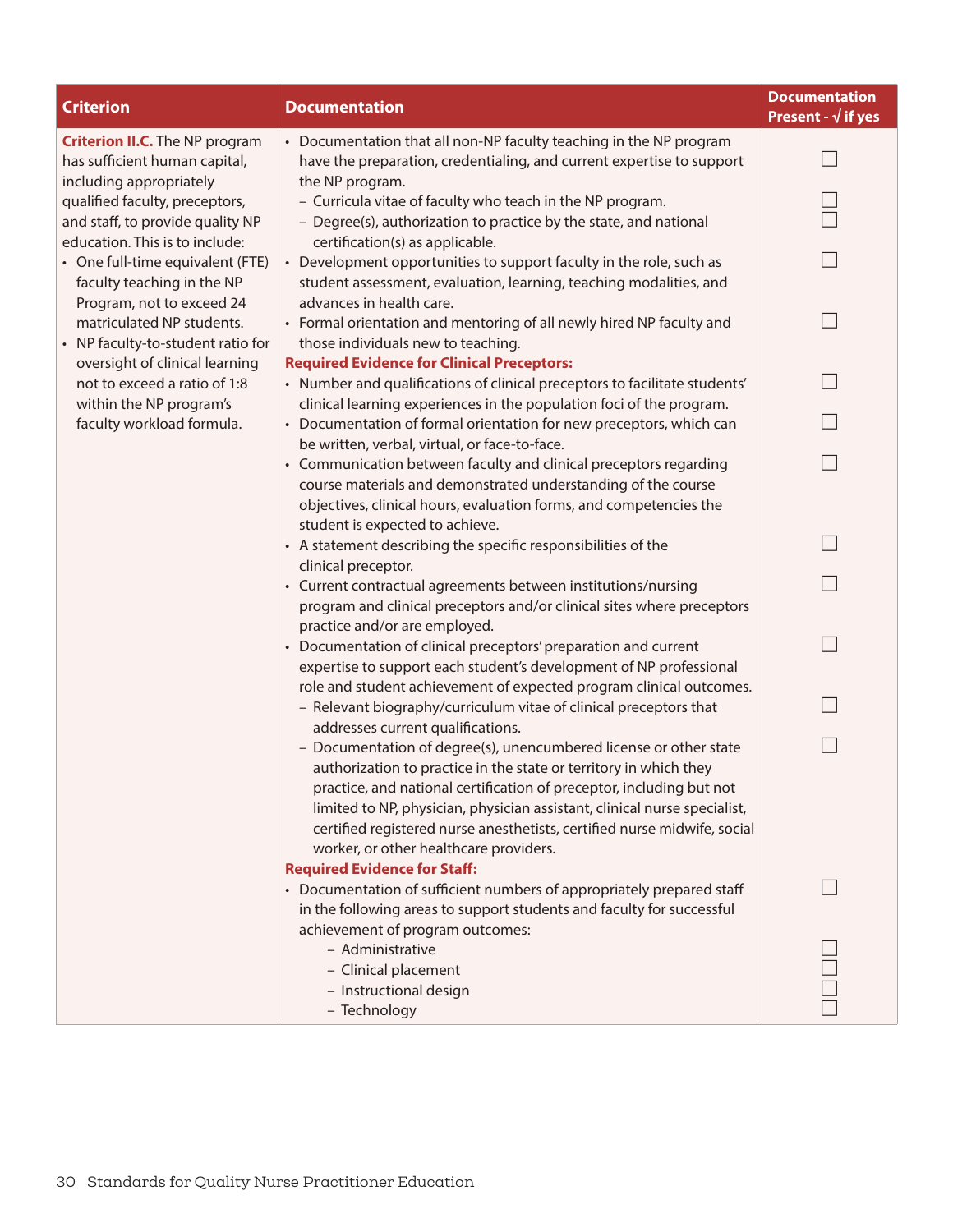| <b>Criterion</b>                                                                                                                                                                                                                                                                                                                                      | <b>Documentation</b>                                                                                                                                                                                                                                                                                                                                                                                                                                                                            | <b>Documentation</b><br>Present - $\sqrt{ }$ if yes |
|-------------------------------------------------------------------------------------------------------------------------------------------------------------------------------------------------------------------------------------------------------------------------------------------------------------------------------------------------------|-------------------------------------------------------------------------------------------------------------------------------------------------------------------------------------------------------------------------------------------------------------------------------------------------------------------------------------------------------------------------------------------------------------------------------------------------------------------------------------------------|-----------------------------------------------------|
| <b>Criterion II.D. The NP</b><br>program provides access to<br>comprehensive academic<br>support services that facilitate<br>quality education by addressing<br>student needs and challenges<br>to timely progression and<br>graduation from the NP<br>program, regardless of delivery<br>modality.                                                   | <b>Required Evidence:</b><br>• Documentation of services available to NP students, including:<br>- Financial aid<br>- Counseling<br>- Writing instruction and support<br>- Health and wellness<br>- Academic advisement<br>- Technology use<br>• Mechanisms to allow for safe reporting on such topics as bias, hostility,<br>and discrimination.                                                                                                                                               |                                                     |
| <b>Criterion II.E.</b> The NP program<br>has sufficient learning resources<br>to facilitate quality didactic<br>and clinical experiences for NP<br>students to achieve program<br>outcomes, attain national NP<br>competencies for the role and<br>population, and ensure timely<br>completion of the NP program,                                     | <b>Required Evidence:</b><br>• Library and/or resources to support students and faculty to achieve<br>the program outcomes.<br>• Documentation that simulation resources used are in alignment with<br>national best practices or standards identified by the NP program<br>including:<br>- Preparation of faculty/staff to facilitate simulation.<br>- Physical and fiscal resources to support the use of simulation, such<br>as standardized patients, supporting technology, and equipment. |                                                     |
| regardless of delivery modality.                                                                                                                                                                                                                                                                                                                      | • Documentation of learning resource technology and support for its<br>use, including electronic clinical logs/encounters and e-portfolios.                                                                                                                                                                                                                                                                                                                                                     |                                                     |
| <b>Criterion II. F.</b> The NP program<br>has access to sufficient<br>institutional physical resources<br>that support quality educational<br>experiences for NP students to<br>achieve program outcomes and<br>timely completion of the NP<br>program regardless of delivery<br>modality.                                                            | <b>Required Evidence:</b><br>• Facilities, equipment, and supplies available and accessible to<br>faculty, students, and staff to support quality education experiences,<br>regardless of program delivery modality.                                                                                                                                                                                                                                                                            |                                                     |
| <b>Criterion II. G.</b> The program<br>secures clinical sites and<br>preceptors to ensure students<br>enrolled in clinical courses have                                                                                                                                                                                                               | <b>Required Evidence:</b><br>Sufficient number of appropriate clinical placement sites to support<br>enrolled students' direct care clinical experiences and learning<br>outcomes for the population foci and timely completion of the                                                                                                                                                                                                                                                          |                                                     |
| experiences to meet learning<br>objectives and demonstrate<br>expected course competencies                                                                                                                                                                                                                                                            | NP program.<br>• Documentation of the faculty role in ensuring clinical placement of<br>students and oversight to ensure appropriateness of clinical sites,                                                                                                                                                                                                                                                                                                                                     |                                                     |
| with timely completion of the<br>NP program. The NP students'<br>clinical placements are aligned<br>with the program role and<br>population focus. Faculty<br>assess and approve all clinical<br>placements for appropriateness<br>for meeting course objectives,<br>including those sites and<br>preceptors identified by the<br>students or others. | preceptors, and experiences.<br>Documentation of the faculty communications/meetings with<br>preceptor(s) regarding the expectations for the student experience<br>and assessment of student progression.                                                                                                                                                                                                                                                                                       |                                                     |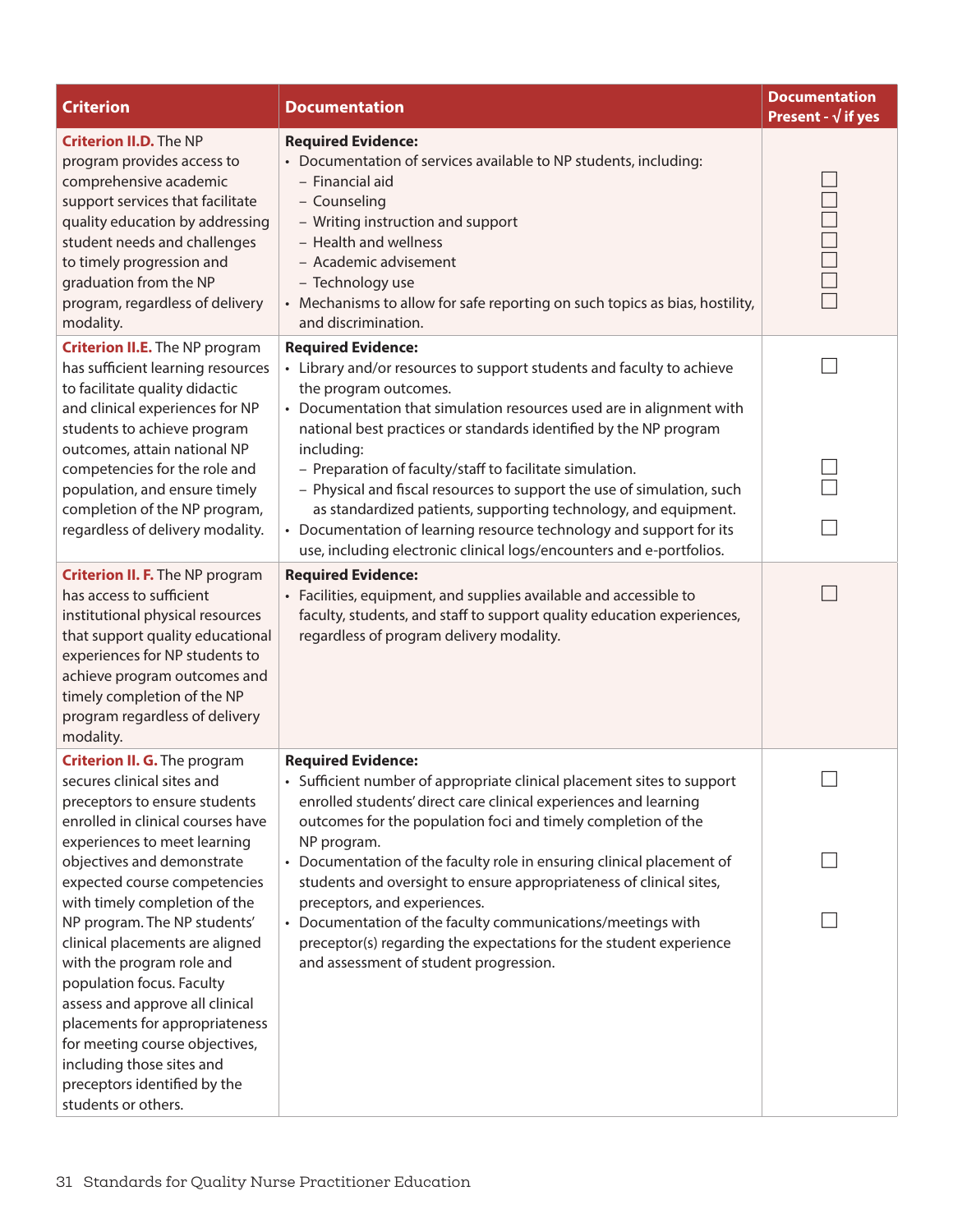## **III. Curriculum**

**Standard:** The NP program curriculum contains all educational experiences that facilitate expected outcomes of NP graduates. The NP faculty designs, reviews, revises, and evaluates the curriculum to maintain current relevancy and meet national standards. The curriculum addresses competencies, as delineated by specialty nursing organizations, NP organizations, and nursing education organizations, to promote student achievement of learning and program outcomes. The curriculum establishes the depth and breadth of requisite knowledge and skills for student success in the NP program as demonstrated through NP student learning experiences, testing, and overall evaluation.

| <b>Criterion</b>                                                                                                                                                                                                                                                                                                          | <b>Documentation</b>                                                                                                                                                                                                                                        | <b>Documentation</b><br>Present - $\sqrt{ }$ if yes |
|---------------------------------------------------------------------------------------------------------------------------------------------------------------------------------------------------------------------------------------------------------------------------------------------------------------------------|-------------------------------------------------------------------------------------------------------------------------------------------------------------------------------------------------------------------------------------------------------------|-----------------------------------------------------|
| <b>Criterion III. A. The NP</b><br>program prepares graduates<br>to meet education eligibility<br>requirements for authorization<br>to practice in one (or more)<br>states and for one (or more)<br>national NP certification<br>examinations that correspond<br>with the role and population<br>focus of the NP program. | <b>Required Evidence:</b><br>• Written statement listing specific NP role and population<br>focused certifications for which graduates are eligible to apply is<br>published, at a minimum, in the university or college catalog and<br>NP program website. |                                                     |
| <b>Criterion III.B.</b> The NP faculty<br>have input into admission<br>criteria for each NP population                                                                                                                                                                                                                    | <b>Required Evidence:</b><br>• Documentation that NP faculty are providing input into admission<br>criteria for the NP program and/or tracks.                                                                                                               |                                                     |
| focused track and degree/<br>certificate program.                                                                                                                                                                                                                                                                         | • Admission criteria for the NP program and/or individual population<br>focused tracks that differ from the overall school of nursing graduate<br>degree program are clearly defined, explained, and accessible<br>to the public.                           |                                                     |
| <b>Criterion III.C.</b> The NP<br>faculty provide input for any                                                                                                                                                                                                                                                           | <b>Required Evidence:</b><br>• Documents affirming that NP faculty provide input into progression                                                                                                                                                           |                                                     |
| progression and completion<br>criteria specific to the NP                                                                                                                                                                                                                                                                 | and completion criteria specific to the NP program and/or tracks.<br>• Student progression and completion criteria, including the overall                                                                                                                   |                                                     |
| population focused track.                                                                                                                                                                                                                                                                                                 | graduate degree program and programmatic differences unique to<br>the NP program or the population focused tracks.                                                                                                                                          |                                                     |
|                                                                                                                                                                                                                                                                                                                           | • Criteria for full-time, part-time, and postgraduate study as pertinent.<br>• Faculty-designed plans for students to address content mastery<br>deficiencies that adversely affect student progression.                                                    |                                                     |
| <b>Criterion III.D NP faculty</b><br>provide input to the                                                                                                                                                                                                                                                                 | <b>Required Evidence:</b><br>• Formal committee minutes documenting that NP faculty are                                                                                                                                                                     |                                                     |
| development, implementation,                                                                                                                                                                                                                                                                                              | developing, evaluating, and revising the curriculum.                                                                                                                                                                                                        |                                                     |
| evaluation, and revision of the<br>entire curriculum, including the                                                                                                                                                                                                                                                       | • Lists of resources used, including professional standards,<br>competencies, and guidelines.                                                                                                                                                               |                                                     |
| graduate nursing core courses,                                                                                                                                                                                                                                                                                            |                                                                                                                                                                                                                                                             |                                                     |
| APRN core courses, and NP                                                                                                                                                                                                                                                                                                 |                                                                                                                                                                                                                                                             |                                                     |
| population focused courses.                                                                                                                                                                                                                                                                                               |                                                                                                                                                                                                                                                             |                                                     |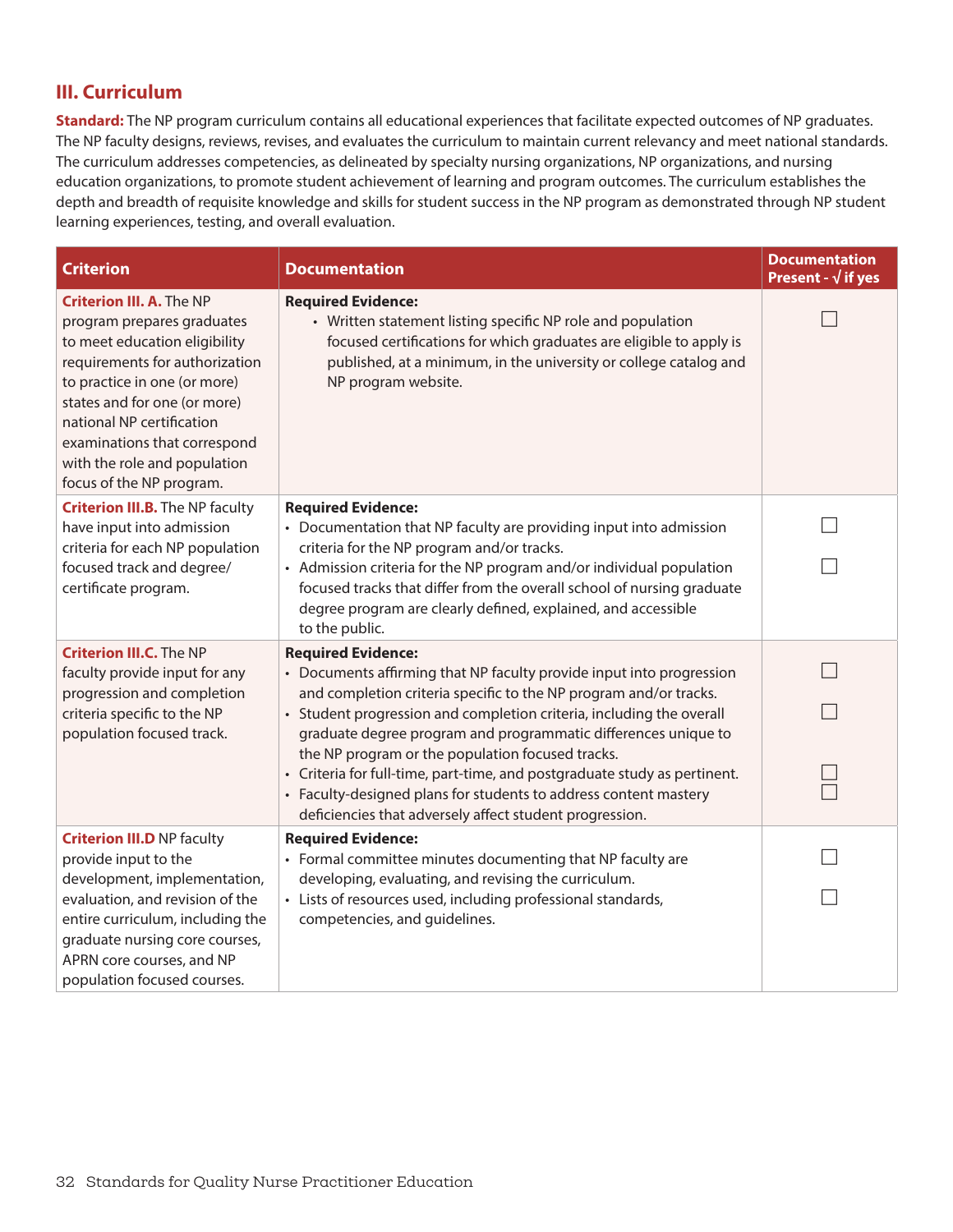| <b>Criterion</b>                                                                                                                                                                                                                                                                                | <b>Documentation</b>                                                                                                                                                                                                                                                                                                                                                                                                                                         | <b>Documentation</b><br>Present - $\sqrt{ }$ if yes |
|-------------------------------------------------------------------------------------------------------------------------------------------------------------------------------------------------------------------------------------------------------------------------------------------------|--------------------------------------------------------------------------------------------------------------------------------------------------------------------------------------------------------------------------------------------------------------------------------------------------------------------------------------------------------------------------------------------------------------------------------------------------------------|-----------------------------------------------------|
| <b>Criterion III.E. The NP</b><br>curriculum provides the student<br>broad-based, comprehensive<br>graduate educational<br>preparation for the role<br>and at least one population<br>focused area of study. The<br>curriculum is consistent with                                               | <b>Required Evidence:</b><br>• Description of NP curriculum that provides the student broad<br>educational preparation and follows current nationally recognized<br>standards and competencies for advanced-level nursing education,<br>NP role preparation, and population focus preparation.<br>• Nationally recognized NP education standards and competency<br>documents used for the development of the curriculum components,<br>which should include: |                                                     |
| and meets national standards/<br>competencies for graduate-<br>level nursing education, APRN<br>education, NP specific role, and                                                                                                                                                                | - Advanced-level nursing competencies.<br>- Separate APRN graduate core courses in advanced health<br>assessment, advanced physiology/pathophysiology, and<br>advanced pharmacology.                                                                                                                                                                                                                                                                         |                                                     |
| population focused education<br>(See Appendix B).                                                                                                                                                                                                                                               | - NP core role competencies.<br>- NP population focused competencies.                                                                                                                                                                                                                                                                                                                                                                                        |                                                     |
| <b>Criterion III.F. The NP</b><br>curriculum includes<br>interprofessional educational                                                                                                                                                                                                          | <b>Required Evidence:</b><br>• Curriculum plan that demonstrates how the program prepares<br>graduates with nationally recognized interprofessional (IP)<br>education competencies.                                                                                                                                                                                                                                                                          |                                                     |
| experiences (IPE).                                                                                                                                                                                                                                                                              | • Curriculum plan that includes NP students' didactic and/or clinical<br>experiences with other health professions students.                                                                                                                                                                                                                                                                                                                                 |                                                     |
|                                                                                                                                                                                                                                                                                                 | • Student logs, reflections, and evaluation of learning experiences that<br>demonstrate integration of IP experiences or documentation of IP<br>scholarly work.                                                                                                                                                                                                                                                                                              |                                                     |
| <b>Criterion III.G.</b> The NP program<br>prepares students with<br>nationally recognized patient<br>care competencies, at the<br>beginning advanced-practice<br>level, through faculty-guided<br>learning experiences prior to<br>beginning the direct patient<br>care hours defined in III.H. | <b>Required Evidence:</b><br>• Documentation that illustrates how the curriculum prepares students<br>with the expected Domain 1, Patient Care for Time 1, Common<br>Advanced Practice Registered Nurse Doctoral-Level Competencies<br>(AACN, 2017; See Appendix C).                                                                                                                                                                                         |                                                     |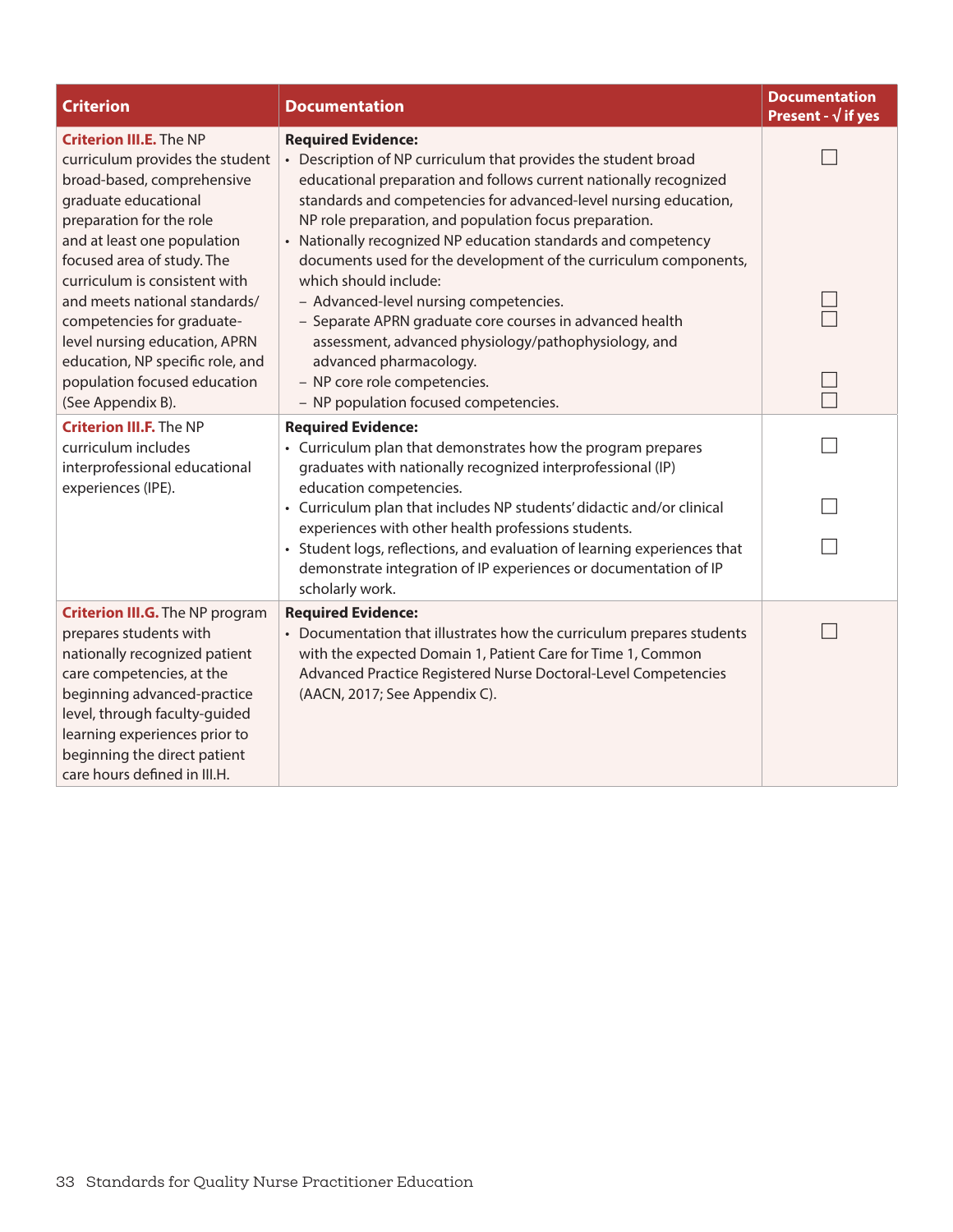| <b>Criterion</b>                                                                                                                                                                                                                                                                                                                                                                                                                                                                                                                                                                                                                             | <b>Documentation</b>                                                                                                                                                                                                                                                                                                                                                                                                                                                                                                                                                                                                                                        | <b>Documentation</b><br>Present - $\sqrt{}$ if yes |
|----------------------------------------------------------------------------------------------------------------------------------------------------------------------------------------------------------------------------------------------------------------------------------------------------------------------------------------------------------------------------------------------------------------------------------------------------------------------------------------------------------------------------------------------------------------------------------------------------------------------------------------------|-------------------------------------------------------------------------------------------------------------------------------------------------------------------------------------------------------------------------------------------------------------------------------------------------------------------------------------------------------------------------------------------------------------------------------------------------------------------------------------------------------------------------------------------------------------------------------------------------------------------------------------------------------------|----------------------------------------------------|
| <b>Criterion III.H. The NP</b><br>population focused track has a<br>minimum of 750 direct patient<br>care clinical hours to prepare<br>the graduate with competencies<br>for full scope of NP population<br>focused practice.<br>Direct patient care clinical<br>hours may include student<br>provision of care delivered to<br>the patient through telehealth<br>and global health experiences.<br>Simulation is not direct patient<br>care, and these hours may not<br>be included in the 750 direct<br>patient care total. Time spent<br>attaining the competencies<br>addressed in Criterion III.G are<br>not included in the 750 direct | <b>Required Evidence:</b><br>• Description of courses that show distribution of direct patient<br>care clinical hours in each course and the area(s) of practice or<br>population(s) being addressed in each course that prepare the<br>graduate with the nationally recognized NP and population<br>focused competencies.<br>• Faculty review of students' clinical encounters for breadth, depth,<br>and type to ensure students have experiences across the role and<br>population focus.<br>Description and expected outcomes of telehealth and global health<br>$\bullet$<br>experiences if those hours are included in the direct patient care total. |                                                    |
| patient care clinical hours.                                                                                                                                                                                                                                                                                                                                                                                                                                                                                                                                                                                                                 |                                                                                                                                                                                                                                                                                                                                                                                                                                                                                                                                                                                                                                                             |                                                    |
| <b>Criterion III.I.</b> The NP<br>curriculum reflects appropriate<br>course sequencing and the<br>integration of population<br>focused didactic                                                                                                                                                                                                                                                                                                                                                                                                                                                                                              | <b>Required Evidence:</b><br>• The full- and part-time program of study including didactic and clinical<br>courses designed with a logical course sequencing and prerequisites<br>to promote achievement of APRN, NP role, and population focus                                                                                                                                                                                                                                                                                                                                                                                                             |                                                    |
| and clinical courses with<br>continuous progression                                                                                                                                                                                                                                                                                                                                                                                                                                                                                                                                                                                          | competencies across the curriculum (See Appendix B).<br>• Program of study with advanced-level nursing core courses preceding<br>or simultaneous with the direct care NP and population focused                                                                                                                                                                                                                                                                                                                                                                                                                                                             |                                                    |
| throughout the program.<br>The NP curriculum requires<br>that students successfully<br>complete the three APRN<br>core courses (advanced                                                                                                                                                                                                                                                                                                                                                                                                                                                                                                     | courses and clinical experiences as evidenced in the program of study.<br>• Documentation that the three APRN core courses (advanced health<br>assessment, advanced physiology/pathophysiology, and advanced<br>pharmacology) precede NP population coursework that focuses on<br>diagnosis and management of health problems (i.e., not                                                                                                                                                                                                                                                                                                                    |                                                    |
| health assessment, advanced<br>physiology/pathophysiology,<br>and advanced pharmacology)                                                                                                                                                                                                                                                                                                                                                                                                                                                                                                                                                     | concurrent with).<br>• Clinical placements aligned with the student's program of study to<br>provide learning opportunities for meeting course and                                                                                                                                                                                                                                                                                                                                                                                                                                                                                                          |                                                    |
| prior to progressing to the<br>NP population coursework<br>that focuses on diagnosis and<br>management of<br>health problems.                                                                                                                                                                                                                                                                                                                                                                                                                                                                                                                | program objectives.<br>• Curriculum map of overall NP program and individual tracks.<br>• Plan for student progression and timely completion following a break<br>in the program of study.                                                                                                                                                                                                                                                                                                                                                                                                                                                                  |                                                    |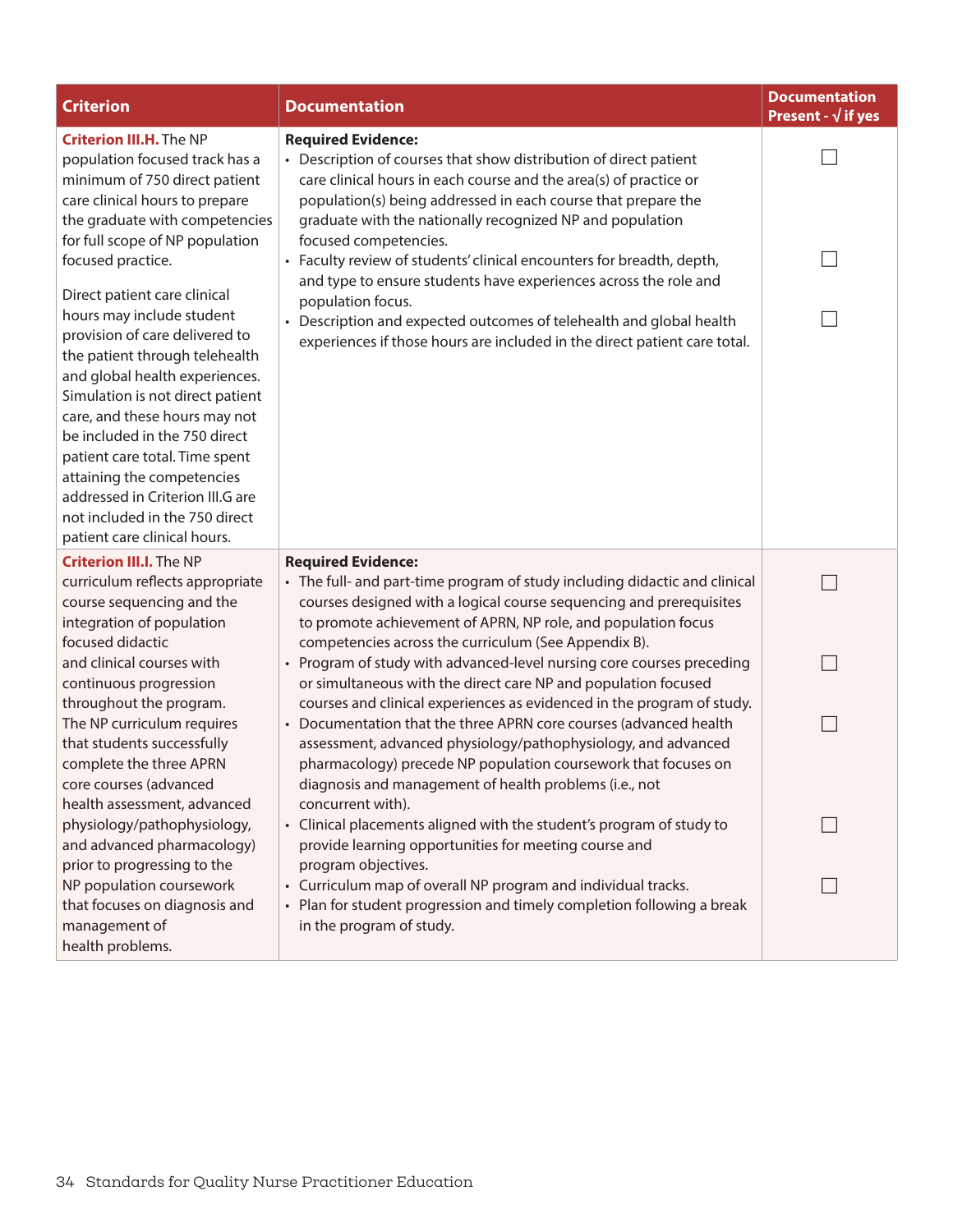| <b>Criterion</b>                                                                                                                                                                                                                                                                                                                                                                                                                                                                                                                                     | <b>Documentation</b>                                                                                                                                                                                                                                                                                                                                      | <b>Documentation</b><br>Present - $\sqrt{ }$ if yes |
|------------------------------------------------------------------------------------------------------------------------------------------------------------------------------------------------------------------------------------------------------------------------------------------------------------------------------------------------------------------------------------------------------------------------------------------------------------------------------------------------------------------------------------------------------|-----------------------------------------------------------------------------------------------------------------------------------------------------------------------------------------------------------------------------------------------------------------------------------------------------------------------------------------------------------|-----------------------------------------------------|
| <b>Criterion III.J.</b> The program of<br>study includes a concentrated/<br>immersive clinical practice<br>experience near the end of<br>the program that prepares<br>graduates for the full scope<br>of NP practice. The immersive<br>experience focuses on all<br>aspects of the NP role and<br>demonstrates integration<br>of program competencies<br>into practice. Direct patient<br>care hours included in the<br>concentrated experience may<br>be included in the 750 direct<br>patient care clinical hours<br>described in Criterion III.H. | <b>Required Evidence:</b><br>• Curriculum plan that demonstrates course sequencing that includes<br>concentrated clinical practice experience near the end of the program.<br>• Process for assigning, tracking, and evaluation of the concentrated<br>clinical placements.                                                                               |                                                     |
| <b>Criterion III.K. The NP</b><br>program's use of simulation,<br>which follows national best<br>practices and/or standards<br>identified by the NP program,<br>and supports student learning,<br>competency development, and<br>evaluation. Simulation is not<br>included in the minimum direct<br>patient care hours.                                                                                                                                                                                                                              | <b>Required Evidence:</b><br>• Examples of simulation activities to support competency<br>development and evaluation.<br>• Examples of methods used for briefing and debriefing student<br>learning that meet national best practices.<br>• Identification of national best practices and/or standards used to<br>inform NP program simulation.           |                                                     |
| <b>Criterion III.L.</b> The NP program<br>is supported by academic<br>practice partnerships to<br>provide a strong foundation for<br>curriculum development and to<br>inform clinical experiences.                                                                                                                                                                                                                                                                                                                                                   | <b>Required Evidence:</b><br>• Formal partnership agreements.<br>• Description of the NP program's and practice partners' engagement in<br>delivery of service, research, and/or education.<br>Minutes and/or reports of collaboration by academic and practice<br>partners to design, implement, and evaluate the curriculum and<br>student experiences. |                                                     |
| <b>Criterion III.M. Dual-track</b><br>programs prepare the graduates<br>to meet the required outcome<br>criteria for two NP population<br>foci and the educational<br>requirements for two national<br>NP certifications corresponding<br>to the NP role (acute or primary<br>care) and each population foci.                                                                                                                                                                                                                                        | <b>Required Evidence:</b><br>• Formal institution-approved dual-track program of study.<br>• Cross walk of both didactic and clinical courses to determine the<br>common or overlapping content, course(s), competencies, and clinical<br>experiences to meet the outcomes for each of the two NP population<br>foci (See Appendix D).                    |                                                     |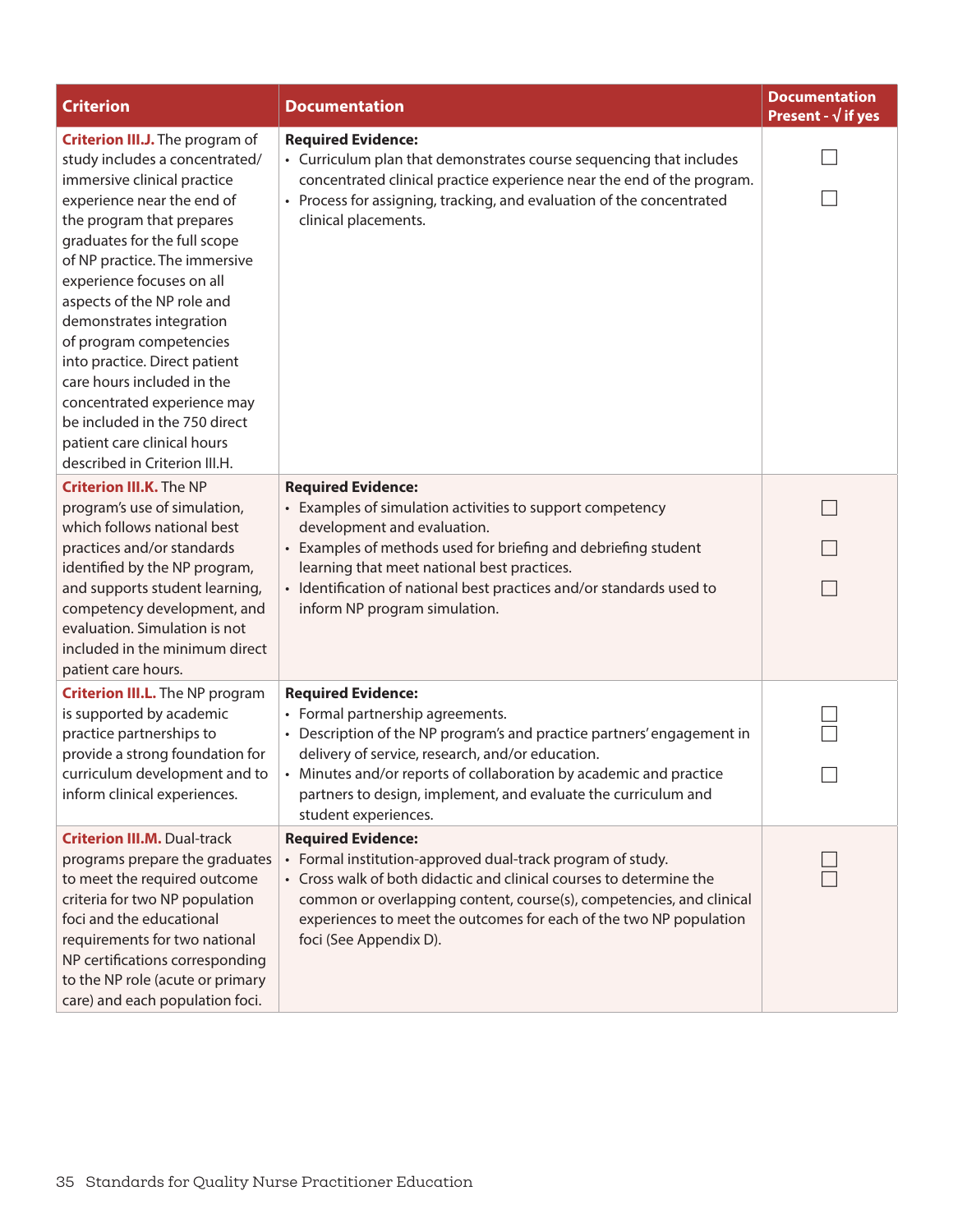| <b>Criterion</b>                                                                                                                                                                                                                                                                                                                                                                                                                                                                                                                                                                                                                                                                                                                                                                                                                                                                                                                                                                                                                                                                                                      | <b>Documentation</b>                                                                                                                                                                                                                                                                                                                                                                                                                                                                                                                                                                                                                                                                                                                                                                                                                                        | <b>Documentation</b><br>Present - $\sqrt{ }$ if yes |
|-----------------------------------------------------------------------------------------------------------------------------------------------------------------------------------------------------------------------------------------------------------------------------------------------------------------------------------------------------------------------------------------------------------------------------------------------------------------------------------------------------------------------------------------------------------------------------------------------------------------------------------------------------------------------------------------------------------------------------------------------------------------------------------------------------------------------------------------------------------------------------------------------------------------------------------------------------------------------------------------------------------------------------------------------------------------------------------------------------------------------|-------------------------------------------------------------------------------------------------------------------------------------------------------------------------------------------------------------------------------------------------------------------------------------------------------------------------------------------------------------------------------------------------------------------------------------------------------------------------------------------------------------------------------------------------------------------------------------------------------------------------------------------------------------------------------------------------------------------------------------------------------------------------------------------------------------------------------------------------------------|-----------------------------------------------------|
| <b>Criterion III.N. Post-graduate</b><br>NP certificate program prepares<br>graduates to meet the same<br>end-of-program outcomes as<br>the degree granting program<br>including the education<br>requirements for national NP<br>certification examinations that<br>correspond to the role and<br>population focus of the post-<br>graduate certificate. The post-<br>graduate NP certificate program<br>must:<br>• Meet the institution's<br>requirements for granting a<br>post-graduate certificate.<br>· Include for each student a<br>formal gap analysis of past<br>graduate education (didactic<br>and clinical hours and<br>courses) to determine the<br>additional didactic courses<br>and faculty supervised<br>clinical hours to meet the<br>NP program outcomes. At<br>a minimum, a total of 750<br>direct patient care clinical<br>hours as defined in Criterion<br>III. H. are to be included in<br>the past APRN graduate<br>education program and post-<br>graduate certificate program<br>specifically to meet the same<br>end-of-program outcomes for<br>the new NP role and/or new<br>population. | <b>Required Evidence:</b><br>• A completed gap analysis for each postgraduate candidate<br>(See Appendix E).<br>• The policies or procedures used for student evaluation to demonstrate<br>national competencies necessary to grant credit for prior academic<br>didactic and faculty supervised clinical hours, as well as the process to<br>determine additional academic didactic and clinical hours needed to<br>meet expected outcomes.<br>• Sample certificate of completion or a transcript for a post-graduate<br>student showing educational preparation for the NP role and at least<br>one population focus, to include primary or acute care or both for<br>adult and pediatric programs and to include completion of the APRN<br>core courses (advanced physiology/pathophysiology, advanced health<br>assessment, and advanced pharmacology). |                                                     |
| <b>Criterion III.O. Official</b><br>documentation of successful<br>completion of the NP program<br>clearly states the NP role<br>and population focus of<br>educational preparation.                                                                                                                                                                                                                                                                                                                                                                                                                                                                                                                                                                                                                                                                                                                                                                                                                                                                                                                                  | <b>Required Evidence:</b><br>• A sample transcript for an NP graduate showing educational<br>preparation for the NP role and at least one population focus to<br>include a primary or acute care designation or both for adult-<br>gerontology and pediatric programs OR<br>• A sample official letter used to specify the educational preparation<br>for the NP role and at least one population focus to include a primary<br>or acute care designation or both for adult-gerontology and<br>pediatric programs.                                                                                                                                                                                                                                                                                                                                          |                                                     |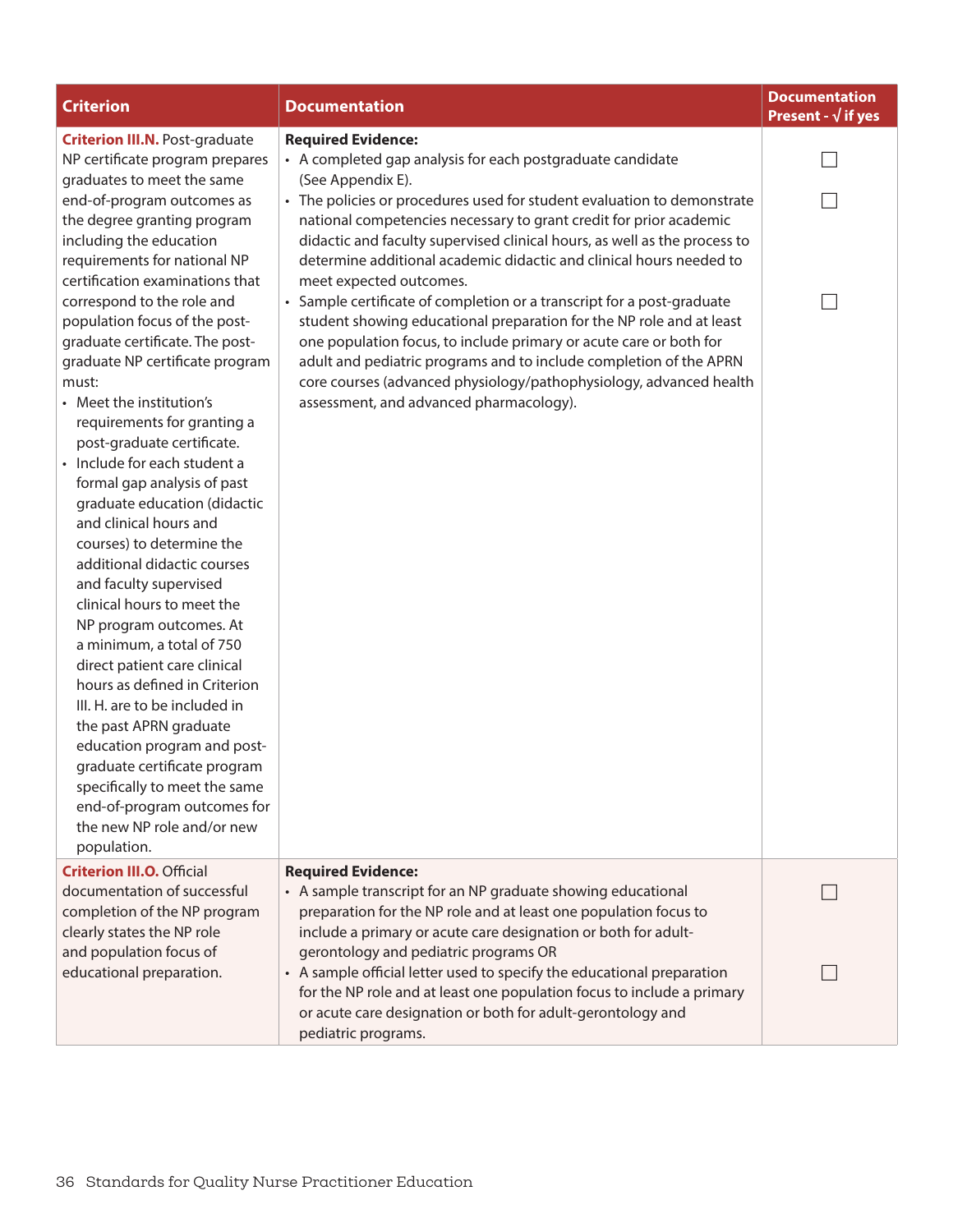## **IV. Evaluation**

**Standard:** The NP program has a formal comprehensive and systematic program evaluation plan that determines program quality and the ongoing quality improvement (QI) process. The QI process includes a plan for the overall assessment of the program, its policies and resources, including faculty and students, curriculum, and evaluation with indicated revisions.

| <b>Criterion</b>                                                                                                                                                                                    | <b>Documentation</b>                                                                                                                                                                                                                                                                              | <b>Documentation</b><br>Present - $\sqrt{ }$ if yes |
|-----------------------------------------------------------------------------------------------------------------------------------------------------------------------------------------------------|---------------------------------------------------------------------------------------------------------------------------------------------------------------------------------------------------------------------------------------------------------------------------------------------------|-----------------------------------------------------|
| <b>Criterion IV.A.</b> The NP program<br>uses a systematic process to<br>assess program outcomes.                                                                                                   | <b>Required Evidence:</b><br>• Plan for evaluating program outcomes.<br>- Evaluation plan with methods, metrics, measures, and specified<br>interval not to exceed five years.                                                                                                                    |                                                     |
|                                                                                                                                                                                                     | - Aggregate program data, including first-time and repeat test takers'<br>certification pass rates; progression, attrition, and completion rates;                                                                                                                                                 |                                                     |
|                                                                                                                                                                                                     | employment data; and alumni surveys.<br>• Actual program outcomes (i.e., the findings of the assessment of<br>expected program outcomes).                                                                                                                                                         |                                                     |
|                                                                                                                                                                                                     | • Continuous QI plan and strategies for addressing opportunities in and<br>challenges to program outcomes.                                                                                                                                                                                        |                                                     |
| <b>Criterion IV.B.</b> The NP program<br>regularly scheduled evaluation<br>plan assesses whether resources<br>are sufficient to achieve<br>program outcomes.                                        | <b>Required Evidence:</b><br>• Results of the regularly scheduled review of NP program resources,<br>including evaluation of faculty, clinical sites, and preceptors to<br>determine sufficient number and type of learning experiences to meet<br>program outcomes.                              |                                                     |
|                                                                                                                                                                                                     | • Implementation of ongoing QI processes to address concerns,<br>deficiencies, and gaps.                                                                                                                                                                                                          |                                                     |
| <b>Criterion IV.C.</b> The NP program<br>evaluation plan assesses DEI<br>among its students, graduates,<br>faculty, staff, and others in the                                                        | <b>Required Evidence:</b><br>• Documentation that shows how DEI is included in assessments of<br>students, graduates, faculty, staff, clinical sites, preceptors, and work/<br>learning environments.                                                                                             |                                                     |
| community of interest.                                                                                                                                                                              | DEI assessment results and trends in students, graduates, faculty, staff,<br>clinical sites, preceptors, and work/learning environments.                                                                                                                                                          |                                                     |
|                                                                                                                                                                                                     | • Documentation that learning resources have been reviewed for biases,<br>including unintended biases.                                                                                                                                                                                            |                                                     |
| <b>Criterion IV.D.</b> The NP program,<br>with input from the community<br>of interest, evaluates the current<br>relevancy and revises the NP                                                       | <b>Required Evidence:</b><br>• Plan for curriculum review, including intervals for review.<br>• Results of curriculum review of each track or population<br>focused program.                                                                                                                      |                                                     |
| curriculum every five years<br>or sooner, to reflect current                                                                                                                                        | • Process of including review of curriculum to reflecting current NP<br>practice and trends in health care.                                                                                                                                                                                       |                                                     |
| knowledge and practice.                                                                                                                                                                             | • Evidence of input from its community of interest.                                                                                                                                                                                                                                               |                                                     |
| <b>Criterion IV.E.</b> The NP program<br>faculty who are responsible<br>for course design and<br>implementation evaluate the<br>individual courses based on the<br>overall program evaluation plan. | <b>Required Evidence:</b><br>• Documentation of course coordination and sequencing review.<br>• Documentation of faculty review at the completion of teaching the<br>course, including student success and current relevancy of course.<br>• Course syllabi that reflect updates based on review. |                                                     |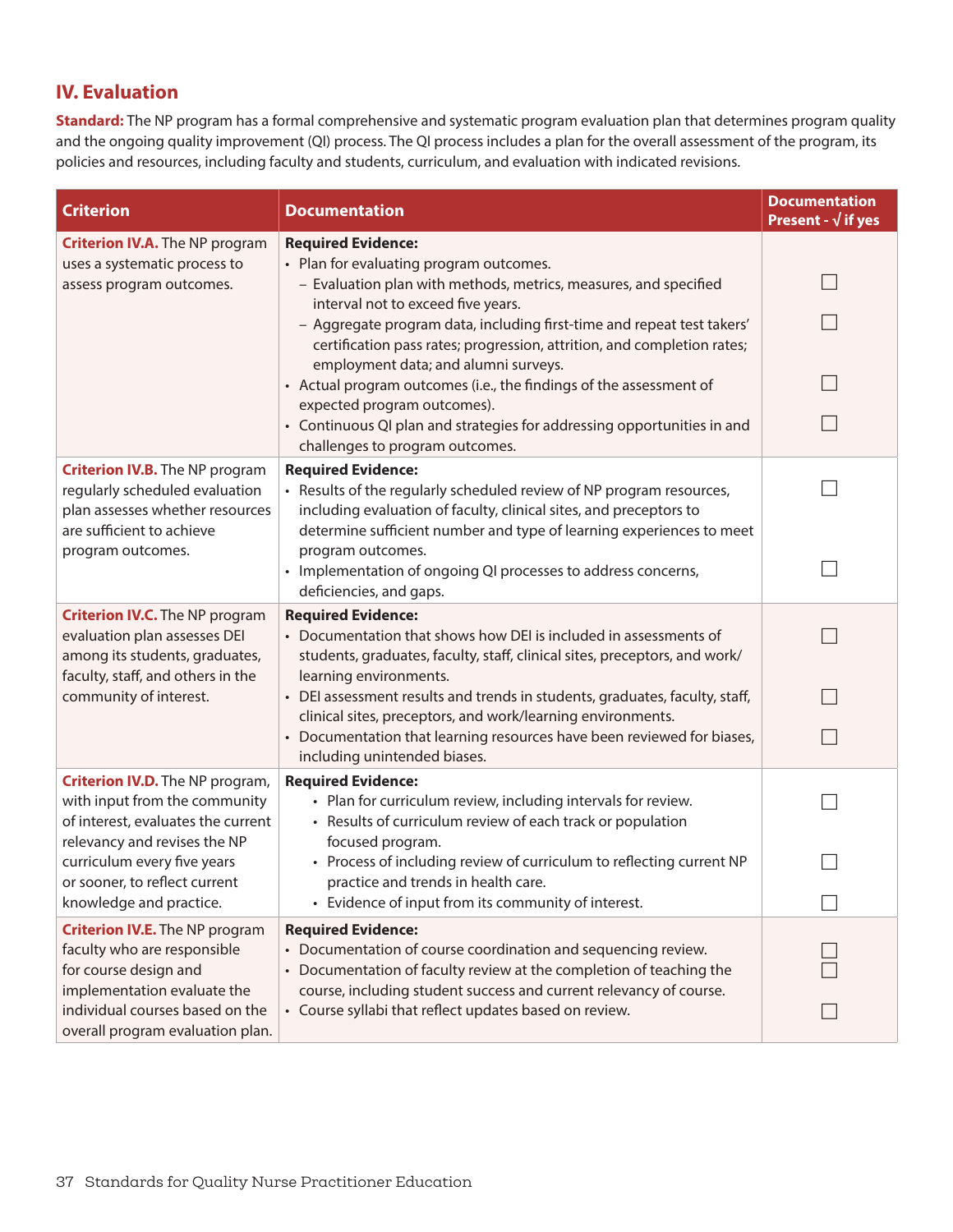| <b>Criterion</b>                                                                                           | <b>Documentation</b>                                                                                                                                                                                                                                                      | <b>Documentation</b><br>Present - $\sqrt{ }$ if yes |
|------------------------------------------------------------------------------------------------------------|---------------------------------------------------------------------------------------------------------------------------------------------------------------------------------------------------------------------------------------------------------------------------|-----------------------------------------------------|
| <b>Criterion IV.F. In accordance</b><br>with institutional policy, annual<br>individual NP program faculty | <b>Required Evidence:</b><br>• The evaluation plan and schedule of individual NP program faculty<br>competency in area of responsibility.                                                                                                                                 |                                                     |
| evaluations include<br>competence in areas of                                                              | • Evaluation of faculty by students and others as appropriate to role<br>expectations.                                                                                                                                                                                    |                                                     |
| responsibility, including<br>teaching, service, scholarship,                                               | • Individual faculty development plans in alignment with the<br>evaluation.                                                                                                                                                                                               |                                                     |
| and practice; faculty workload<br>expectations; and plans for<br>development.                              | • Record of certification and area of practice, as applicable.                                                                                                                                                                                                            |                                                     |
| <b>Criterion IV.G.</b> The NP program                                                                      | <b>Required Evidence:</b>                                                                                                                                                                                                                                                 |                                                     |
| faculty perform ongoing<br>formative and summative<br>evaluations of student progress                      | • Documentation of faculty oversight of student progress using<br>formative and summative methods in didactic and<br>clinical courses.                                                                                                                                    |                                                     |
| inclusive of attainment of<br>expected competencies in both<br>didactic and clinical courses.              | • Faculty evaluation of student clinical competencies, including<br>frequency and methods for observations used, as well as direct<br>student clinical site observations, recorded encounters, simulation,<br>and/or remote observation using communication technologies. |                                                     |
|                                                                                                            | • Electronic logs and/or e-portfolios documenting clinical encounters to<br>show student progress and competency attainment.                                                                                                                                              |                                                     |
|                                                                                                            | - Plan for each student to address identified deficiencies in<br>progression and competency attainment.                                                                                                                                                                   |                                                     |
|                                                                                                            | - Communications sharing individual formative and summative<br>evaluations with the student.                                                                                                                                                                              |                                                     |
| <b>Criterion IV.H.</b> The NP faculty                                                                      | <b>Required Evidence:</b>                                                                                                                                                                                                                                                 |                                                     |
| evaluate student clinical<br>experience(s) in each clinical<br>course.                                     | • Methodology and outcomes for NP faculty evaluation of student<br>clinical experiences, including preceptor feedback of the student;<br>students' completed evaluations of the preceptor and site; and the                                                               |                                                     |
|                                                                                                            | number, type, and quality of experiences.<br>Documentation of joint faculty, preceptor, and student meeting(s)                                                                                                                                                            |                                                     |
|                                                                                                            | regarding student progress in clinical courses.<br>• Documentation of preceptor(s) and faculty interactions to determine                                                                                                                                                  |                                                     |
|                                                                                                            | needs, information, and support to improve experiences for preceptor<br>and/or student.                                                                                                                                                                                   |                                                     |
| <b>Criterion IV.I.</b> The NP faculty                                                                      | <b>Required Evidence:</b>                                                                                                                                                                                                                                                 |                                                     |
| evaluate all clinical sites and<br>preceptors new to the NP                                                | • Plan and process for clinical site evaluation with input from clinical NP<br>faculty, preceptors, and students.                                                                                                                                                         |                                                     |
| program prior to NP student                                                                                | · Site evaluation documents.                                                                                                                                                                                                                                              |                                                     |
| placement, including preceptor<br>qualifications and types of                                              | • Plans for clinical site reevaluation and process for improving clinical<br>site experiences for students and/or preceptors.                                                                                                                                             |                                                     |
| services/experiences available.<br>All clinical sites and precepted                                        |                                                                                                                                                                                                                                                                           |                                                     |
| experiences are evaluated<br>collaboratively by faculty,                                                   |                                                                                                                                                                                                                                                                           |                                                     |
| students, and preceptors early<br>in the placement/rotation.                                               |                                                                                                                                                                                                                                                                           |                                                     |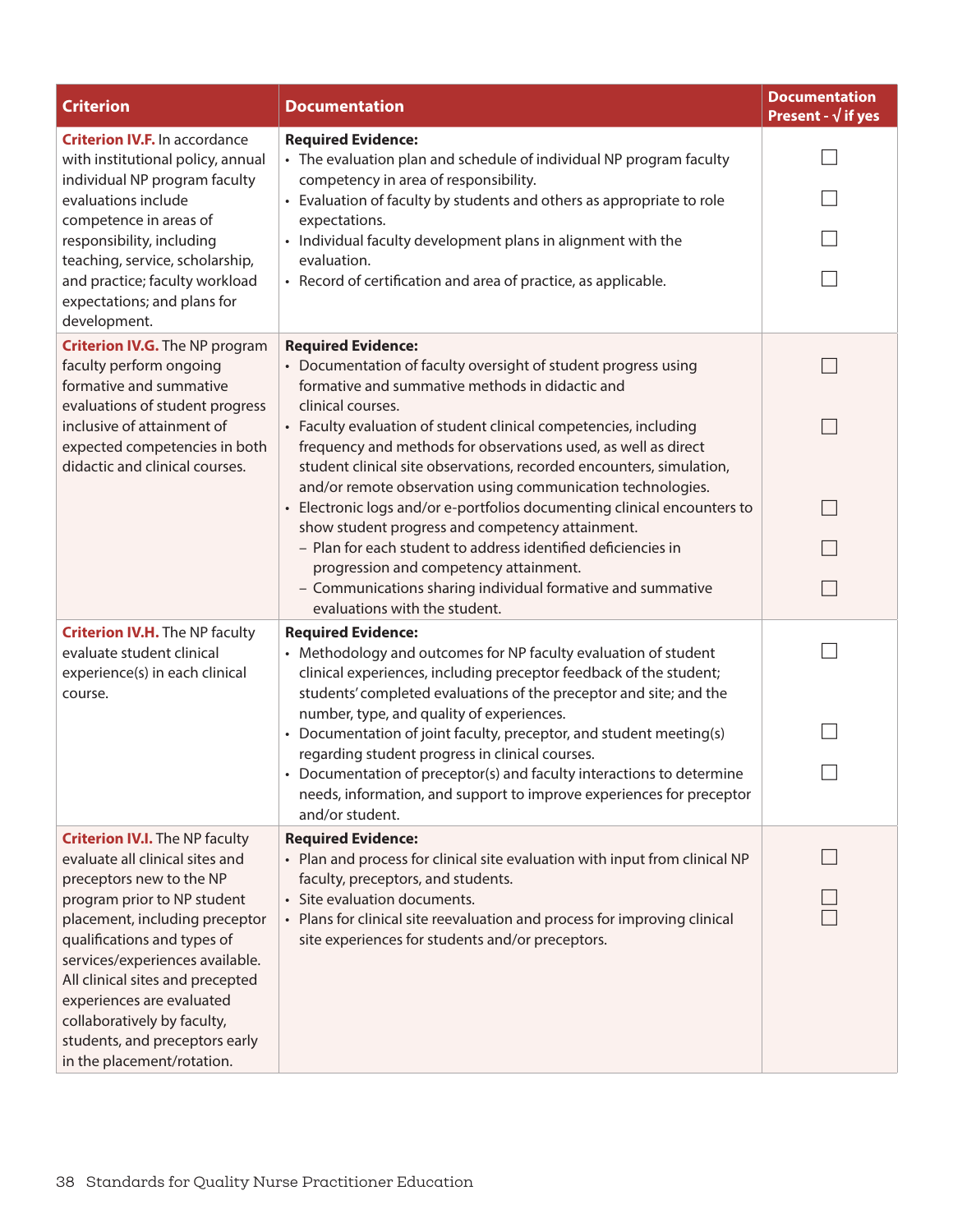| <b>Criterion</b>                                                                                       | <b>Documentation</b>                                                                                                                                                                                                                     | <b>Documentation</b><br>Present - $\sqrt{ }$ if yes |
|--------------------------------------------------------------------------------------------------------|------------------------------------------------------------------------------------------------------------------------------------------------------------------------------------------------------------------------------------------|-----------------------------------------------------|
| <b>Criterion IV.J.</b> The NP program<br>faculty evaluate the use of<br>simulation across the program. | <b>Required Evidence:</b><br>• Plan and methods for the evaluation of simulation use in the<br>curriculum, including assessment of participants (teachers/learners/                                                                      |                                                     |
|                                                                                                        | support team), delivery process/methods, and materials/equipment.<br>• Use of simulation for student evaluation and learning experiences.<br>• Metrics demonstrating how simulation use aligns with national<br>guidelines or standards. |                                                     |
|                                                                                                        | • Plan for ongoing improvement as indicated.                                                                                                                                                                                             |                                                     |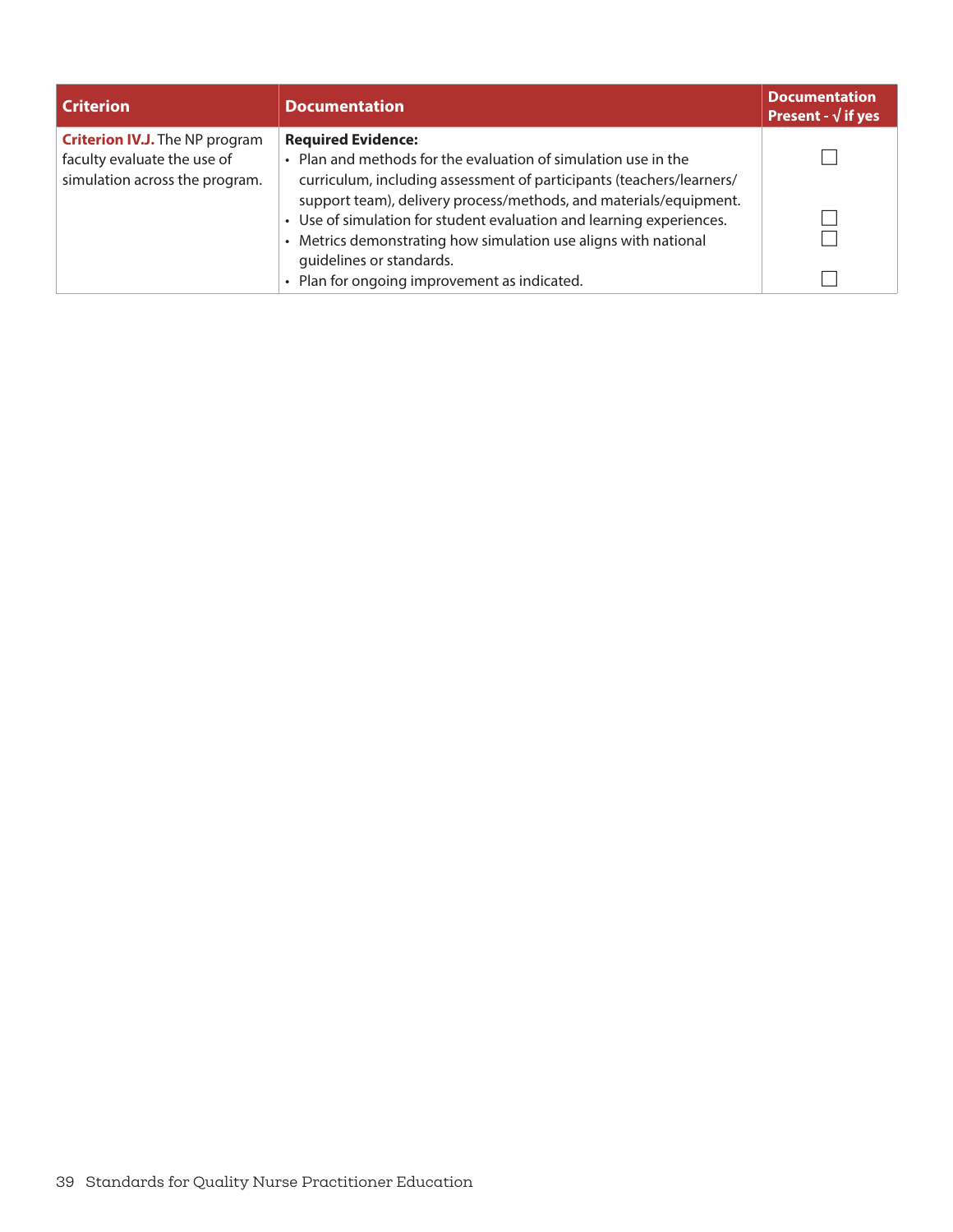# Appendix B:

## <span id="page-39-0"></span>National Standards/Competency Documents in support of Several Criteria

The curriculum is to be consistent with national standards/competencies for advanced-level nursing education, APRN education, NP specific role, and population focused education. Programs are encouraged to use the current version of the national standards and competencies. The current national standards/competency documents used for the development of the curriculum for each of these four components are listed here.

- Advanced-level core nursing education competencies
	- [American Association of Colleges of Nursing \(2021\). The Essentials: Core Competencies for Professional Nursing](https://www.aacnnursing.org/Portals/42/AcademicNursing/pdf/Essentials-2021.pdf)  [Education.](https://www.aacnnursing.org/Portals/42/AcademicNursing/pdf/Essentials-2021.pdf)
- APRN graduate core courses in advanced health assessment, advanced physiology/pathophysiology, and advanced pharmacology
	- [Consensus Model for APRN Regulation: Licensure, Accreditation, Certification and Education \(2008\)](https://www.aacnnursing.org/Portals/42/AcademicNursing/pdf/APRNReport.pdf)
- NP specific role competencies
	- [Nurse Practitioner Core Competencies with Content \(2017\)](https://cdn.ymaws.com/www.nonpf.org/resource/resmgr/competencies/2017_NPCoreComps_with_Curric.pdf)
- NP population focused competencies
	- [Adult Gerontology Acute Care and Primary Care NP Competencies \(2016\)](https://cdn.ymaws.com/www.nonpf.org/resource/resmgr/competencies/NP_Adult_Geri_competencies_4.pdf)
	- [Population Focused Competencies: Family/Across the Lifespan, Neonatal, Pediatric Acute Care, Pediatric Primary Care,](https://cdn.ymaws.com/www.nonpf.org/resource/resmgr/Competencies/CompilationPopFocusComps2013.pdf)  [Psychiatric Mental Health, Women's Health/Gender Related. \(2012\)](https://cdn.ymaws.com/www.nonpf.org/resource/resmgr/Competencies/CompilationPopFocusComps2013.pdf)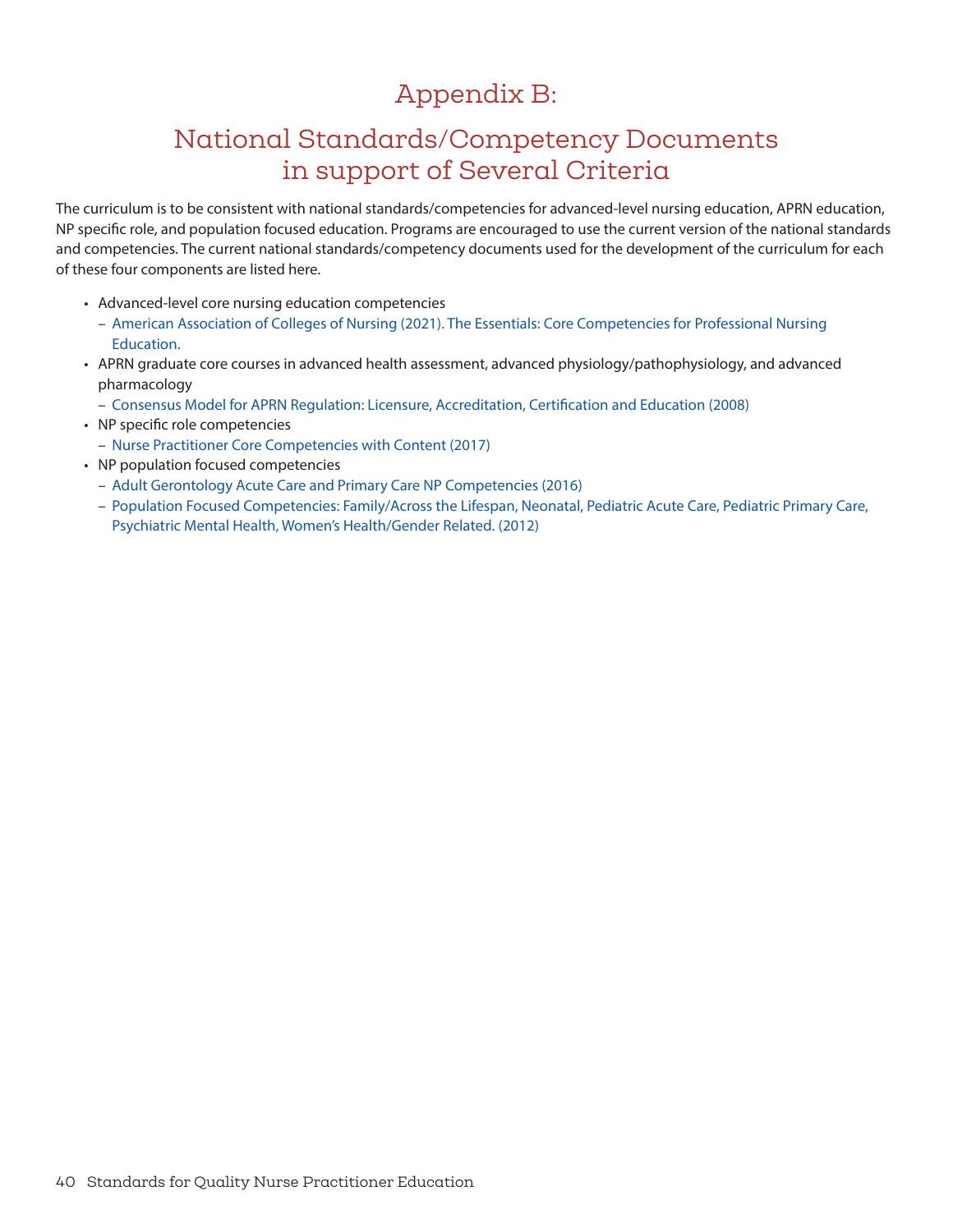# Appendix C:

## <span id="page-40-0"></span>Common Advanced Practice Registered Nurse Doctoral-Level Competencies, Domain 1, Patient, Time 1 Competencies in support of Criterion III.G.

*The Common Advanced Practice Registered Nurse Doctoral-Level Competencies* (AACN, 2017) were developed by a multiorganizational group convened by the American Association of Colleges of Nursing (AACN). The group representing APRN licensure, accreditation, certification, and education was tasked to develop a common taxonomy for APRN competencies. The competencies developed are observable and measurable in 8 domains or areas of practice. For each competency, two progression indicators (Time 1 and Time 2) or behaviors are identified. The first progression indicator (Time 1) describes the expected level of achievement when the student begins the first meaningful clinical experience where the student provides direct patient care management under preceptor or faculty supervision. The second progression indicator (Time 2) describes the expected level of performance at completion of the student's APRN doctoral program (graduation).

**To meet the NTFS Criterion III F only the Domain 1: Patient Care competencies Time 1 behaviors are expected to be demonstrated by NP students prior to beginning the direct patient care hours defined in Criterion III.G**. These competencies may be attained and demonstrated by a student using any faculty facilitated experiences. These competencies and Time 1 behaviors are shown below. The entire document can be accessed at [https://www.aacnnursing.org/Portals/42/AcademicNursing/](https://www.aacnnursing.org/Portals/42/AcademicNursing/pdf/Common-APRN-Doctoral-Competencies.pdf) [pdf/Common-APRN-Doctoral-Competencies.pdf.](https://www.aacnnursing.org/Portals/42/AcademicNursing/pdf/Common-APRN-Doctoral-Competencies.pdf) 

#### **Domain 1:** Patient Care

| <b>Competency</b>                                                                                                                          | Time 1                                                                                                                                               |
|--------------------------------------------------------------------------------------------------------------------------------------------|------------------------------------------------------------------------------------------------------------------------------------------------------|
| 1. Perform a comprehensive, evidence-based assessment.                                                                                     | Performs a focused assessment of a patient with only 1-2<br>presenting problems, using a template and under mentored<br>quidance.                    |
| 2. Use advanced clinical judgment to diagnose.                                                                                             | Uses patient and clinical data to formulate common healthcare<br>diagnosis(es) in a patient with only 1-2 presenting problems.                       |
| 3. Synthesize relevant data to develop a patient-centered<br>evidence-based plan of care.                                                  | Identifies evidence-based, patient-centered plan of care for<br>common health problems for an individual patient.                                    |
| 4. Manage care across the health continuum including<br>prescribing, ordering, and evaluating therapeutic<br>interventions.                | Identifies and evaluates the appropriate therapeutic<br>interventions (pharmacologic and nonpharmacologic) for the<br>management of common problems. |
| 5. Educate patients, families, and communities to empower<br>themselves to participate in their care and enable shared<br>decision making. | Provides education to patients, families, and/or communities<br>regarding their health condition and potential health risks.                         |

**Domain Descriptor:** Designs, delivers, manages, and evaluates comprehensive patient care.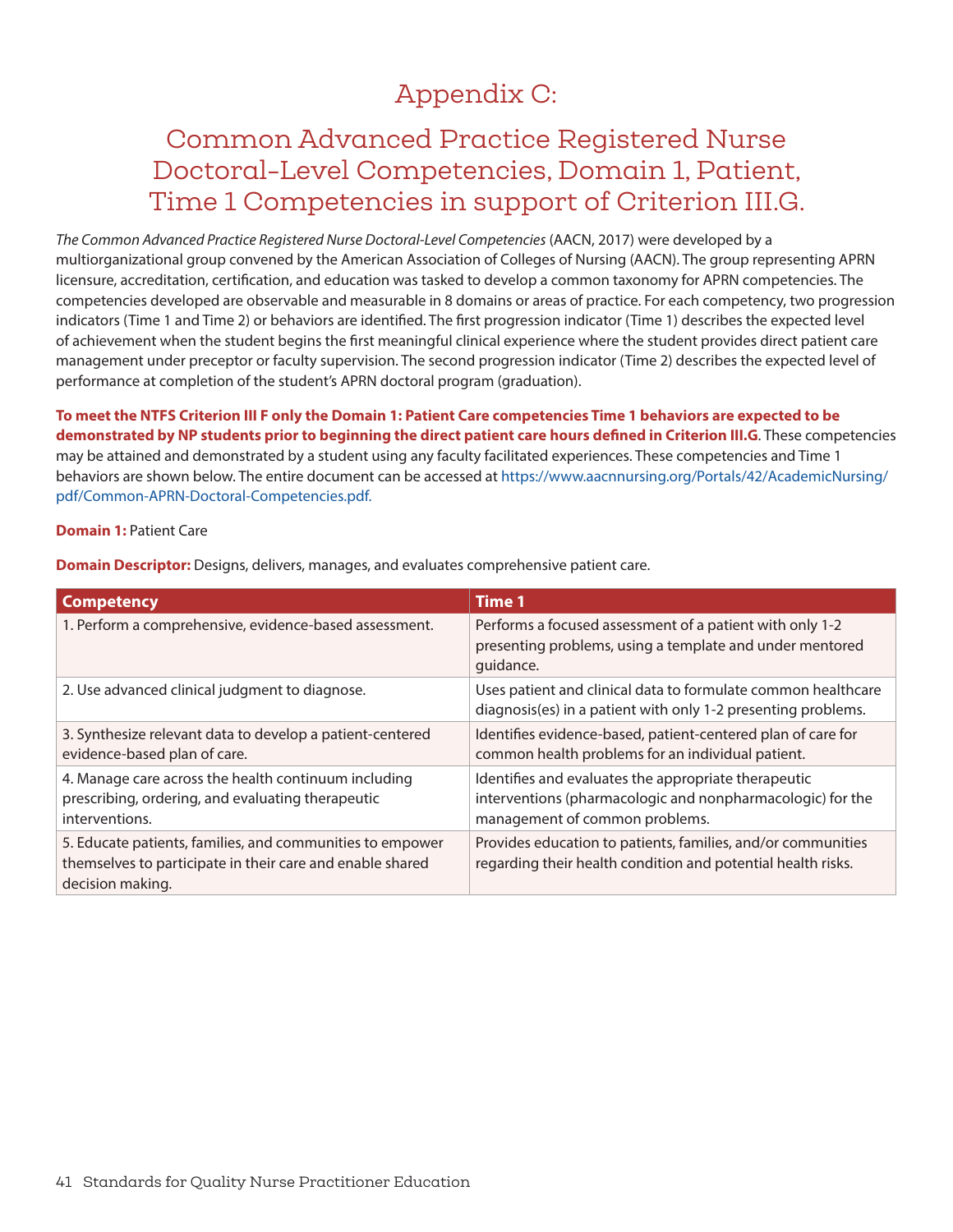# Appendix D:

# <span id="page-41-0"></span>General Information and Guidelines to Conduct and Document a Curriculum Analysis for Dual Track Programs in support of Criterion III. M.

[Dual track programs](#page-19-6) prepare the graduates to meet the required outcome criteria for two NP [population foci](#page-20-3) and the educational requirements for two national NP [certifications](#page-18-1) corresponding to the NP role(s) and [population foci.](#page-20-3) [Dual track](#page-19-6) NP students are required to demonstrate national NP [competencies](#page-18-2) and [program outcomes](#page-20-1) for two separate [NP tracks](#page-20-9) (for example, pediatric primary care and pediatric acute care, or family across the lifespan and psych/mental health), completing required coursework and clinical hours for each of the chosen [population foci.](#page-20-3)

Conducting a [gap analysis](#page-19-5) is a critical step to identify the overlap in courses and faculty supervised [clinical hours](#page-18-7) between the two [NP tracks](#page-20-9)/[population foci](#page-20-3) and then to determine the courses and faculty supervised [clinical hours](#page-18-7) the student must complete to meet the institutional and program requirements to be eligible for national NP [certification](#page-18-1) in the two NP [population foci.](#page-20-3)

To conduct the [gap analysis](#page-19-5), the [NP program faculty](#page-20-11) must evaluate the course(s) and [clinical hours](#page-18-7) required in each track. The analysis should consist of a thorough review of the source documents, including but not limited to course descriptions, course objectives, and/or syllabi, to determine crossover or overlapping courses and/or faculty supervised [clinical hours](#page-18-7), if any. If faculty supervised clinical hours meet the requirements and fall within the scope of practice of both tracks, they may be counted toward the required [clinical hours](#page-18-7) for each track. If either of the [population foci](#page-20-3) cross the lifespan, courses and [clinical hours](#page-18-7) required must address the lifespan as well as the full scope of practice for the role(s) and both populations.

The [dual track program](#page-19-6) must meet the requirements for each of the NP focused tracks - especially as they relate to the minimum number of required credits per track designated by the [institution](#page-20-6) or state licensing authority.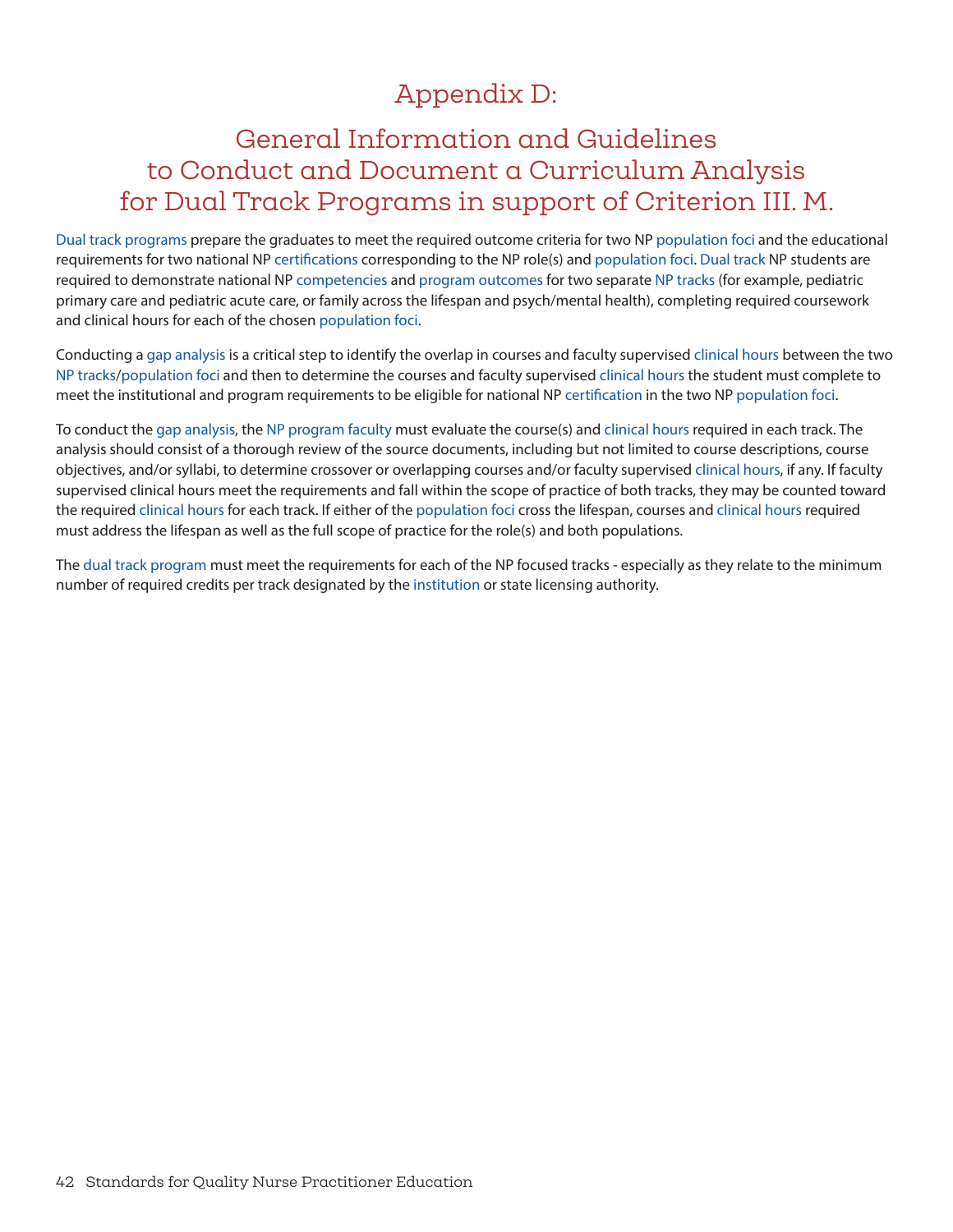## **Sample Form A: Curriculum Analysis Documentation Form for NP Dual Track Programs**

<span id="page-42-0"></span>Use the form below to document the results of a dual track curriculum evaluation and provide any additional explanation for the course(s) accepted for both tracks/populations in lieu of an APRN core course or population focused course as equivalent to a similar course in the other track curriculum.

| <b>Student Name:</b>     |  |  |
|--------------------------|--|--|
|                          |  |  |
| NP Population Focus One: |  |  |

NP Population Focus Two: \_\_\_\_\_\_\_\_\_\_\_\_\_\_\_\_\_\_\_\_\_\_\_\_\_\_\_\_\_\_\_\_\_\_\_\_\_\_\_\_\_\_\_\_\_\_\_\_\_\_\_\_\_\_\_\_\_\_\_\_\_\_\_\_\_\_\_\_\_\_\_\_\_\_\_\_\_\_\_\_\_\_\_\_\_

| <b>List all required courses</b><br>(didactic and clinical)<br>for Population 1. List<br>each course separately. | <b>List all required courses</b><br>(didactic and clinical)<br>for Population 2. List<br>each course separately. | Identify the overlap of course(s) and/or content that<br>occurs across the two NP tracks. Provide rationale<br>regarding the overlap. Include clinical experiences,<br>patient population, and practice settings addressed in<br>the courses. |
|------------------------------------------------------------------------------------------------------------------|------------------------------------------------------------------------------------------------------------------|-----------------------------------------------------------------------------------------------------------------------------------------------------------------------------------------------------------------------------------------------|
|                                                                                                                  |                                                                                                                  |                                                                                                                                                                                                                                               |
|                                                                                                                  |                                                                                                                  |                                                                                                                                                                                                                                               |
|                                                                                                                  |                                                                                                                  |                                                                                                                                                                                                                                               |
|                                                                                                                  |                                                                                                                  |                                                                                                                                                                                                                                               |
|                                                                                                                  |                                                                                                                  |                                                                                                                                                                                                                                               |
|                                                                                                                  |                                                                                                                  |                                                                                                                                                                                                                                               |
|                                                                                                                  |                                                                                                                  |                                                                                                                                                                                                                                               |
|                                                                                                                  |                                                                                                                  |                                                                                                                                                                                                                                               |

Program Director Printed Name **Program Director Signature** Program Director Signature

\_\_\_\_\_\_\_\_\_\_\_\_\_\_\_\_\_\_\_\_\_\_\_\_\_\_\_\_\_\_\_\_\_\_\_\_\_ \_\_\_\_\_\_\_\_\_\_\_\_\_\_\_\_\_\_\_\_\_\_\_\_\_\_\_\_\_\_\_\_\_\_\_\_\_\_ \_\_\_\_\_\_\_\_\_\_\_\_\_\_\_\_\_\_\_\_\_\_\_\_\_\_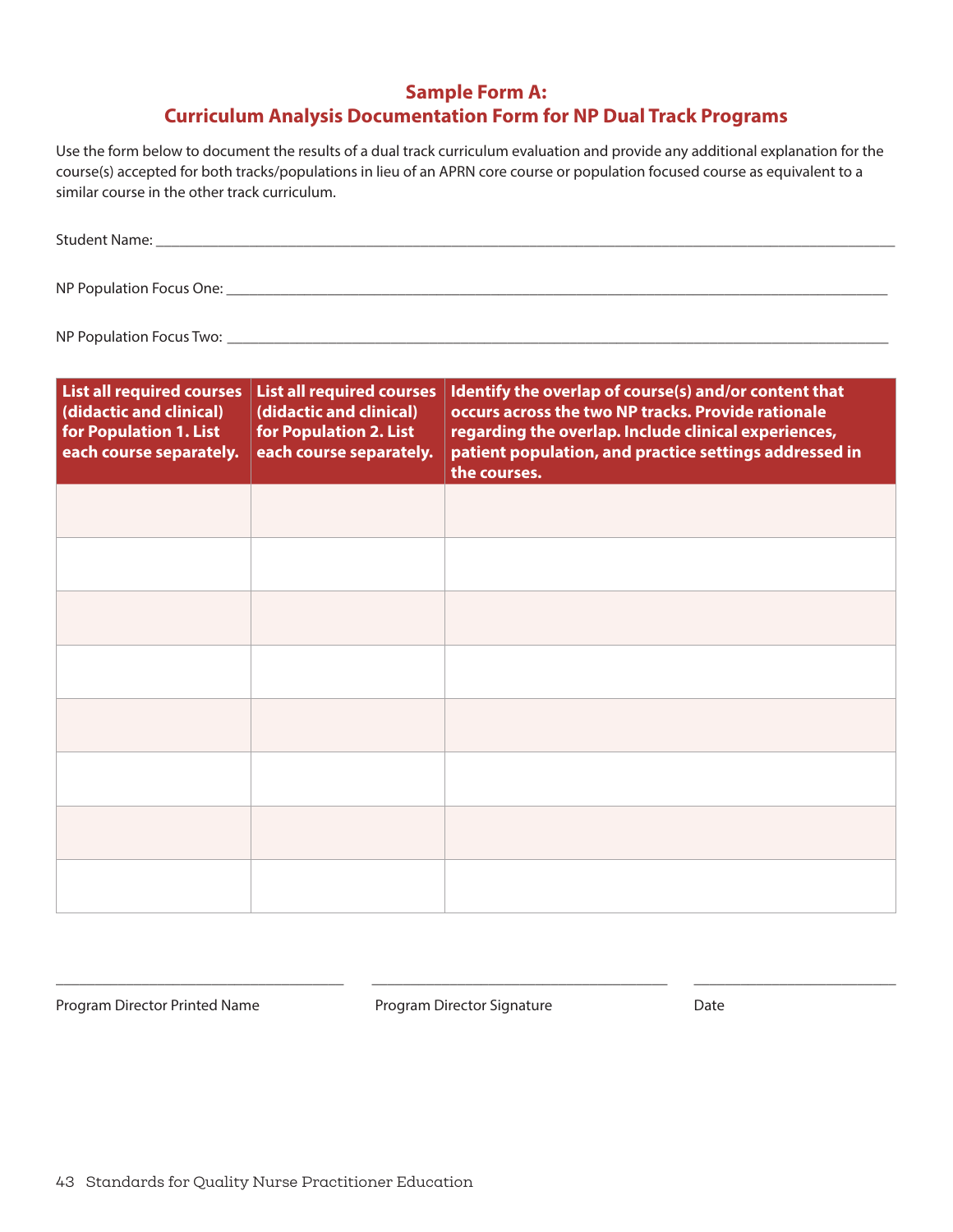# Appendix E:

# <span id="page-43-0"></span>General Information and Guidelines to Conduct and Document a Gap Analysis for Post-Graduate Certificate Programs in support of Criterion III. N.

Postgraduate certificate NP students are required to demonstrate the same national NP [competencies](#page-18-2) and [program outcomes](#page-20-1) as students in the same [NP track](#page-20-9) (master's or DNP) by completing graduate-level didactic courses and faculty-supervised direct [clinical hours](#page-18-7) in the chosen [population focus](#page-20-3).

Conducting a [gap analysis](#page-19-5) is a critical step to determine the additional graduate courses and faculty supervised [clinical hours](#page-18-7) the student must complete to meet the [institution](#page-20-6) and program requirements to issue the post-graduate certificate and to prepare the student to be eligible for national NP board certification in that [population focus](#page-20-3).

To conduct the [gap analysis](#page-19-5), the NP postgraduate program faculty must evaluate the course(s) and [clinical hours](#page-18-7) completed in the student's previous graduate program(s). The analysis should consist of a thorough review of the source documents, including but not limited to transcript(s), course descriptions, course objectives, and/or syllabi, to determine the additional course(s) and/or faculty supervised [clinical hours](#page-18-7) required for the student to meet the post-graduate [NP program outcomes](#page-20-13) as well as the national NP population [competencies](#page-18-2) to grant the post-graduate certificate and help ensure eligibility for national [certification.](#page-18-1)

Courses accepted must be graduate level and post [licensure.](#page-20-2) Justification for courses accepted for the APRN Core Courses (commonly referred to as the 3 P's) with titles that are not clearly delineated or contain a different population or role focus should be explained. When the postgraduate program population is across the lifespan, courses and clinical hours accepted must address the lifespan.

Before accepting transfer credits, check your institutional transfer credit policies.

Faculty should be familiar with the [institution's](#page-20-6) requirements to issue the postgraduate certificate (e.g., minimum number of credits).

Confirm the accreditation status of the postgraduate certificate program to assure that the postgraduate certificate program aligns with an accredited NP tract with the same role and population.

It is important to note that the education requirements for [NP programs](#page-20-0) and national NP [certification](#page-18-1) eligibility requirements have changed over time. Using a student's national [certification](#page-18-1) as the sole evidence of meeting NP core courses and/or faculty supervised hours is **not** a reliable tool.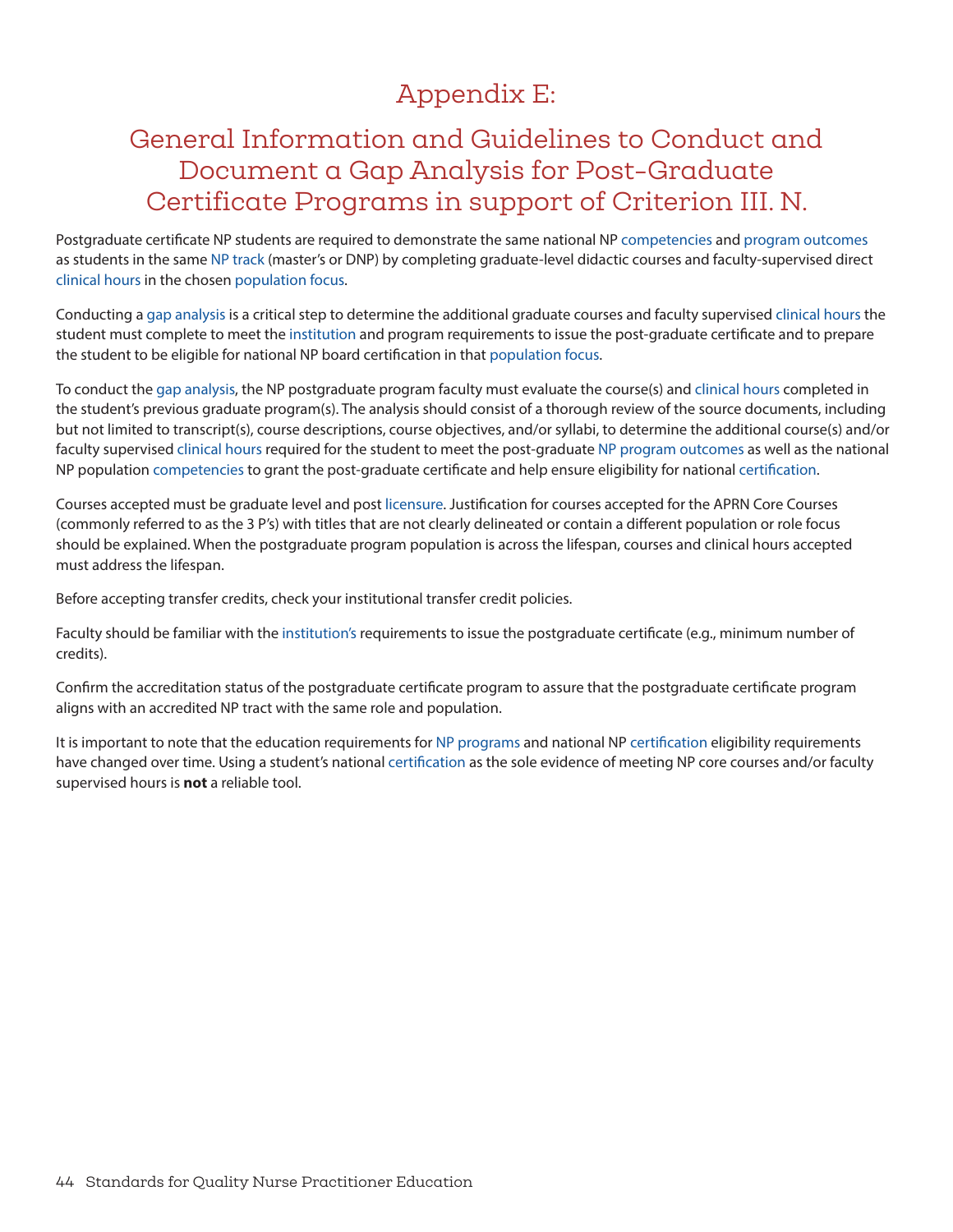## <span id="page-44-0"></span>**Sample Form B: Gap Analysis Documentation Form for NP Post-Graduate Certificate Programs**

Use the form below to document the results of your evaluation and provide any additional explanation for the course(s) accepted in lieu of an APRN core, NP role, or population focused course as equivalent to a similar course in your program.

| List all required courses (didactic<br>and clinical) from your institution<br>required for the identified<br>postgraduate certificate program<br>(include NP role and population<br>focused courses.) List each course<br>separately. | List the courses and/or clinical<br>hours, accepted from student's<br>prior graduate program that align<br>with the course in the 1st column.<br>Add an explanatory note when the<br>course title does not fully describe<br>the expected content. | <b>List all courses and clinical hours</b><br>the student completed to fulfill<br>the NP postgraduate program<br>requirements for your institution. |
|---------------------------------------------------------------------------------------------------------------------------------------------------------------------------------------------------------------------------------------|----------------------------------------------------------------------------------------------------------------------------------------------------------------------------------------------------------------------------------------------------|-----------------------------------------------------------------------------------------------------------------------------------------------------|
|                                                                                                                                                                                                                                       |                                                                                                                                                                                                                                                    |                                                                                                                                                     |
|                                                                                                                                                                                                                                       |                                                                                                                                                                                                                                                    |                                                                                                                                                     |
|                                                                                                                                                                                                                                       |                                                                                                                                                                                                                                                    |                                                                                                                                                     |
|                                                                                                                                                                                                                                       |                                                                                                                                                                                                                                                    |                                                                                                                                                     |
|                                                                                                                                                                                                                                       |                                                                                                                                                                                                                                                    |                                                                                                                                                     |
|                                                                                                                                                                                                                                       |                                                                                                                                                                                                                                                    |                                                                                                                                                     |
|                                                                                                                                                                                                                                       |                                                                                                                                                                                                                                                    |                                                                                                                                                     |

Program Director Printed Name **Program Director Signature** Program Director Signature

\_\_\_\_\_\_\_\_\_\_\_\_\_\_\_\_\_\_\_\_\_\_\_\_\_\_\_\_\_\_\_\_\_\_\_\_\_ \_\_\_\_\_\_\_\_\_\_\_\_\_\_\_\_\_\_\_\_\_\_\_\_\_\_\_\_\_\_\_\_\_\_\_\_\_\_ \_\_\_\_\_\_\_\_\_\_\_\_\_\_\_\_\_\_\_\_\_\_\_\_\_\_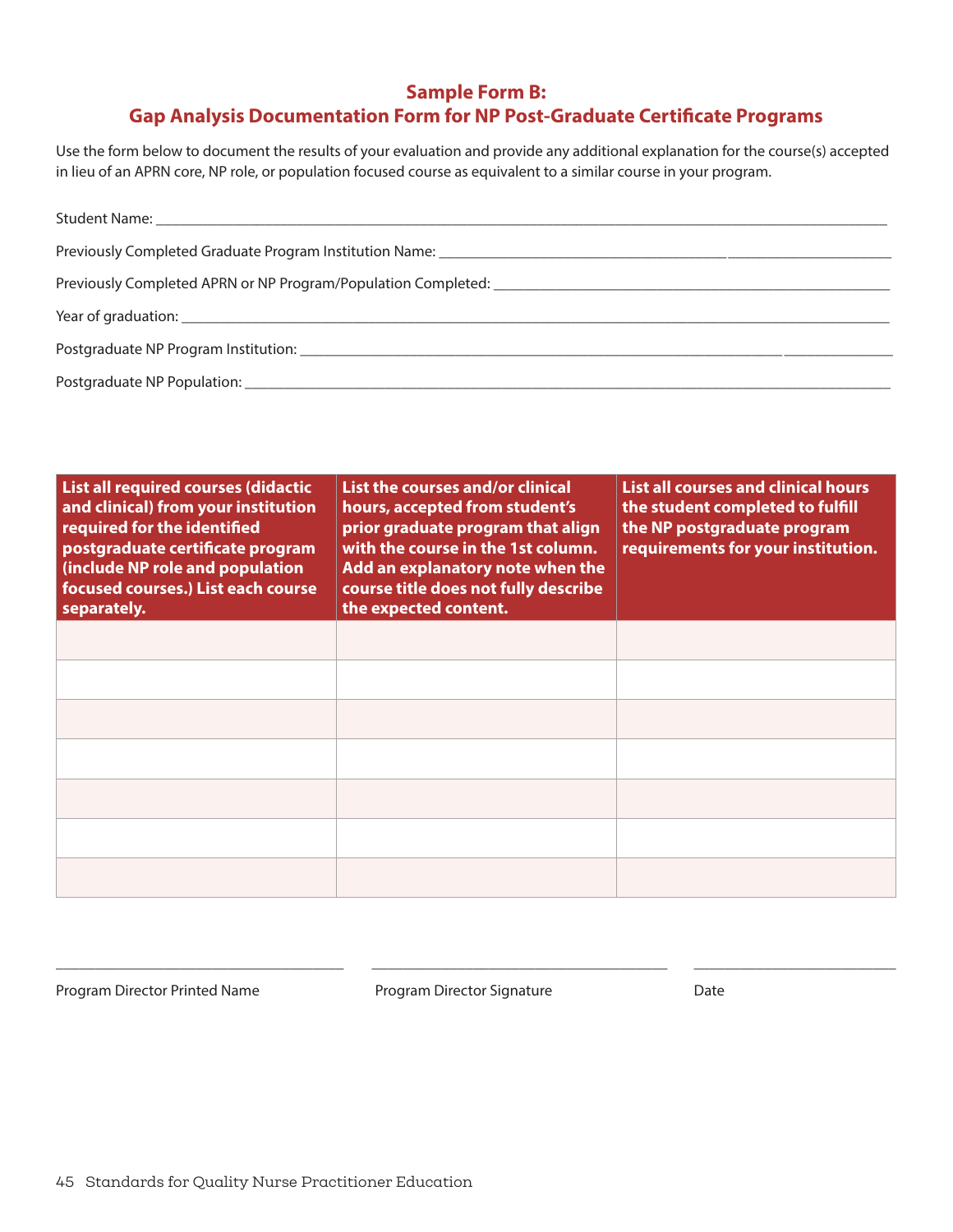# For Illustrative Purposes Only

|                                                                                                                                                                                                                                                                                                                                                                                                                                                                                                                                                                                                                                                    | Previously Completed APRN or NP Program/Population Completed: __ Adult-Gerontology NP ________________________                                                         |                                                                                                                                                                                                                                                                                                |  |  |
|----------------------------------------------------------------------------------------------------------------------------------------------------------------------------------------------------------------------------------------------------------------------------------------------------------------------------------------------------------------------------------------------------------------------------------------------------------------------------------------------------------------------------------------------------------------------------------------------------------------------------------------------------|------------------------------------------------------------------------------------------------------------------------------------------------------------------------|------------------------------------------------------------------------------------------------------------------------------------------------------------------------------------------------------------------------------------------------------------------------------------------------|--|--|
|                                                                                                                                                                                                                                                                                                                                                                                                                                                                                                                                                                                                                                                    |                                                                                                                                                                        |                                                                                                                                                                                                                                                                                                |  |  |
|                                                                                                                                                                                                                                                                                                                                                                                                                                                                                                                                                                                                                                                    |                                                                                                                                                                        |                                                                                                                                                                                                                                                                                                |  |  |
|                                                                                                                                                                                                                                                                                                                                                                                                                                                                                                                                                                                                                                                    |                                                                                                                                                                        |                                                                                                                                                                                                                                                                                                |  |  |
| List all required courses (didactic<br>List the courses and/or clinical<br><b>List all courses and clinical hours</b><br>and clinical) from your institution<br>hours, accepted from student's<br>the student completed to fulfill<br>required for the identified<br>prior graduate program that align<br>the NP postgraduate program<br>postgraduate certificate program<br>with the course in the 1st column.<br>requirements for your institution.<br>(include NP role and population<br>Add an explanatory note when the<br>focused courses.) List each course<br>course title does not fully describe<br>the expected content.<br>separately. |                                                                                                                                                                        |                                                                                                                                                                                                                                                                                                |  |  |
| Example: NURS 694 Clinical Inquiry for<br><b>Evidence Based Practice</b>                                                                                                                                                                                                                                                                                                                                                                                                                                                                                                                                                                           | None                                                                                                                                                                   | NURS 694 Clinical Inquiry for Evidence<br><b>Based Practice</b>                                                                                                                                                                                                                                |  |  |
| Example: NURS 601 Advanced<br>Pathophysiology                                                                                                                                                                                                                                                                                                                                                                                                                                                                                                                                                                                                      | NRSG 500 - Advanced Physiology for the<br>Adult (DEF University) Note: Per the course<br>syllabi and/or course description the course<br>content covered the lifespan. | None                                                                                                                                                                                                                                                                                           |  |  |
| Example: NURS 695 Role of the APRN                                                                                                                                                                                                                                                                                                                                                                                                                                                                                                                                                                                                                 | None                                                                                                                                                                   | NURS 695 Role of the APRN                                                                                                                                                                                                                                                                      |  |  |
| Example: NURS 701 PMHNP Clinical I                                                                                                                                                                                                                                                                                                                                                                                                                                                                                                                                                                                                                 | NRSG 638 - PMH Concepts of the Adult<br>(150 hours)                                                                                                                    | NURS 701 - PMHNP Clinical I (150 hours)                                                                                                                                                                                                                                                        |  |  |
| Example: NURS 702 PMHNP Clinical II                                                                                                                                                                                                                                                                                                                                                                                                                                                                                                                                                                                                                |                                                                                                                                                                        | NURS 702 PMHNP Clinical II (300 hours) (To<br>support preparation for the educational<br>certification eligibility requirements, a<br>minimum total of 500 faculty supervised<br>clinical hours - between the prior graduate<br>program and the postgraduate program<br>must be demonstrated.) |  |  |
| Example: NURS 705 Leadership                                                                                                                                                                                                                                                                                                                                                                                                                                                                                                                                                                                                                       | <b>None</b>                                                                                                                                                            | NURS 705 Leadership                                                                                                                                                                                                                                                                            |  |  |
| Example: PHARM 740 Advanced<br>Pharmacology                                                                                                                                                                                                                                                                                                                                                                                                                                                                                                                                                                                                        | None                                                                                                                                                                   | PHARM 740 Advanced Pharmacology                                                                                                                                                                                                                                                                |  |  |

Program Director Printed Name **Program Director Signature** Program Director Signature

\_\_\_\_\_\_\_\_\_\_\_\_\_\_\_\_\_\_\_\_\_\_\_\_\_\_\_\_\_\_\_\_\_\_\_\_\_ \_\_\_\_\_\_\_\_\_\_\_\_\_\_\_\_\_\_\_\_\_\_\_\_\_\_\_\_\_\_\_\_\_\_\_\_\_\_ \_\_\_\_\_\_\_\_\_\_\_\_\_\_\_\_\_\_\_\_\_\_\_\_\_\_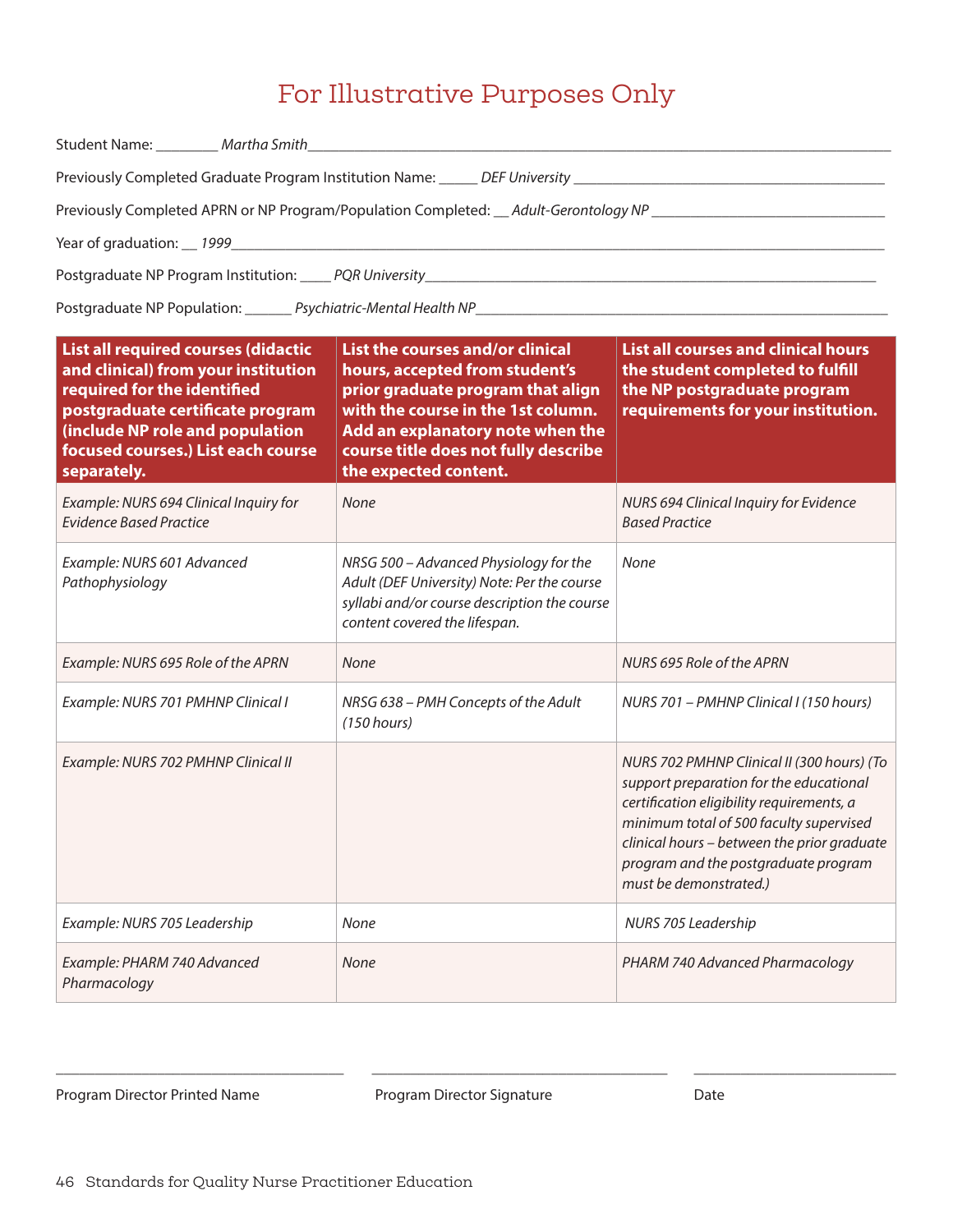# Appendix F

# <span id="page-46-0"></span>Sample Examples of Workload Unit (WLU) Formulas in support of Criterion II.C.

A Workload Unit (WLU) is a unit of academic effort that accounts for a variety of factors including number of students, course type and institutional expectations. The examples of WLU formulas shown here may be used to calculate overall faculty effort needed to teach the NP program. The WLU approach provides consistency, transparency, and equity in making faculty workload assignments. However, formulas used by individual schools vary and are acceptable.

Calculating WLUs requires determination of five variables, one recommended by the NTFS and four determined by the institution.

| <b>Variable</b>                                       | <b>Guided By</b>       | <b>Comments</b>                                                                                                                                                        |
|-------------------------------------------------------|------------------------|------------------------------------------------------------------------------------------------------------------------------------------------------------------------|
| Faculty: Student Ratio for<br>Clinical Courses        | <b>NTFS Criteria</b>   | NTF guidance is a maximum of 8 students per faculty member in<br>clinical courses                                                                                      |
| WLU:Credit Hour Ratio for<br><b>Clinical Courses</b>  | Institutional Policies | The number of clinical course credit hours per WLU. For example, one<br>WLU per 3 credit hours of clinical courses.                                                    |
| Faculty: Student Ratio for<br><b>Didactic Courses</b> | Institutional Policies | This expectation should be informed by the NTFS's guidance that the<br>NP program be staffed with a minimum of 1.0 FTE per 24 matriculated<br>students in the program. |
| WI U:Credit Hour Ratio for<br><b>Didactic Courses</b> | Institutional Policies | The number of didactic course credit hours per WLU. For example, one<br>WLU per 3 credit hours of didactic courses.                                                    |
| Total WLU Expected per<br>1.0 FTE                     | Institutional Policies | This expectation should be informed by the NTFS's guidance that the<br>NP program be staffed with a minimum of 1.0 FTE per 24 matriculated<br>students in the program. |

#### *Variables needed for all WLU formulas*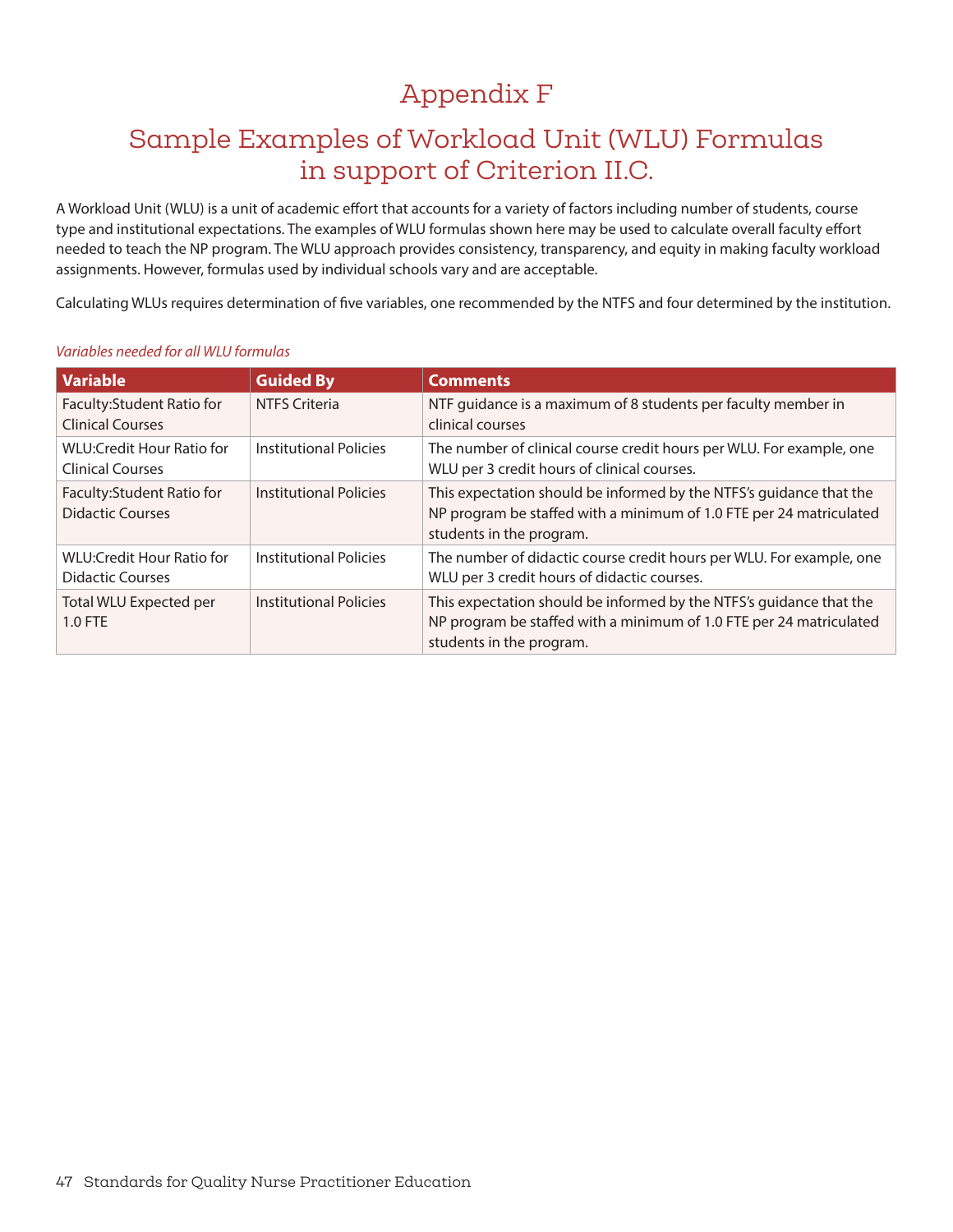# How to Calculate WLUs for a Course or Program

The WLU associated with **each course** is determined using a three step calculation.

| Step 1                        |           |                                        |          |                                    |
|-------------------------------|-----------|----------------------------------------|----------|------------------------------------|
| Hours in Course               | $\bullet$ | Credit Hours Per WLU for Course        | $\equiv$ | WLU per Section of the Course      |
| Step 2                        |           |                                        |          |                                    |
| Course Enrollment             | $\bullet$ | <b>Students Per Faculty for Course</b> |          | Number of Sections of Course       |
| Step 3                        |           |                                        |          |                                    |
| WLU per section of the course | Χ         | Number of Sections of Course           |          | <b>Total WLU Needed For Course</b> |

The WLU needed to determine appropriate staffing for **the program for a given year** is determined by adding together the total WLU needed for all courses to be taught in that year.

Once Total WLU Needed for Program is determined, the **total FTE needed to staff the program** can be determined.

| Total WLU Needed for Program | $\overline{\phantom{a}}$ | Total WLU Expected per 1.0 FTE | Total FTE Needed to<br>Staff the Program |
|------------------------------|--------------------------|--------------------------------|------------------------------------------|
|                              |                          |                                |                                          |

The Total FTE Needed to Staff the Program can be divided between facuty working full-time (1.0 FTE) and part-time faculty.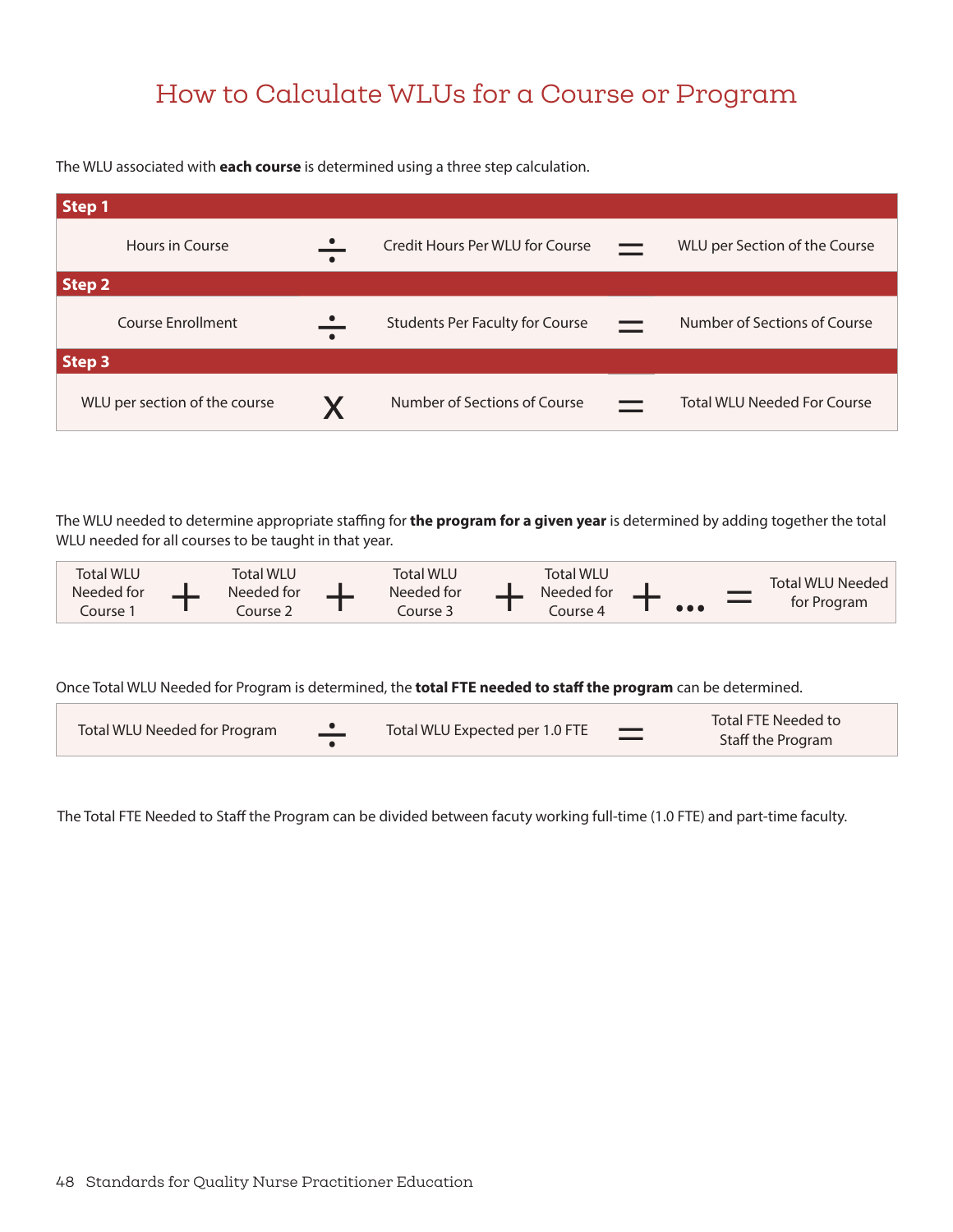*The following are illustrative examples of the WLU and FTE calculations.*

## **Program One**

#### **Program Description**

Program One follows a 12-month academic year over three terms. All of its didactic courses are online. Clinical courses are offered under a hybrid model blending in-person simulation, online discussion sections and in-person clinical rotations.

Program One's DNP Program is 81 credits (six four-credit clinical courses [24 credits] and nineteen three-credit didactic courses [57 credits]). The program is taught over three years (total of 9 terms). There are currently a total of 90 students enrolled across the entirety of the curriculum, 30 in each of three cohorts: year one students, year two students, year three students. Each course of the curriculum is taught only once per year. So the total number of students in any one of the courses is always 30.

| <b>Faculty: Student Ratio for Clinical Courses</b> | 1:8                      |
|----------------------------------------------------|--------------------------|
| <b>WLU:Credit Hour Ratio for Clinical Courses</b>  | 1 WLU per 3 credit hours |
| Faculty: Student Ratio for Didactic Courses        | 1:32                     |
| <b>WLU:Credit Hour Ratio for Didactic Courses</b>  | 1 WLU per 3 credit hours |
| Total WLU Expected per 1.0 FTE                     | 9 WLU per calendar year  |

## **Calculations**

## **Clinical Courses**

| <b>Course Name</b>       | <b>Hours in Course</b> | ٠      | <b>Credit Hours Per WLU for</b><br><b>Clinical Courses</b><br>(1 WLU per 3 credit hours) | <b>WLU</b> per Section<br>of the Course |
|--------------------------|------------------------|--------|------------------------------------------------------------------------------------------|-----------------------------------------|
| <b>Clinical Course 1</b> | 4                      | $\div$ |                                                                                          | 1.33                                    |
| Clinical Course 2        | 4                      | $\div$ |                                                                                          | 1.33                                    |
| Clinical Course 3        | 4                      | $\div$ |                                                                                          | 1.33                                    |
| Clinical Course 4        | 4                      | $\div$ |                                                                                          | 1.33                                    |
| Clinical Course 5        | $\overline{4}$         | $\div$ |                                                                                          | 1.33                                    |
| Clinical Course 6        |                        | ÷      |                                                                                          | 1.33                                    |

| Course Name              | <b>Course Enrollment</b> | $\bullet$<br>$\bullet$ | <b>Students Per Faculty for</b><br><b>Clinical Courses (1:8)</b> | المستد<br>$-$ | <b>Number of Sections</b><br>of Course |
|--------------------------|--------------------------|------------------------|------------------------------------------------------------------|---------------|----------------------------------------|
| <b>Clinical Course 1</b> | 30                       | $\div$                 | 8                                                                | $=$           | 3.75                                   |
| Clinical Course 2        | 30                       | ÷                      | 8                                                                | $=$           | 3.75                                   |
| Clinical Course 3        | 30                       | $\div$                 | 8                                                                | $=$           | 3.75                                   |
| Clinical Course 4        | 30                       | $\div$                 | 8                                                                | $=$           | 3.75                                   |
| Clinical Course 5        | 30                       | $\div$                 | 8                                                                | $=$           | 3.75                                   |
| Clinical Course 6        | 30                       | ÷                      | 8                                                                |               | 3.75                                   |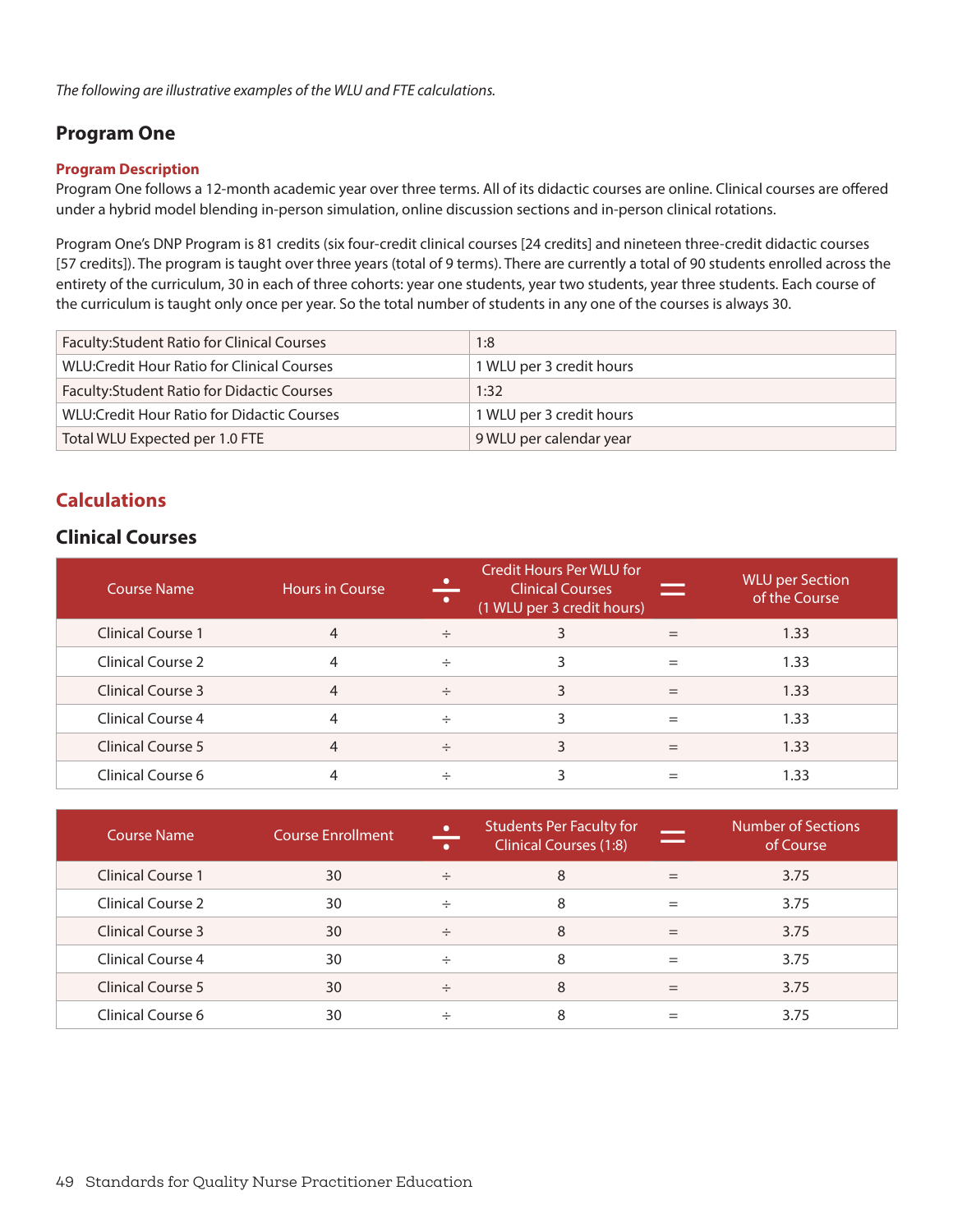| <b>Course Name</b> | WLU per section of the<br>course                 |        | <b>Number of Sections</b><br>of Course |     | <b>Total WLU Needed</b><br>for Course |  |  |
|--------------------|--------------------------------------------------|--------|----------------------------------------|-----|---------------------------------------|--|--|
| Clinical Course 1  | 1.33                                             | $\div$ | 3.75                                   | $=$ | 4.99                                  |  |  |
| Clinical Course 2  | 1.33                                             | $\div$ | 3.75                                   | $=$ | 4.99                                  |  |  |
| Clinical Course 3  | 1.33                                             | $\div$ | 3.75                                   | $=$ | 4.99                                  |  |  |
| Clinical Course 4  | 1.33                                             | $\div$ | 3.75                                   | $=$ | 4.99                                  |  |  |
| Clinical Course 5  | 1.33                                             | $\div$ | 3.75                                   | $=$ | 4.99                                  |  |  |
| Clinical Course 6  | 1.33                                             | $\div$ | 3.75                                   | $=$ | 4.99                                  |  |  |
|                    | <b>Total WLU Needed for All Clinical Courses</b> |        |                                        |     |                                       |  |  |

## **Didactic Courses**

| <b>Course Name</b> | <b>Hours in Course</b> | ٠      | <b>Credit Hours Per WLU for</b><br><b>Didactic Courses</b><br>(1 WLU per 3 credit hours) | <b>WLU</b> per Section<br>of the Course |
|--------------------|------------------------|--------|------------------------------------------------------------------------------------------|-----------------------------------------|
| Didactic Course 1  |                        | $\div$ |                                                                                          |                                         |
| Didactic Course 2  |                        | $\div$ |                                                                                          |                                         |
| Didactic Course 3  |                        | $\div$ |                                                                                          |                                         |
| $\cdots$           |                        | $\div$ |                                                                                          |                                         |
| Didactic Course 18 |                        | $\div$ |                                                                                          |                                         |
| Didactic Course 19 |                        | ÷      |                                                                                          |                                         |

| <b>Course Name</b> | <b>Course Enrollment</b> | $\bullet$<br>$\overline{\phantom{a}}$ | <b>Students Per Faculty for</b><br><b>Didactic Courses (1:32)</b> | ______ | <b>Number of Sections</b><br>of Course |
|--------------------|--------------------------|---------------------------------------|-------------------------------------------------------------------|--------|----------------------------------------|
| Didactic Course 1  | 30                       | $\div$                                | 32                                                                |        | 1(0.94)                                |
| Didactic Course 2  | 30                       | ÷                                     | 32                                                                |        | 1(0.94)                                |
| Didactic Course 3  | 30                       | $\div$                                | 32                                                                |        | 1(0.94)                                |
| $\cdots$           |                          | ÷                                     |                                                                   |        |                                        |
| Didactic Course 18 | 30                       | $\div$                                | 32                                                                |        | 1(0.94)                                |
| Didactic Course 19 | 30                       | ÷                                     | 32                                                                |        | 1 (0.94)                               |

| <b>Course Name</b> | WLU per section of the<br>course |        | <b>Number of Sections</b><br>of Course |     | <b>Total WLU Needed</b><br>for Course |
|--------------------|----------------------------------|--------|----------------------------------------|-----|---------------------------------------|
| Didactic Course 1  |                                  | $\div$ |                                        |     |                                       |
| Didactic Course 2  |                                  | $\div$ |                                        |     |                                       |
| Didactic Course 3  |                                  | $\div$ |                                        | $=$ |                                       |
| $\cdots$           |                                  | ÷      |                                        |     |                                       |
| Didactic Course 18 |                                  | $\div$ |                                        |     |                                       |
| Didactic Course 19 |                                  | $\div$ |                                        |     |                                       |
|                    | 19                               |        |                                        |     |                                       |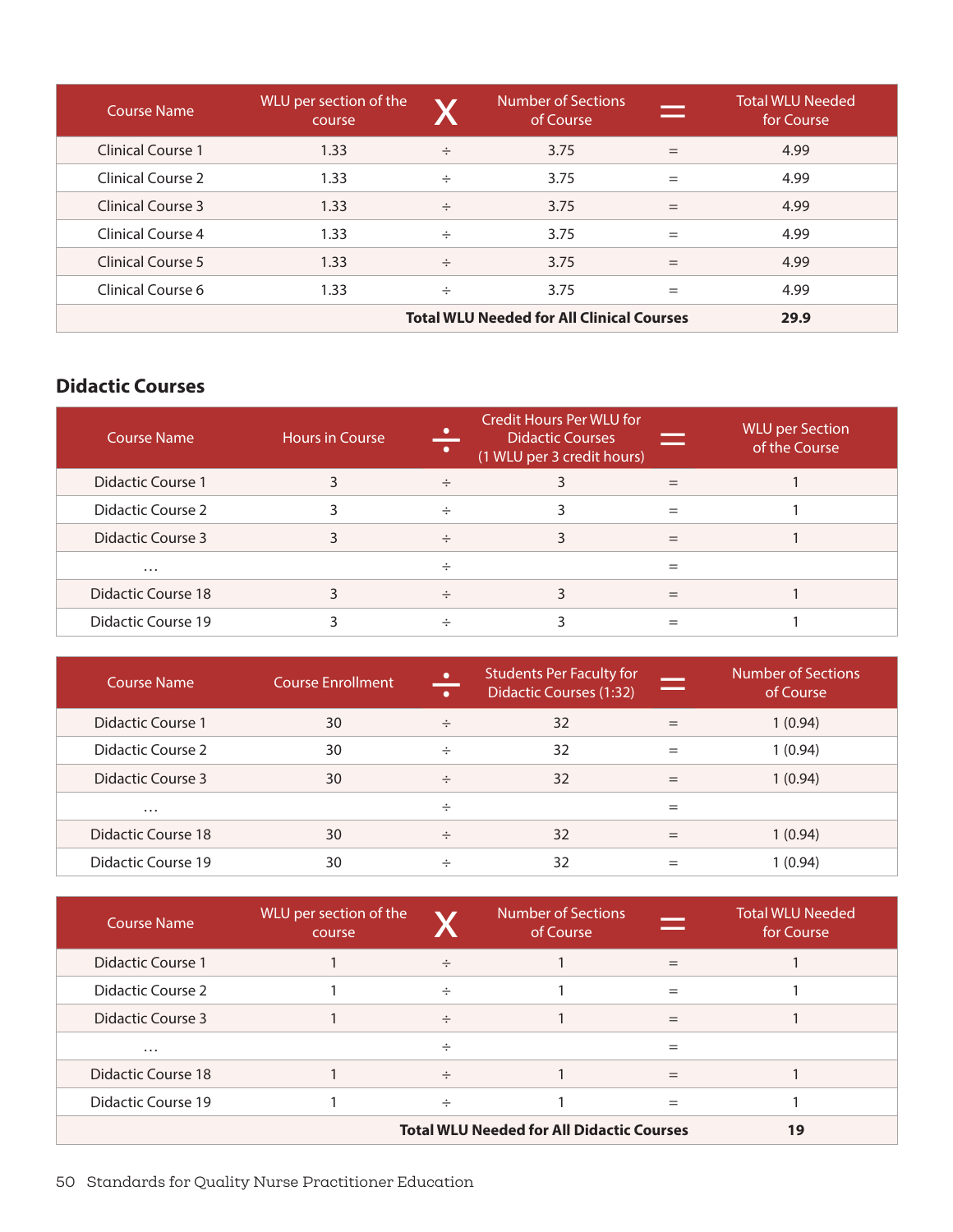## **Programmatic Staffing**

| <b>Total WLU Needed for All</b><br><b>Clinical Courses</b> |                        | Total WLU Needed for All Didactic<br>Courses        |     | Total WLU Needed for Program             |
|------------------------------------------------------------|------------------------|-----------------------------------------------------|-----|------------------------------------------|
| 29.9                                                       |                        | 19                                                  | $=$ | 48.9                                     |
|                                                            |                        |                                                     |     |                                          |
| Total WLU Needed for Program                               | $\bullet$<br>$\bullet$ | Total WLU Expected per 1.0 FTE<br>(9 WLUs per year) |     | Total FTE Needed to Staff the<br>Program |
| 48.9                                                       | ÷                      | 9                                                   |     | 5.4                                      |

**Program One would require 5.4 total FTE to adequately staff the program. This 5.4 FTE could be satisfied with a combination of fulltime and part-time faculty.**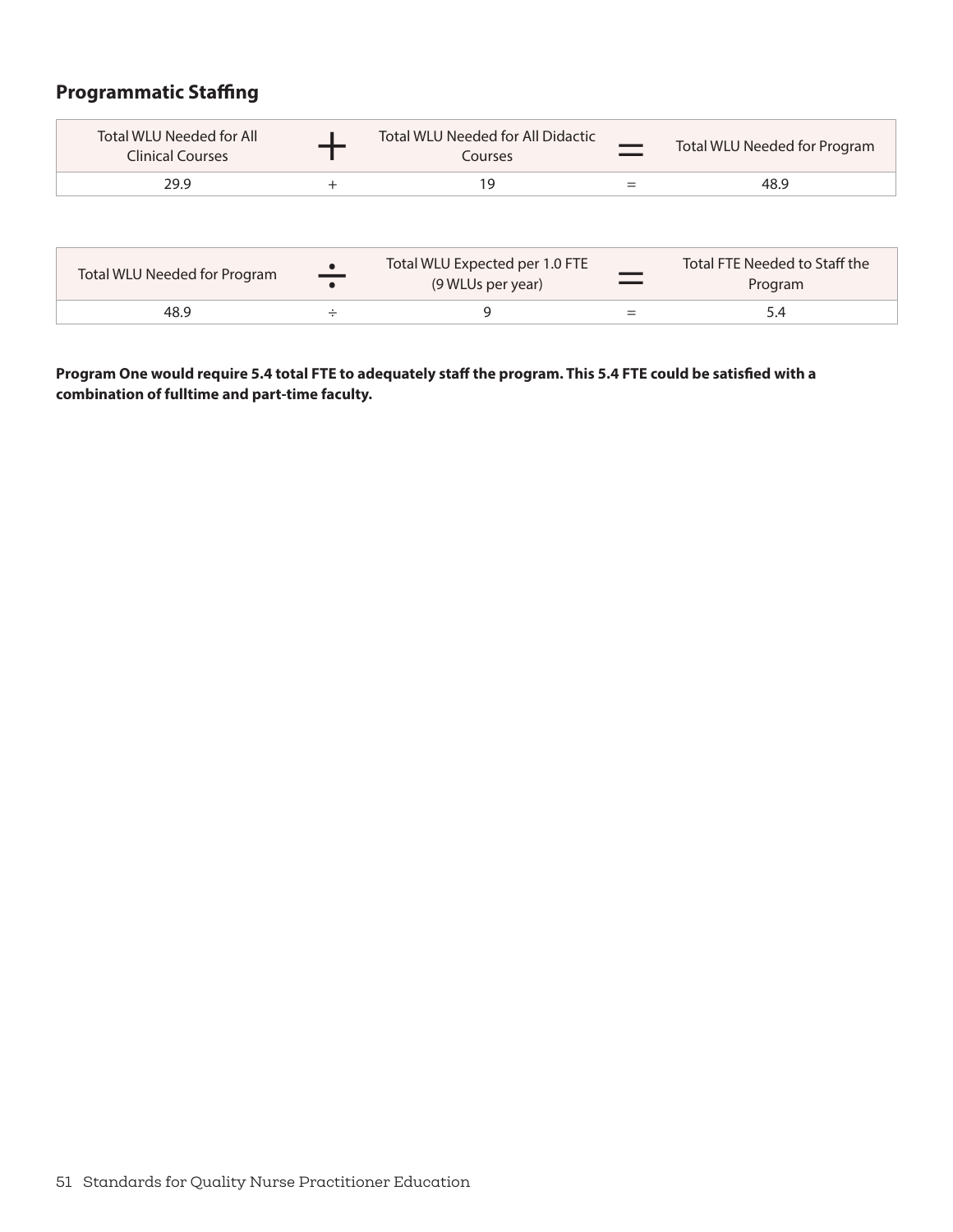# Appendix G: Other Sample Forms

## **Sample Form C: In support of Criteria II. G. and IV.B.**

#### <span id="page-51-0"></span>**Documentation of Preceptor Information**

| <b>Name of Site</b> | <b>Type of Site</b><br>(e.g. community health,<br>private practice, rural<br>clinic) | Characteristics of Patients   Experience(s) Offered | (e.g. primary care, acute<br>care, chronic, long term<br>care, rehabilitation) |
|---------------------|--------------------------------------------------------------------------------------|-----------------------------------------------------|--------------------------------------------------------------------------------|
|                     |                                                                                      |                                                     |                                                                                |
|                     |                                                                                      |                                                     |                                                                                |
|                     |                                                                                      |                                                     |                                                                                |
|                     |                                                                                      |                                                     |                                                                                |
|                     |                                                                                      |                                                     |                                                                                |
|                     |                                                                                      |                                                     |                                                                                |
|                     |                                                                                      |                                                     |                                                                                |
|                     |                                                                                      |                                                     |                                                                                |
|                     |                                                                                      |                                                     |                                                                                |
|                     |                                                                                      |                                                     |                                                                                |
|                     |                                                                                      |                                                     |                                                                                |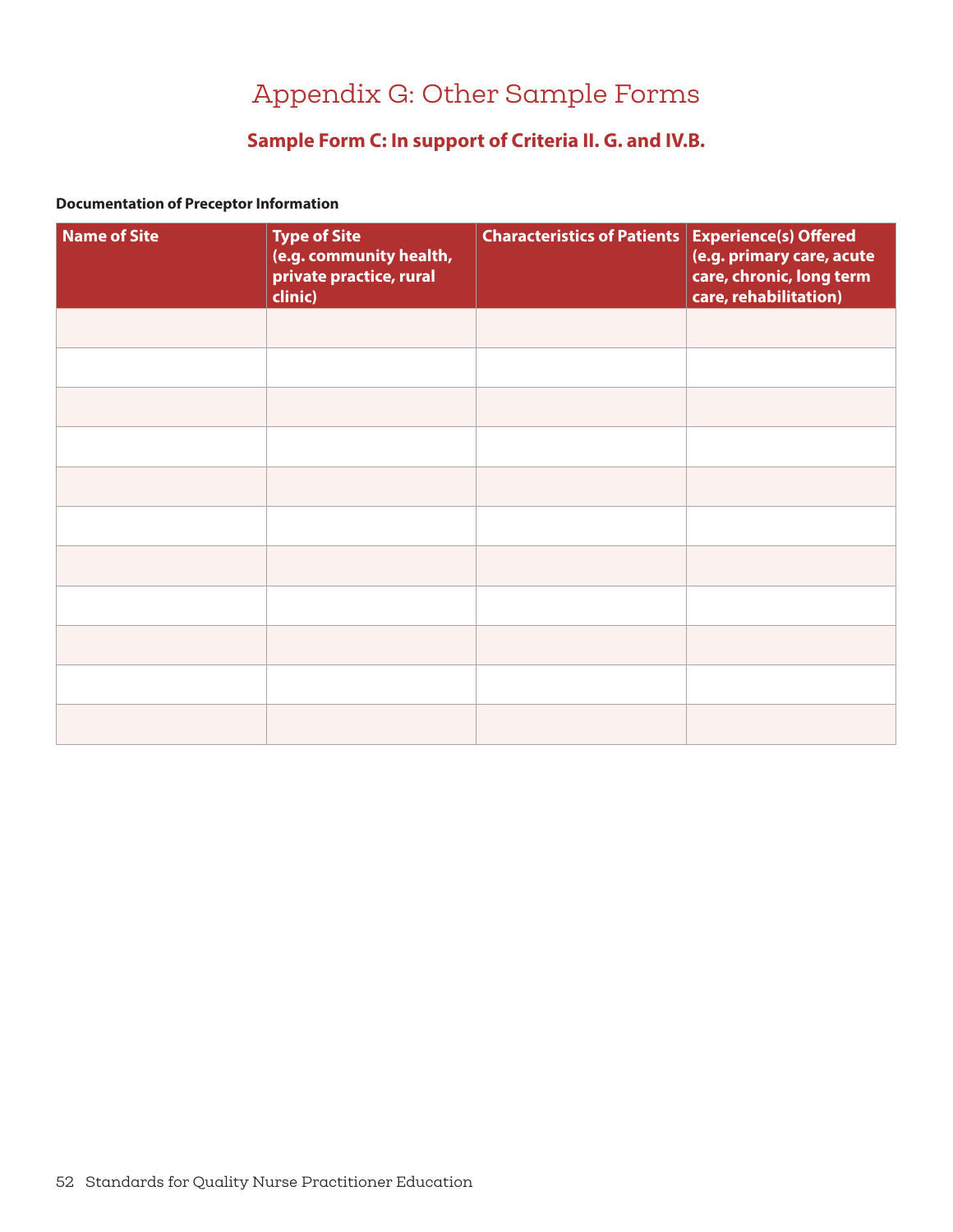## **Sample Form D: In support of Criterion II.C.**

### <span id="page-52-0"></span>**Documentation of Preceptor Information**

| <b>Name and</b><br><b>Credentials of</b><br><b>Preceptor(s)</b> | <b>Practice</b><br>Site/<br><b>Location</b> | <b>Population</b><br>focused<br>or Specialty<br><b>Area of</b><br><b>Practice</b> | <b>Certification(s)</b> | <b>Years of</b><br><b>Practice</b><br>in the<br><b>Population</b><br>focused or<br><b>Specialty</b><br><b>Area of</b><br><b>Practice</b> | No. of<br><b>Students</b><br><b>Precepted</b><br><b>Concurrently</b><br>(Includes<br><b>APRNs and</b><br><b>students</b><br>in other<br>professions.) | <b>State</b><br>Licensure/<br><b>Approval/</b><br><b>Recognition*</b> |
|-----------------------------------------------------------------|---------------------------------------------|-----------------------------------------------------------------------------------|-------------------------|------------------------------------------------------------------------------------------------------------------------------------------|-------------------------------------------------------------------------------------------------------------------------------------------------------|-----------------------------------------------------------------------|
|                                                                 |                                             |                                                                                   |                         |                                                                                                                                          |                                                                                                                                                       |                                                                       |
|                                                                 |                                             |                                                                                   |                         |                                                                                                                                          |                                                                                                                                                       |                                                                       |
|                                                                 |                                             |                                                                                   |                         |                                                                                                                                          |                                                                                                                                                       |                                                                       |
|                                                                 |                                             |                                                                                   |                         |                                                                                                                                          |                                                                                                                                                       |                                                                       |
|                                                                 |                                             |                                                                                   |                         |                                                                                                                                          |                                                                                                                                                       |                                                                       |
|                                                                 |                                             |                                                                                   |                         |                                                                                                                                          |                                                                                                                                                       |                                                                       |
|                                                                 |                                             |                                                                                   |                         |                                                                                                                                          |                                                                                                                                                       |                                                                       |
|                                                                 |                                             |                                                                                   |                         |                                                                                                                                          |                                                                                                                                                       |                                                                       |
|                                                                 |                                             |                                                                                   |                         |                                                                                                                                          |                                                                                                                                                       |                                                                       |
|                                                                 |                                             |                                                                                   |                         |                                                                                                                                          |                                                                                                                                                       |                                                                       |
|                                                                 |                                             |                                                                                   |                         |                                                                                                                                          |                                                                                                                                                       |                                                                       |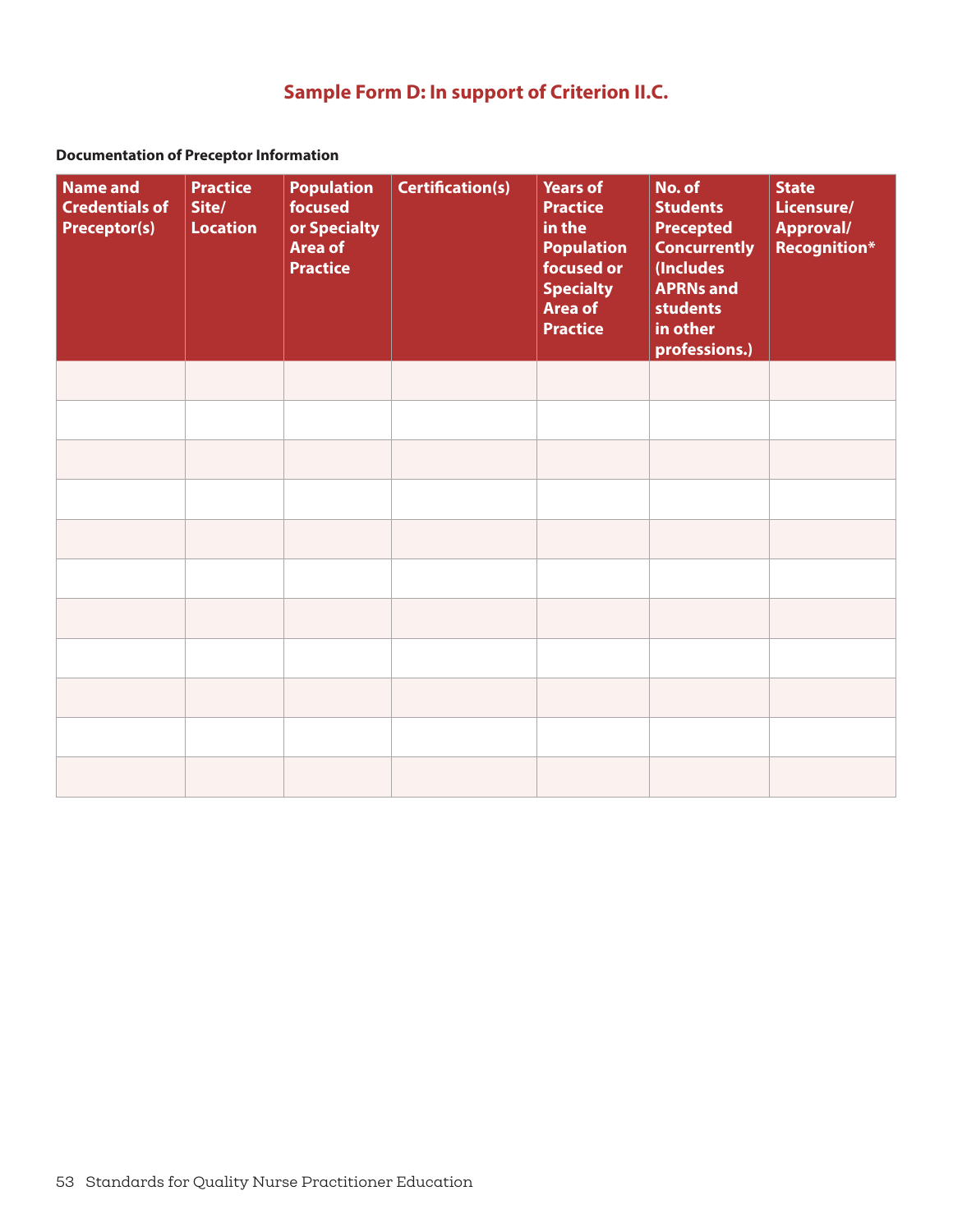## **Sample Form E: In support of Criteria I. F. and II.C.**

## <span id="page-53-0"></span>**Nurse Practitioner Program Faculty Profile for all Faculty**

This form can be used to provide evidence for Criterium II.C. Not applicable to non-NP faculty, where it applies.

| List Certification with national certification board and expiration dates:                                        |                 |       |
|-------------------------------------------------------------------------------------------------------------------|-----------------|-------|
| Are copies of all certification and state license/approval/recognition on file? Yes_______________ No ___________ |                 |       |
|                                                                                                                   |                 |       |
|                                                                                                                   |                 |       |
| Are all the programs accredited by the US Secretary of Education? Yes_______________ No ____________              |                 |       |
| Faculty Appointment: % of FTE to NP Program _____________________ % of time to NP Population _________________    |                 |       |
| Teaching Responsibilities:<br><b>Clinical and Didactic Courses</b>                                                | No. of Students | Dates |
|                                                                                                                   |                 |       |
| List of other faculty responsibilities with workload assigned:                                                    |                 |       |
|                                                                                                                   |                 |       |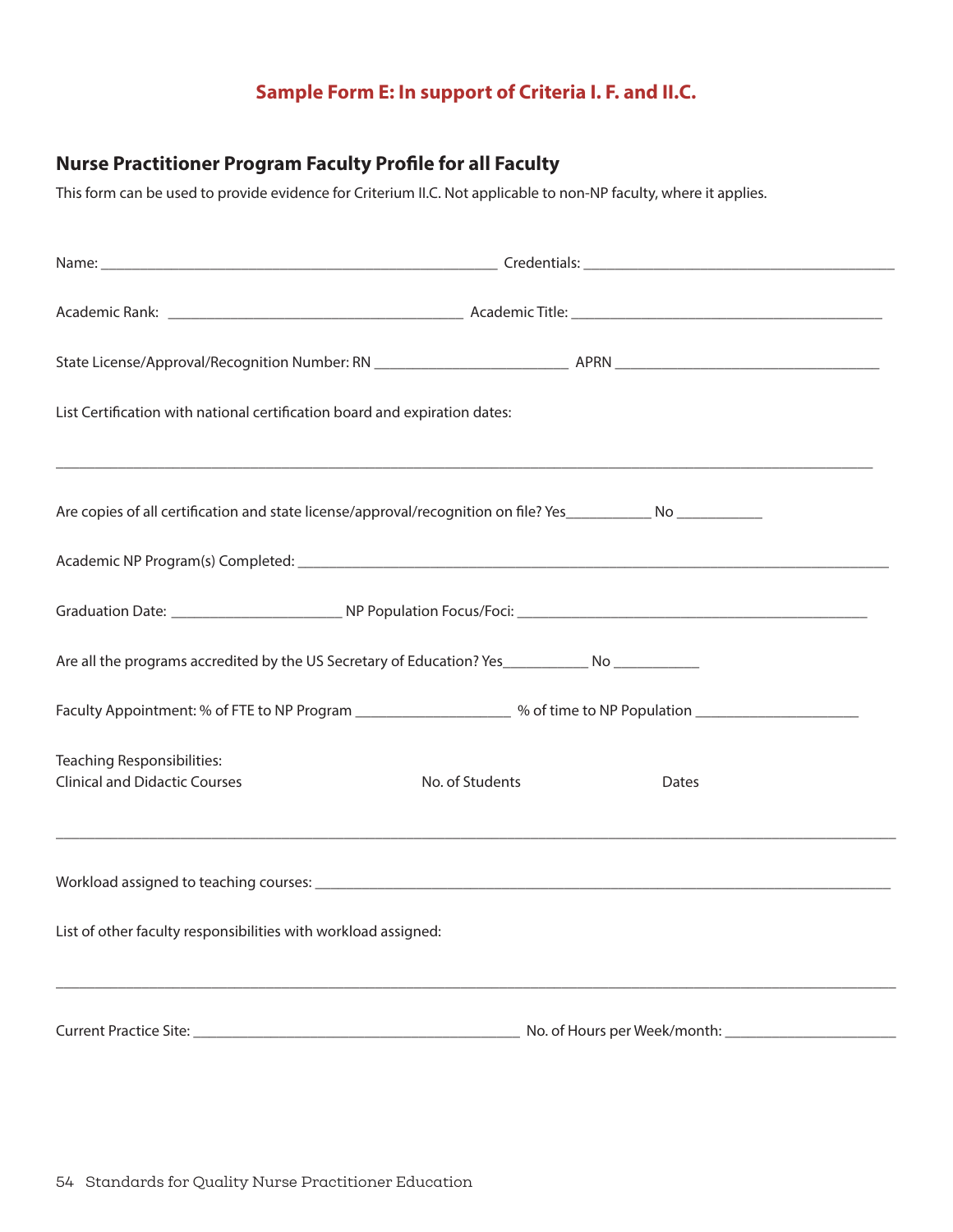## **Sample Form F: In support of Criterion II. G.**

#### <span id="page-54-0"></span>**Faculty & Preceptor Checklist Designed to Enhance the Nurse Practitioner Student's Clinical Experience**

In early 2018, the National Organization of Nurse Practitioner Faculties (NONPF) and the American Association of Nurse Practitioners (AANP) collaborated to develop a tool that addressed the inconsistent relationships between NP faculty and clinical preceptors. This tool resulted in the development of guidance checklists that outlined expectations when establishing clinical rotations for NP students. The **Preceptor Expectation Checklist** and the **Faculty Expectation Checklist** include evidence-based suggestions to promote a healthy, ongoing relationship and reduce barriers experienced by the clinical preceptor, NP faculty, or NP student.

#### **Faculty Expectations of Preceptors**

| <b>Establishing Clinical Rotation</b>                                                                                                                      | <b>Completed</b> |
|------------------------------------------------------------------------------------------------------------------------------------------------------------|------------------|
| Review NP program policies regarding student placement guidelines.                                                                                         |                  |
| Communicate start date and time with student.                                                                                                              |                  |
| Review documents related to the clinical course (welcome letter, clinical hours requirement, syllabus, course<br>objectives, etc.) and clarify, if needed. |                  |
| Review Family Educational Rights and Privacy Act (FERPA).                                                                                                  |                  |
| <b>Orientation</b>                                                                                                                                         | <b>Completed</b> |
| Orient student to clinical site, clinical site policies, EHR, and clinical team prior to student's patient experiences.                                    |                  |
| Discuss course objectives, course requirements, student learning goals, and clinical experience expectations with<br>the student.                          |                  |
| Discuss with student his/her experience/background.                                                                                                        |                  |
| Outline appropriate tasks, patient cases, and caseload for each clinical day.                                                                              |                  |
| Establish plan for student progression from observing to conducting visits with minimal intervention.                                                      |                  |
| <b>Clinical Experience</b>                                                                                                                                 | <b>Completed</b> |
| Model clinical skills and professional/ethical behaviors for student learning.                                                                             |                  |
| Be present to observe all student clinical activities.                                                                                                     |                  |
| Include student as a pertinent part of the healthcare team and encourage interprofessional collaboration<br>between student and other team members.        |                  |
| Encourage learning using direct questioning methods and allowing reflection on feedback.                                                                   |                  |
| Verify student clinical hours.                                                                                                                             |                  |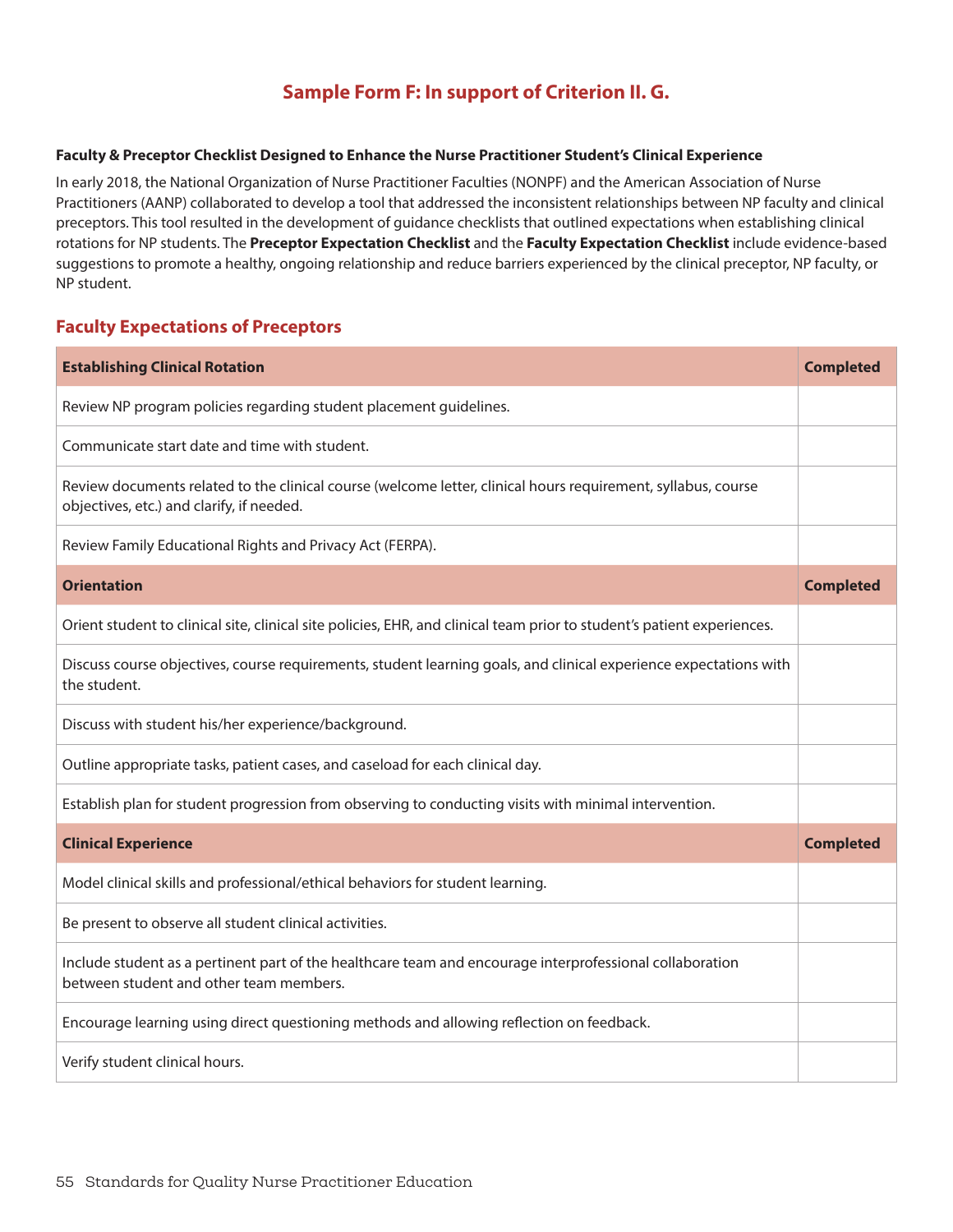| <b>Communication</b>                                                                                                                                 | <b>Completed</b> |
|------------------------------------------------------------------------------------------------------------------------------------------------------|------------------|
| Guide, counsel, and encourage active student learning through clinical experiences.                                                                  |                  |
| Communicate to faculty pertinent feedback regarding student performance and learning progression related to<br>course expectations and requirements. |                  |
| Be available for virtual or face-to-face site visits.                                                                                                |                  |
| <b>Evaluation</b>                                                                                                                                    | <b>Completed</b> |
| Complete appropriate evaluation forms at intervals outlined in course requirements.                                                                  |                  |
| Discuss evaluation(s) with student providing constructive feedback on strengths, weaknesses, and plans for<br>improvement.                           |                  |
| Participate in faculty-initiated plans of remediation, if necessary.                                                                                 |                  |
| <b>Completion of Clinical Rotation</b>                                                                                                               | <b>Completed</b> |
| Submit all documents as outlined in the course.                                                                                                      |                  |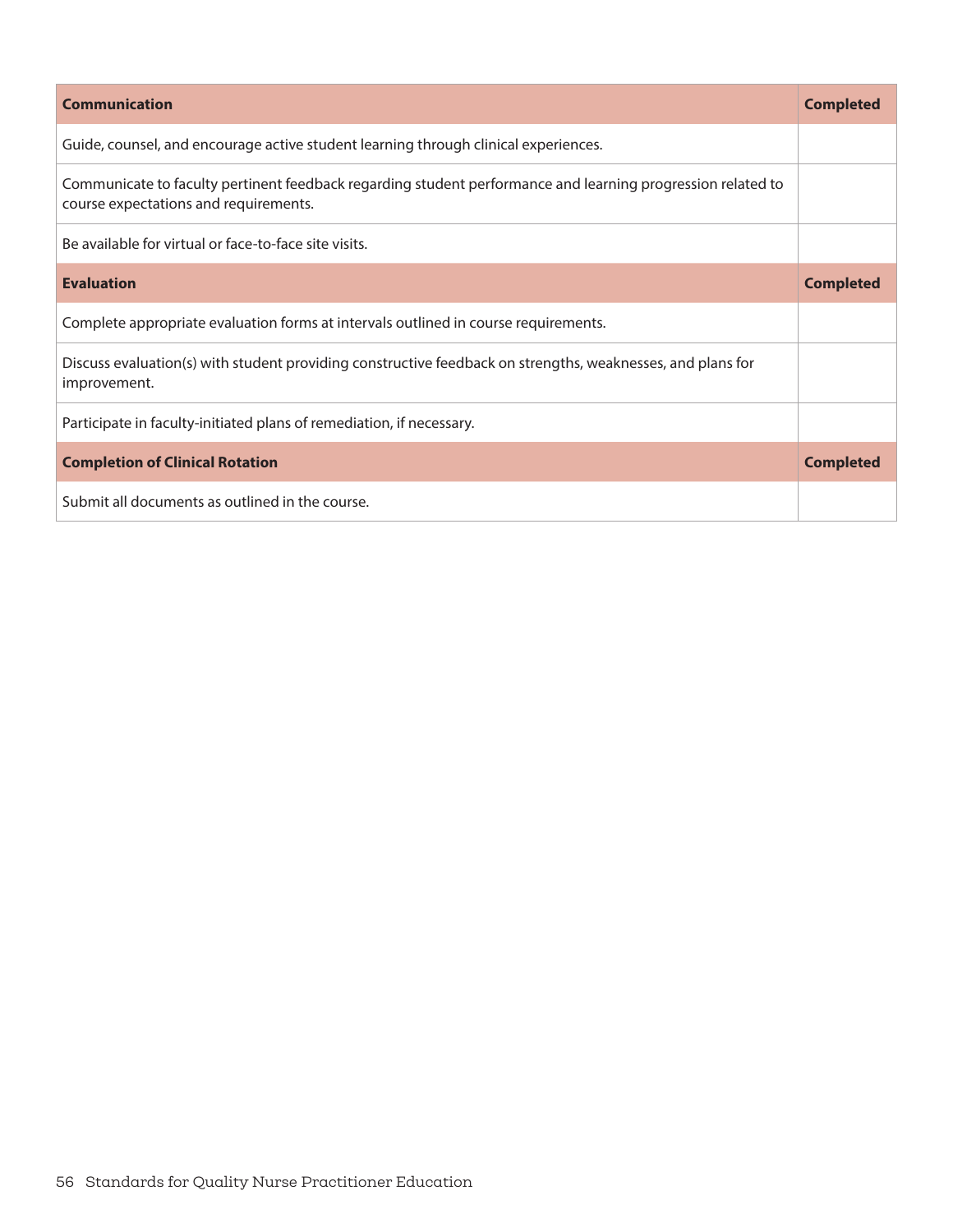## **Preceptor Expectations of Faculty**

| <b>Establishing Clinical Rotation</b>                                                                                                                                                                               | <b>Completed</b> |
|---------------------------------------------------------------------------------------------------------------------------------------------------------------------------------------------------------------------|------------------|
| Communicate start date and time with preceptor/clinical site point of contact.                                                                                                                                      |                  |
| Identify preceptor's preferred method of communication.                                                                                                                                                             |                  |
| Send documents related to the clinical course (welcome letter, preceptor handbook, clinical hours requirement,<br>syllabus, course objectives, etc.) to preceptor/clinical site point of contact via mail or email. |                  |
| Provide preceptor/clinical site point of contact with student's credentials and clinical clearance paperwork.                                                                                                       |                  |
| Discuss course objectives, course requirements, student learning goals, and clinical experience expectations with<br>the preceptor.                                                                                 |                  |
| <b>Orientation</b>                                                                                                                                                                                                  | <b>Completed</b> |
| Provide the contact number/information to the clinical faculty responsible for the student.                                                                                                                         |                  |
| Discuss the purpose, frequency, length, and number of site visits with the preceptor.                                                                                                                               |                  |
| Offer face-to-face or online orientation opportunities to address adult learning/teaching strategies and effective<br>preceptor approaches.                                                                         |                  |
| <b>Clinical Experience</b>                                                                                                                                                                                          | <b>Completed</b> |
| Assume primary responsibility for the student throughout the clinical experience.                                                                                                                                   |                  |
| Assess student's clinical skills, knowledge and competencies throughout clinical experience and assess for<br>appropriate progression as it relates to course and clinical objectives.                              |                  |
| Support students in connecting knowledge obtained in academic setting with their clinical experiences.                                                                                                              |                  |
| Review and confirm student clinical hours.                                                                                                                                                                          |                  |
| Communication                                                                                                                                                                                                       | <b>Completed</b> |
| Engage in open communication with preceptor regarding student performance and learning progression related<br>to course expectations and requirements.                                                              |                  |
| Schedule virtual or face-to-face site visits.                                                                                                                                                                       |                  |
| <b>Evaluation</b>                                                                                                                                                                                                   | <b>Completed</b> |
| Collect and review evaluation forms completed by the preceptor at intervals as outlined in course requirements.                                                                                                     |                  |
| Collect and review preceptor evaluation forms completed by the student.                                                                                                                                             |                  |
| Discuss evaluation(s) with student providing constructive feedback on strengths, weaknesses, and a plan for<br>improvement.                                                                                         |                  |
| Initiate plans of remediation based on evaluations, if necessary.                                                                                                                                                   |                  |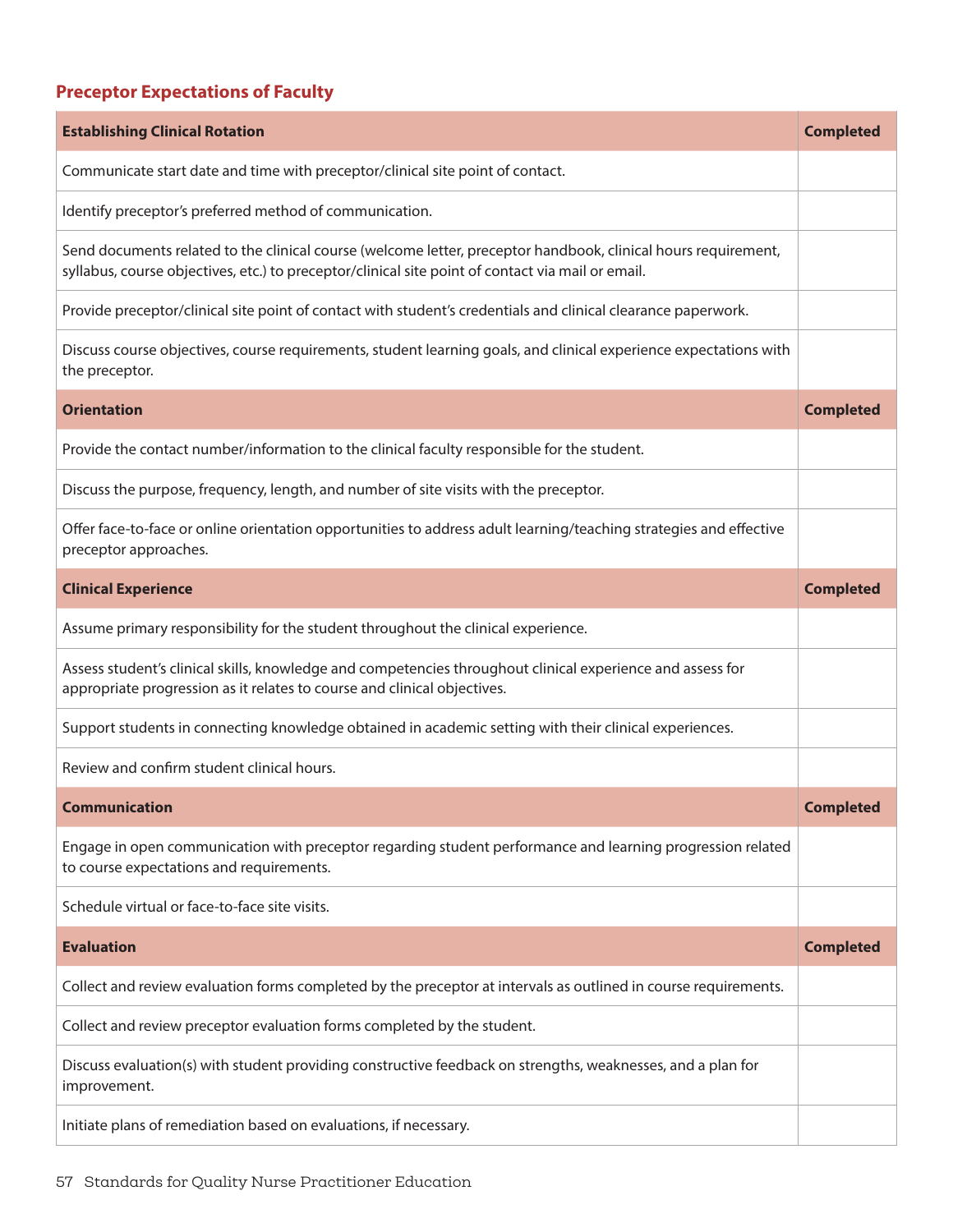| <b>Completion of Clinical Rotation</b>                                                                                                                                                                                                                                                   | <b>Completed</b> |
|------------------------------------------------------------------------------------------------------------------------------------------------------------------------------------------------------------------------------------------------------------------------------------------|------------------|
| Review final evaluation submitted by preceptor, as outlined in the course.                                                                                                                                                                                                               |                  |
| Send preceptor and/or clinical site a thank you letter and/or token of appreciation, per program and/or university<br>policy. Including but not limited to continuing education credits, monetary compensation, adjunct faculty<br>positions, and/or access to school library resources. |                  |
| Provide preceptor with documentation of preceptorship for national certification renewal or dossier.                                                                                                                                                                                     |                  |
| Provide preceptor with feedback about preceptorship performance based on student evaluation(s).                                                                                                                                                                                          |                  |